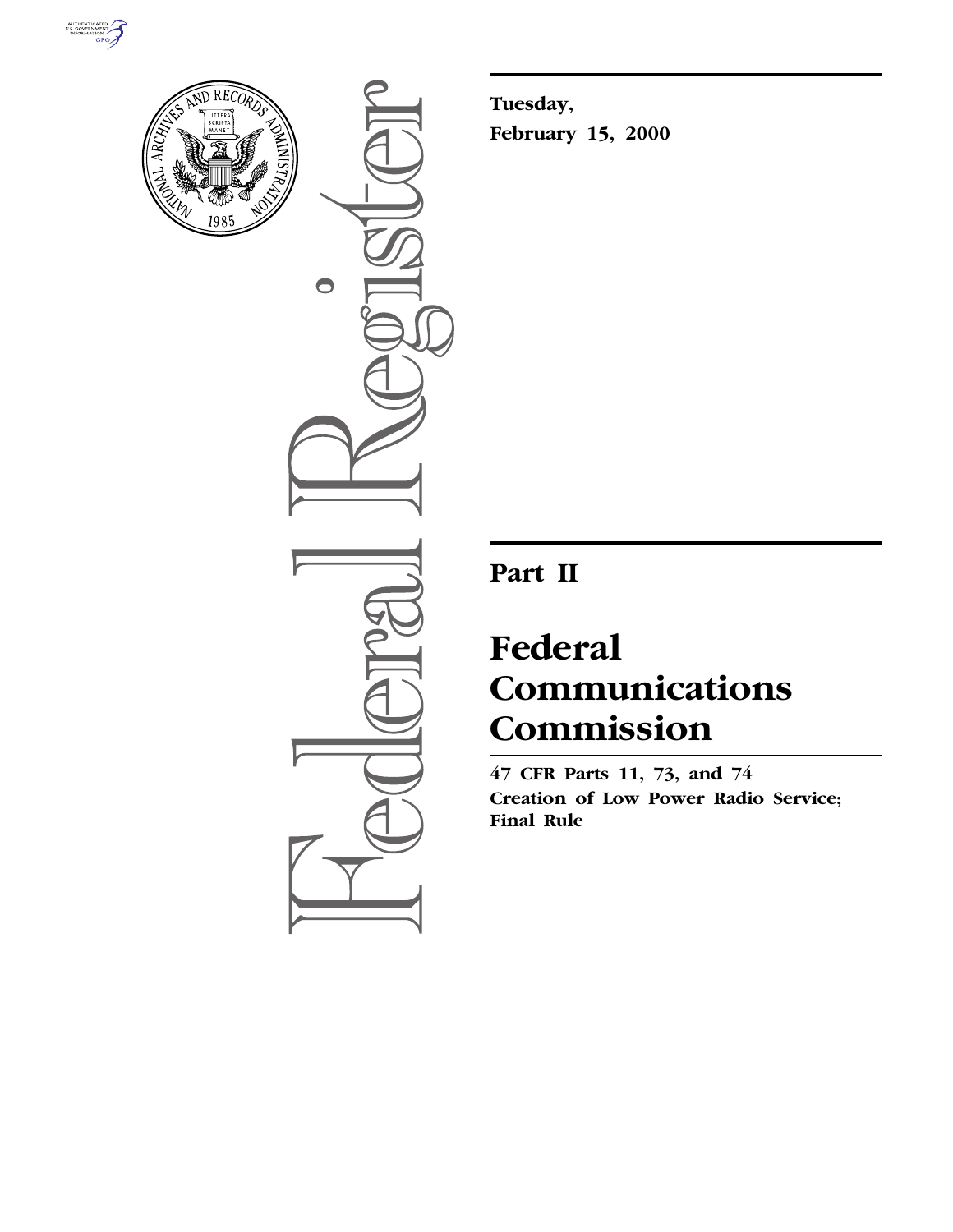## **FEDERAL COMMUNICATIONS COMMISSION**

## **47 CFR Parts 11, 73 and 74**

**[MM Docket No. 99–25; FCC 00–19; RM 9208, 9242]**

## **Creation of Low Power Radio Service**

**AGENCY:** Federal Communications Commission.

## **ACTION:** Final rule.

**SUMMARY:** This document establishes rules authorizing the operation of two new classes of low power FM (LPFM) radio stations. LP100 stations will operate at a maximum power of 100 watts and LP10 stations at a maximum power of 10 watts. The LPFM service will provide opportunities for new voices to be heard and will be implemented in a manner that best serves the public interest.

**DATES:** Effective April 17, 2000.

**FOR FURTHER INFORMATION CONTACT:** Julie Barrie, (202) 418–2130, Policy and Rules Division, Mass Media Bureau; Engineering Contact: Keith Larson, (202) 418–2600, Mass Media Bureau.

**SUPPLEMENTARY INFORMATION:** This is a summary of the Commission's Report and Order (''*R&O*''), FCC 00–19, adopted January 20, 2000; released January 27, 2000. The full text of the Commission's *R&O* is available for inspection and copying during normal business hours in the FCC Dockets Branch (Room TW–A306), 445 12 St. SW, Washington, DC. The complete text of this *R&O* may also be purchased from the Commission's copy contractor, International Transcription Services (202) 857–3800, 1231 20th St., NW, Washington, DC 20036.

## **Synopsis of Report and Order**

#### **I. Introduction**

1. With this *Report & Order*, we authorize the licensing of two new classes of FM radio stations—one operating at a maximum power of 100 watts and one at a maximum power of 10 watts. Both types of stations, known as low power FM stations (LPFM), will be authorized in a manner that protects existing FM service. They will be operated on a noncommercial educational basis by entities that do not hold an attributable interest in any other broadcast station or other media subject to our ownership rules. Initially, only entities located in the communities the stations serve will be eligible to participate in this service. Even once this eligibility criterion is relaxed, we will grant a significant selection preference to locally-based applicants.

We believe that the LPFM service authorized in this proceeding will provide opportunities for new voices to be heard and will ensure that we fulfill our statutory obligation to authorize facilities in a manner that best serves the public interest.

2. In establishing this new service, we are determined to preserve the integrity and technical excellence of existing FM radio service, and not to impede its transition to a digital future. In this regard, our own technical studies and our review of the record persuade us that 100-watt LPFM stations operating without 3rd-adjacent channel separation requirements will not result in unacceptable new interference to the service of existing FM stations. Moreover, imposing 3rd-adjacent channel separation requirements on LPFM stations would unnecessarily impede the opportunities for stations in this new service, particularly in highly populated areas where there is a great demand for alternative forms of radio service. We will not, therefore, impose 3rd-adjacent channel separation requirements. To avoid any possibility of compromising existing service, given the new nature of the LPFM service, we will impose separation requirements for low power with respect to full power stations operating on co-, 1st- and 2ndadjacent and intermediate frequency (IF) channels. We believe that the rules we are adopting will maintain the integrity of the FM band and preserve the opportunity for a transition to a digital radio service in the future, while affording significant opportunities for new radio service.

#### **II. Issue Analysis**

#### *A. Goals*

3. The *Notice of Proposed Rulemaking (NPRM)* we adopted on January 28, 1999, (64 FR 7577, February 16, 1999) responded to petitions for rule making and related comments indicating substantial interest in, and public support for, increased citizens' access to the airwaves. In the year since we issued the *NPRM,* proposing rules authorizing the operation of new low power FM radio stations, we have received comments and letters from thousands of individuals and groups seeking licenses for new radio stations. Many of these comments, which will be discussed in greater detail below, included comprehensive engineering studies and valuable suggestions for service rules. These comments—from churches or other religious organizations, students, labor unions, community organizations and activists, musicians, and other citizens—reflect a

broad interest in service from highly local radio stations strongly grounded in their communities. In authorizing this new service today, we enhance locally focused community-oriented radio broadcasting.

4. Our goal in creating a new LPFM service is to create a class of radio stations designed to serve very localized communities or underrepresented groups within communities. To that end, in the *NPRM* we proposed to establish two classes of low power FM radio service: a 1000-watt primary service and a 100-watt secondary service. We also sought comment on whether to establish a secondary class of stations operating between one and 10 watts. Commenters supporting low power radio generally argued for the creation of an LPFM service consisting of 100 or 10 watt stations. Most commenters did not support the creation of 1000 watt stations, arguing that the local aspect of LPFM service could be diminished by the size of the service area of such stations. Some commenters opposing the institution of 1000 watt service argued that 1000 watt stations present a greater interference potential than 100 or 10 watt stations. We also stated in the *NPRM* a hope that the largest of the proposed LPFM stations, at 1000 watts, could serve as a proving ground and an ''entry'' opportunity for new entrants into the full-power broadcasting industry. While we continue to view this as a worthwhile goal, we are persuaded by commenters that establishment of a 1000 watt service would not best fulfill our goals at the present time. Our establishment of a low power radio service consisting of two classes operating at maximums of 100 watts and 10 watts will allow licensees to serve their local communities, and will permit a greater number of new stations to be authorized, fostering a diversity of new voices on the airwaves.

5. Another goal expressed in the *NPRM* was that any new LPFM service specifically include the voices of community based schools, churches and civic organizations. In the *NPRM,* we raised the question of whether the LPFM service should include both commercial and noncommercial licensees or whether it should be entirely noncommercial. We also proposed that any stations of one to 10 watts be exclusively noncommercial, as we did not see commercial potential in stations with such limited service areas. Many of the commenters supporting LPFM strongly supported the establishment of an entirely noncommercial service. We tentatively concluded that auctions would be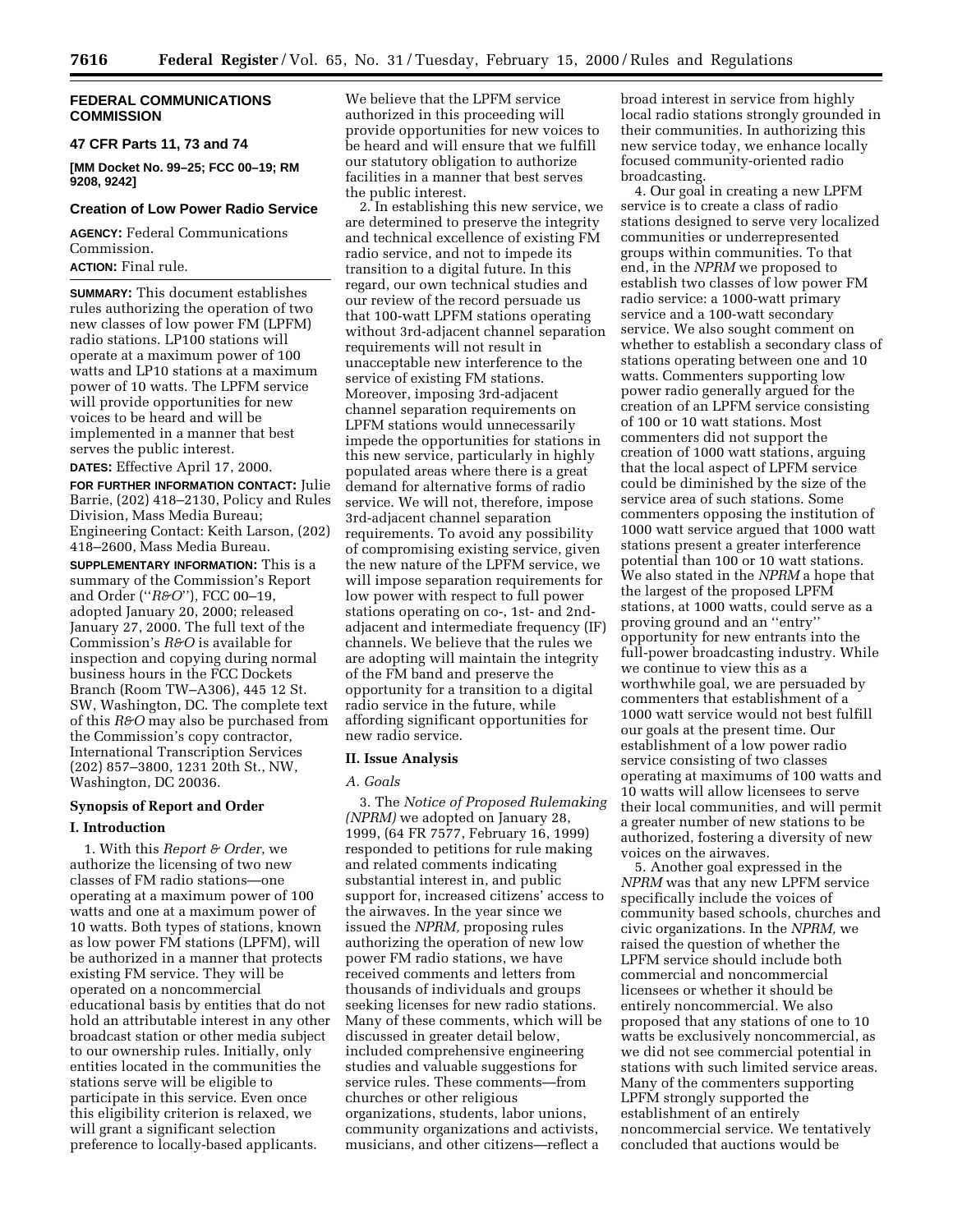required if mutually exclusive applications for commercial LPFM facilities were filed, but noted that licenses for noncommercial educational or public broadcast stations are specifically exempted from auction by section 309(j). Given the overwhelming support for the establishment of a noncommercial service, and the tendency of auctions to skew the allocation of licenses away from noncommercial entities that are more likely to serve underrepresented sections of the community, we conclude that eligibility for LPFM licenses should be limited to noncommercial, educational entities and public safety entities.

6. Finally, in proposing the creation of a new LPFM service, we made clear that we will not compromise the integrity of the FM spectrum. We are committed to creating a low power FM radio service only if it does not cause unacceptable interference to existing radio service. The *NPRM* proposed that current restrictions on 3rd-adjacent channel operations might be eliminated in order to establish an LPFM service and also sought comment as to whether 2ndadjacent channel separations are necessary. The modification of our existing rules concerning channel separations has generated extensive comment, as well as extensive engineering studies. Our Office of Engineering and Technology has conducted its own engineering tests, and has comprehensively reviewed the studies submitted by commenters. The rules adopted today reflect our wellconsidered conclusion that the elimination of 3rd-adjacent channel separation requirements for LPFM stations will not cause unacceptable levels of interference to existing radio stations. We recognize that the elimination of restrictions on both the 2nd-and 3rd-adjacent channels would create many more opportunities for community-based LPFM stations, but, given the ambiguity in the record on this issue and our commitment to ensure that the new LPFM service does not unacceptably interfere with existing radio services or impede a digital future for radio broadcasting, we must proceed cautiously. Accordingly, we will impose 2nd-adjacent channel separation requirements on LPFM stations.

#### *B. Classes of Service*

7. *Background.* In the *NPRM,* the Commission proposed to authorize two classes of LPFM stations: (1) an LP1000 class which would be for primary stations operating with an effective radiated power (ERP) of between 500 and 1,000 watts and with an antenna

height above average terrain (HAAT) up to 60 meters, and (2) an LP100 class which would be for stations operating on a secondary basis with between 50 and 100 watts ERP and with antennas up to 30 meters HAAT. We also sought comment on a very low power secondary LP10 service with an ERP between one and 10 watts. For each proposal, the Commission sought comment on the power levels associated with each class, the eligibility for such stations and the effects that each class may have on the full power radio service.

8. *Comments. LP1000.* Generally speaking, the proposal to authorize LP1000 stations generated the most controversy among the commenters. The topic was one of the few areas that generated opposition by both current full service broadcasters and low power radio proponents, although for different reasons. Commenters connected to the existing broadcast industry and the Association of Federal Communications Consulting Engineers (AFCCE) expressed their concerns regarding the large potential for interference posed by such operations. Additionally, AFCCE, as well as commenters that generally support the LP1000 proposal, expressed concerns that the service could preclude other lower powered LPFM stations. Most commenters supporting the LP1000 proposal proposed to limit LP1000 stations to rural areas or areas where sufficient spectrum could be found for both LP1000 and LP100 classes of service.

9. *LP100.* The proposal for LP100 stations generated the most positive comments. Commenters generally felt that LP100 stations would provide a reasonable coverage area while remaining small enough to continue focusing on local needs. From an engineering standpoint, various commenters, stated that the LP100 proposal appears ''reasonable'' and the proposed power range would allow the use of equipment, such as exciters and simple single bay antennas, that are already available. Not all comments were favorable, however. In general most negative comments shared the view stated by Disney that ''[a] secondary LP100 service is undesirable for two reasons: first, because it would be difficult to establish a procedural and enforcement framework that would adequately protect FM broadcasters from interference; and second, because LP100 stations would create only marginal new radio listenership given the overriding levels of interference they would receive from full service stations.''

10. *LP10.* The Commission's proposal for an LP10 service operating with 10 watts or less elicited both highly favorable support and vociferous opposition. Most support for the proposal came from individuals and public interest groups. The comments in favor of LP10 generally viewed such a service as suitable for school campuses and local community organizations that wish to serve small areas and do not have the resources to construct and operate a higher-powered facility. Furthermore, given what they saw as a smaller potential for interference, these groups considered LP10 as the best option for crowded urban areas where higher-powered facilities are not likely to fit. On the other hand, most comments opposing the LP10 proposal came from broadcasters and individuals concerned that the Commission would not be able to enforce its rules against the numerous LP10 stations and that widespread interference would result.

11. *Decision.* We will not authorize 1000 watt stations. We will, however, authorize LP100 and LP10 stations, in two separate stages. First, we will license LP100 stations. These stations generally will provide coverage appropriate to community needs and interests expressed in the record in this rule making. The Mass Media Bureau is delegated authority to issue an initial and subsequent public notices inviting the filing of applications for LP100 stations on dates consistent with this Order and processing requirements. After a period of time sufficient to process the initial LP100 applications, the Mass Media Bureau is authorized to open a filing window for applications for LP10 stations, which can also serve very localized community needs. We adopt this sequential process in order to provide the larger (100 watt) stations with their greater service areas the first opportunity to become established. Given that some LP10 stations can be sited where LP100 stations cannot, we expect that opportunities will remain for LP10 after the initial demand for LP100 stations has been accommodated. Additionally, our own resources will be better spent first advancing service to relatively greater areas.

12. However, the record, including comments from both current broadcasters and public interest groups who were opposed to stations as large as 1000 watts, convinces us that licensing such a service is not in the public interest. As argued by commenters, 1000 watt stations may pose a greater interference concern for existing broadcasters and are not necessary to meet the most pressing and widespread demand for service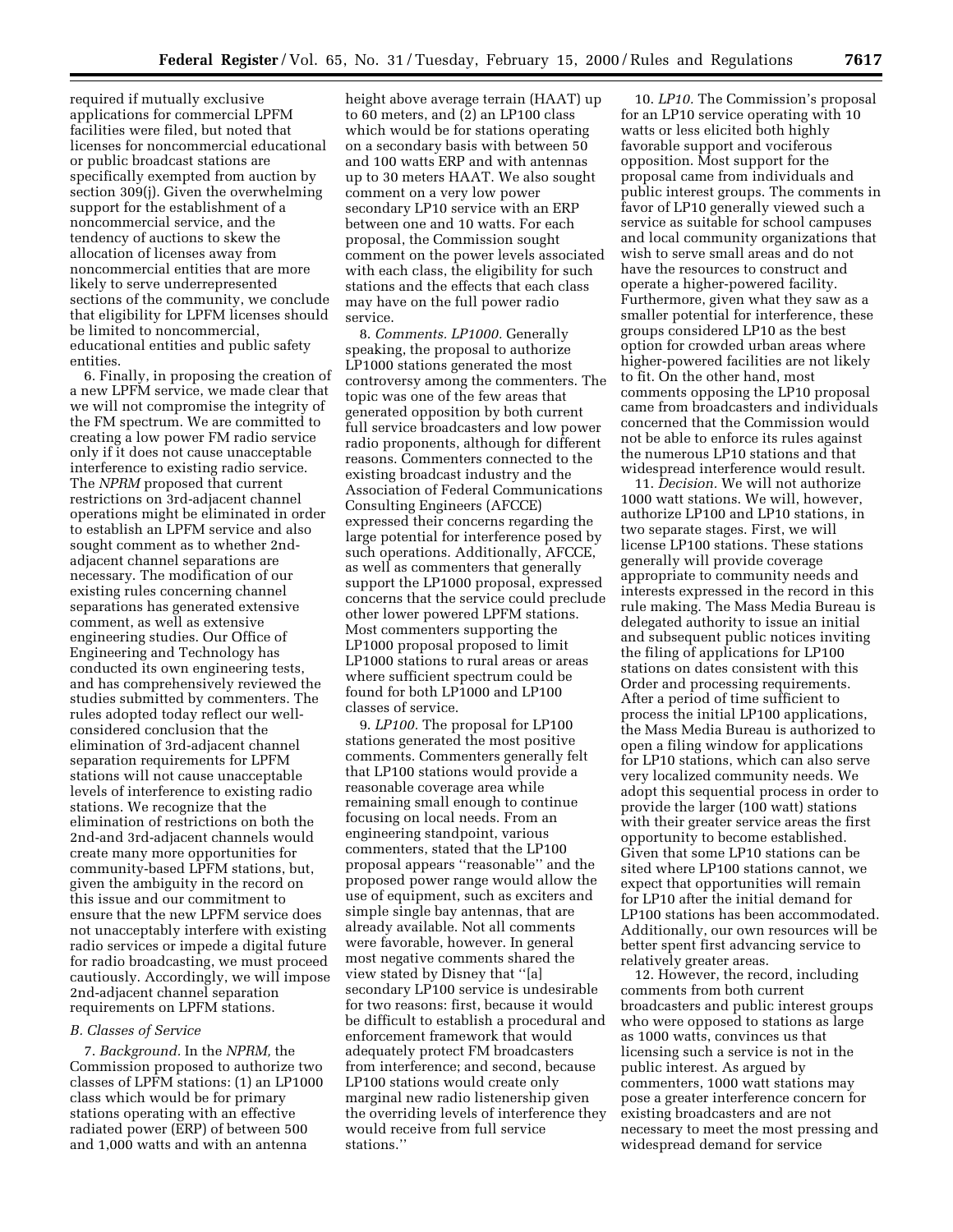expressed in the record. Moreover, LP1000 stations could have a significant preclusive effect on the licensing of LP100 and LP10 stations. Yet, these lower powered stations will permit many more opportunities for community-oriented service than would 1000-watt stations.

#### 1. LP100 Service

13. LP100 stations will be authorized to operate with maximum facilities equivalent to 100 watts ERP at 30 meters (100 feet) HAAT and minimum facilities equivalent to 50 watts at 30 meters (100 feet). This would permit a maximum 1 mV/m contour (60 dBu) with a radius of approximately 5.6 kilometers (3.5 miles), subject to the radio environment. Depending on population density, such a station could serve hundreds or thousands of listeners. This service will allow LPFM licensees to broadcast affordably to communities of moderate size and interest groups that are geographically proximate, such as ethnic, professional, industry and student groups, and retirement neighborhoods. Spectrum rights and responsibilities for this service are addressed below.

## 2. LP10 Service

14. LP10 stations will operate at between one and 10 watts ERP and an antenna height of up to 30 meters (100 feet) HAAT. Such stations will produce a 60 dBu signal out to about 1.6 to 3.2 kilometers (1 to 2 miles) from the antenna site. Such stations will fit in some locations where LP100 stations cannot, due to separation requirements, and will provide groups with the opportunity to operate stations that reach smaller communities or groups with a common interest. Spectrum rights and responsibilities for this service are addressed below.

## *C. Nature of Service and Licensees*

#### 1. Noncommercial Educational Service

15. *Background.* In proposing the creation of a new LPFM service, the Commission set forth its goals of encouraging diverse voices on the nation's airwaves and creating opportunities for new entrants in broadcasting. We raised the question of whether the service should be noncommercial in nature. We noted that while mutually exclusive commercial broadcast applications are subject to auction, certain noncommercial stations are specifically exempted from our auction authority.

16. *Comments.* Of those commenters supporting LPFM, an overwhelming majority endorsed establishing it as a

noncommercial service. Commenters stressed the diversity that would be created by a noncommercial service, and argued that noncommercial radio is the best way to serve local communities. Other commenters, however, argued that low-power FM licensees should be available to both noncommercial and commercial licensees.

17. *Decision.* We will establish LPFM as a noncommercial educational service. Our goals in establishing this new service are to create opportunities for new voices on the air waves and to allow local groups, including schools, churches and other community-based organizations, to provide programming responsive to local community needs and interests. We believe that a noncommercial service is more likely to fulfill this role effectively than a commercial service. Commercial broadcast stations, by their very nature, have commercial incentives to maximize audience size in order to improve their ratings and thereby increase their advertising revenues. We are concerned that these commercial incentives could frustrate achievement of our goal in establishing this service: to foster a program service responsive to the needs and interests of small local community groups, particularly specialized community needs that have not been well served by commercial broadcast stations. We believe that noncommercial licensees, which are not subject to commercial imperatives to maximize audience size, are more likely than commercial licensees to serve small, local groups with particular shared needs and interests, such as linguistic and cultural minorities or groups with shared civic or educational interests that may now be underserved by advertiser-supported commercial radio and higher powered noncommercial radio stations. We note that commenters addressing this issue favored establishing LPFM as a noncommercial service by a substantial margin, though some have argued that a commercial service could provide ownership opportunities for new entrants. While we have considered the entrepreneurial opportunities that low power radio stations might create, we nonetheless conclude that a noncommercial service would best serve the Commission's goals of bringing additional diversity to radio broadcasting and serving local community needs in a focused manner.

18. Establishing LPFM as a noncommercial service will have the added benefit of giving us additional flexibility to assign licenses for this service in a manner that is most likely to place them in the hands of local

community groups that are in the best position to serve local community needs. As a general matter, where mutually exclusive applications are filed for initial commercial licenses or construction permits, the licenses or permits must be awarded by competitive bidding pursuant to 47 U.S.C. 309(j). Licenses for noncommercial educational broadcast stations, as described in section 397(6) of the Act, however, are not subject to competitive bidding. Accordingly, having decided to establish LPFM as a noncommercial service, we will require that LPFM licensees comply with the eligibility requirements of section 397(6) of the Act.

19. Section 397(6) of the Act defines ''noncommercial educational broadcast station'' as a station which:

(A) Under the rules and regulations of the Commission in effect on the effective date of this paragraph, is eligible to be licensed by the Commission as a noncommercial educational radio or television broadcast station and which is owned and operated by a public agency or nonprofit private foundation, corporation, or association; or

(B) Is owned and operated by a municipality and which transmits only noncommercial programs for education purposes. Since the statute incorporates by reference the Commission's noncommercial eligibility rules, we must look to those rules in determining noncommercial eligibility under section 397(6) of the Act. The Commission's rules limit eligibility for noncommercial radio stations to nonprofit educational organizations that show that the station will be used ''for the advancement of an educational program.'' In applying this rule, the Commission has required that applicants be (a) a government or public educational agency, board or institution, or (b) a private, nonprofit educational organization, or (c) a nonprofit entity with a demonstrated educational purpose. We require that an applicant described in (a) or (b) have an educational program and demonstrate how its programming will be used for the advancement of that program. An applicant applying as (c) must specifically show (i) that it is in fact a nonprofit educational organization, (ii) that it has an educational objective, and (iii) how its programming will further that objective.

20. The requirement that NCE licensees provide programming that advances an educational objective may be satisfied by a variety of programs, including but not limited to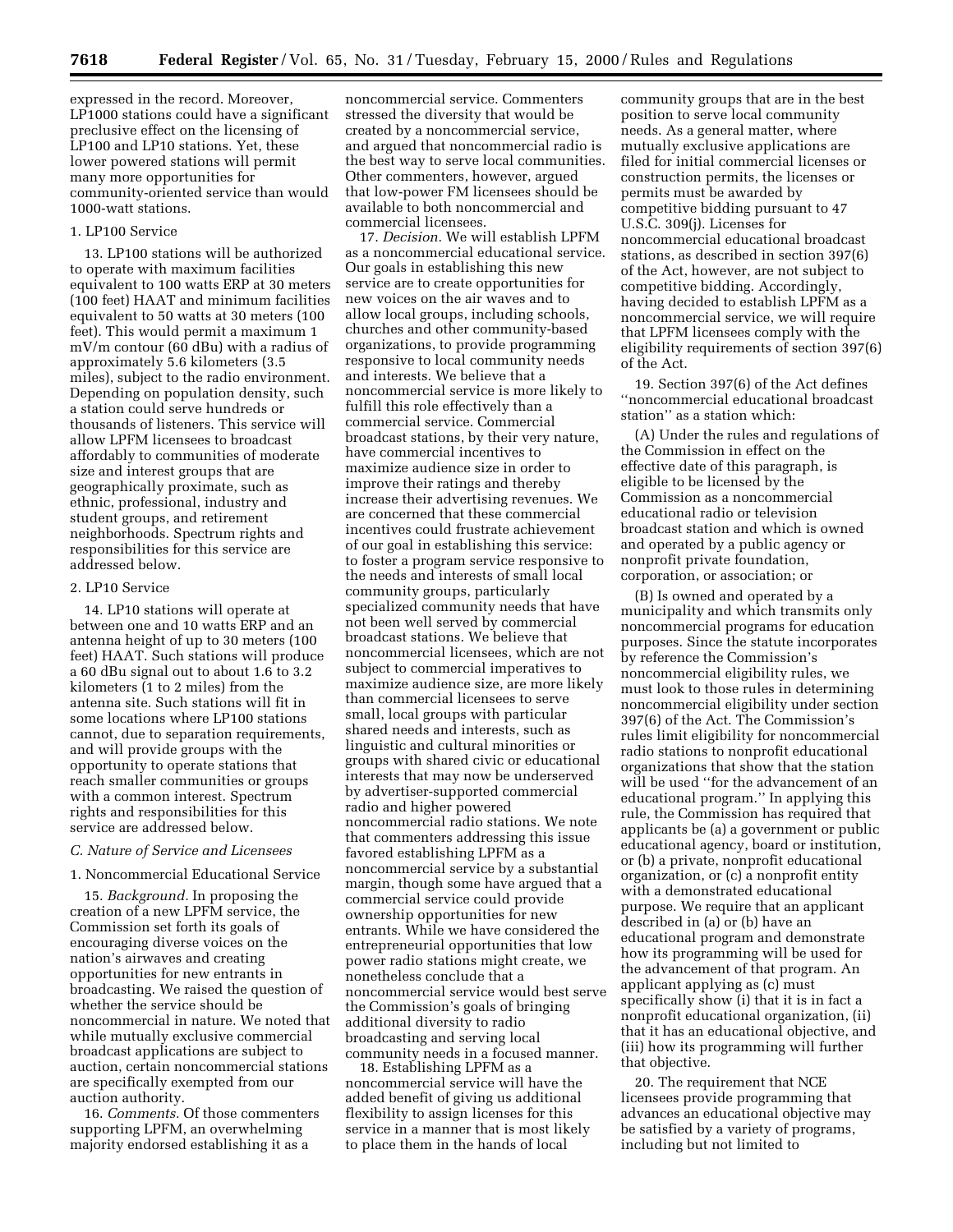''instructional programs, programming selected by students, bible study, cultural programming, in-depth news coverage, and children's programs such as Sesame Street that entertain as they teach.'' We have also stated that ''in order to qualify as an educational station, it is not necessary that the proposed programming be exclusively educational.'' Given the latitude that entities have under our rules to qualify as NCEs, we do not believe that limiting eligibility for LPFM licenses to NCEs will unduly limit the range of groups that will be eligible to apply for LPFM licenses or the services that they can provide.

#### 2. Public Safety and Transportation

21. *Background.* One appropriate use of LPFM stations is use by public safety or transportation organizations. Although the *NPRM* did not specifically raise this issue, a number of commenters proposed it.

22. *Comments.* We received a number of comments from public safety and transportation entities arguing that they would use LPFM stations to serve communities' need for public safety and traffic information.

23. *Decision.* The public safety and transportation commenters propose important uses for low power FM stations. LPFM stations could be used by state or local governments or other not-for-profit entities to provide traffic, weather, and other public safety information to local communities. The use of LPFM stations for public safety purposes will further our goal of better serving local communities. Certain of these entities already hold TIS or other broadcast licenses. We emphasize, however, that we will not exempt these licenses from the cross-ownership restrictions, described below, and will therefore require TIS licensees or other public safety or transportation licensees, to return their existing licenses upon the initiation of LPFM service. Thus, in addition to noncommercial, educational organizations, associations or entities as described above, public safety radio services used by state or local governments or not-for-profit organizations, as defined in 47 U.S.C. 309(j)(2)(A), will be eligible for LPFM licenses.

#### *D. Eligibility and Ownership*

24. In order to further our diversity goals and foster local, community-based service, we will not allow any broadcaster or other media entity subject to our ownership rules to control or to hold an attributable ownership interest in an LPFM station or enter broadcast related operating agreements

with an LPFM licensee. Additionally, to foster the local nature of LPFM service, we are limiting eligibility to local entities during the *first two years* LPFM licenses are available. We are also adopting a significant local ownership preference to be applied in resolving mutually exclusive applications. After local entities have had an opportunity to apply for construction permits, we will permit applications by qualified nonlocal applicants. After the first two years, we will permit multiple ownership of LPFM stations nationally, but only up to a maximum of 10 LPFM stations over a phased-in period.

25. Throughout this discussion we use the term ''community'' in a manner different from our traditional use of the term. Here, we use the term to refer to the very small area and population group that will make up the potential service area and audience of an LPFM station. Given the very small nature of LPFM service contours and prospective audiences, we do not expect LPFM service areas to be coincident with traditional political boundaries that we use to define communities in other contexts, such as our allocations process.

#### 1. Cross-Ownership Restrictions

26. *Background.* In the *NPRM,* the Commission tentatively concluded that strict cross-ownership restrictions would be appropriate for low power radio. We proposed to prohibit any person or entity with an attributable interest in a broadcast station from having an ownership interest in any LPFM station in any market. We sought comment on whether the proposed strict cross-ownership restrictions would unnecessarily prevent individuals and entities with valuable broadcast experience from contributing to the success of the LPFM service. We also asked for comment on whether broadcasters with an attributable interest in broadcasting stations should be allowed to establish an LPFM station in a community where they do not have an attributable broadcast interest. We proposed to prohibit joint sales agreements, time brokerage agreements, local marketing or management agreements, and similar arrangements between full power broadcasters and low power radio entities. We also sought comment on whether the crossownership restriction should be extended to prevent common ownership of LPFM stations with cable systems, newspapers, or other mass media.

27. *Comments.* Several commercial broadcasters, educational broadcasters and individuals propose that cross ownership be allowed. Some

commenters propose that current broadcasters be allowed to apply for LPFM stations, but that they should be required to give up their current station license prior to initiating operations at the LPFM station. Others propose that full service station owners not be barred, so long as the LPFM station is in another market.

28. Most commenters, however, oppose cross-ownership of full-service stations and LPFM stations. Most commenters also support the Commission's proposal to prohibit arrangements between full service broadcasters and LPFM entities, such as joint sales and time brokerage agreements.

29. *Decision.* We will prohibit common ownership of LPFM and any other broadcast station, including translators and low power television stations, as well as other media subject to our ownership rules. *See:* 47 CFR 73.3555, 76.501.) Thus, no broadcaster or other media entity, or any party with an attributable interest in them, can hold any attributable ownership interest in an LPFM licensee. One of the most important purposes of establishing this service is to afford small, communitybased organizations an opportunity to communicate over the airwaves and thus expand diversity of ownership—a purpose inconsistent with common ownership of LPFM stations and existing broadcast facilities or other media interests. Moreover, many of the commenters' remarks favoring cross ownership are directed to the establishment of the proposed LP1000 service. These arguments regarding efficiencies and economies and competitive standing for stations that might compete commercially, however, are less applicable to noncommercial educational LP100 and LP10 stations. Similarly, our own expressed concern that cross-ownership limits could retard the development of low power radio by excluding entities with broadcast experience is less pressing in the absence of commercial 1000 watt stations. We conclude that our interest in providing for new voices to speak to the community, and providing a medium for new speakers to gain experience in the field, would be best served by barring cross-ownership between LPFM licensees and existing broadcast owners and other media entities. This prohibition is national and absolute in nature, unlike our existing cross-media ownership rules. Thus, for example, a newspaper cannot have an attributable interest in any LPFM station, regardless of whether the newspaper and LPFM station are colocated. We believe our interest in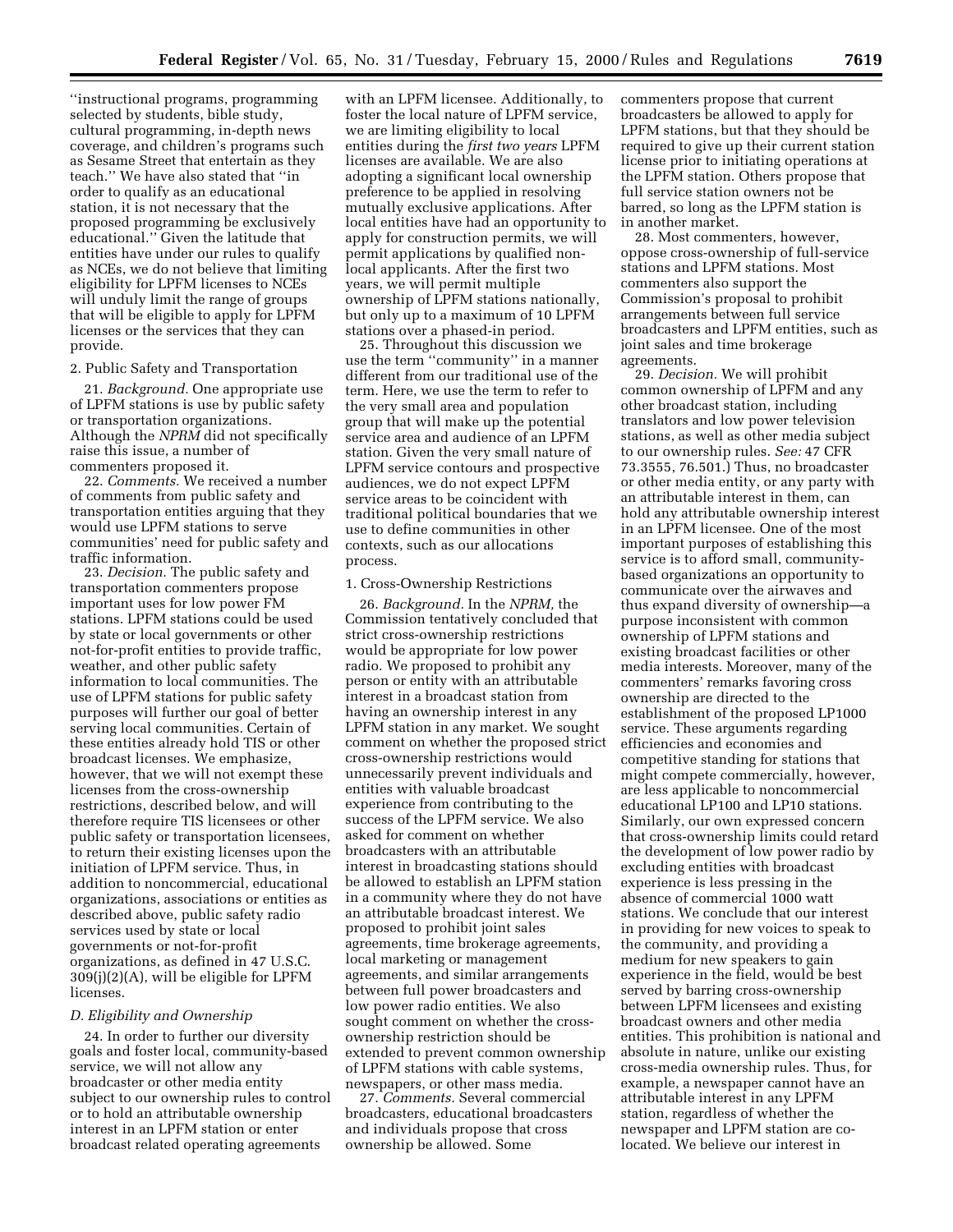promoting diversity warrants such a strict approach.

30. We have also decided to prohibit operating agreements in any form, including time brokerage agreements, local marketing or management agreements, and similar arrangements, between full power broadcasters and LPFM broadcasters, or between two or more low power licensees. Many commenters strongly oppose allowing any form of operating agreement that would dilute new ownership in the low power service. We are concerned that such agreements too readily could undermine the strict cross-ownership restriction adopted by allowing an ineligible entity to program or manage an LPFM station. We see no harm, however, in permitting any existing licensee to apply for an LPFM station on the condition that it is otherwise qualified and it represents that it will divest its interest prior to commencement of LPFM operations.

2. Requirement That Applicant Be Community-Based

31. *Background.* In the *NPRM,* we sought comment on whether to establish a local residency requirement, although we were not inclined, at that time, to do so. We were concerned that a residency requirement would limit the pool of potential owners of low power stations and would deny opportunity to individuals and entities who resided in a location where no frequency is available, as there will not be low power frequencies available in every community. We also noted that we expected in the case of LP100s and LP10 stations, in particular, that the very nature of the stations would attract primarily local or nearby residents. We note that given our decision to restrict eligibility to noncommercial educational entities, the term ''residency'' is somewhat misleading. The issue now is whether we should limit applicants to entities based within the local community they wish to serve and, if so, how we should define whether or not they are communitybased. Nonetheless, given that the *NPRM* and comments are cast in terms of residency, we will continue to use the term, but do so in the organizational or institutional sense noted here.

32. *Comments.* Most commenters support a requirement that LPFM licensees be locally based. They argue that local residents are more likely to be aware of issues of importance to the local community, and to gear their programming accordingly. On the other hand, many commenters oppose the imposition of a residency requirement. Some argue that a local residency

requirement would be struck down under the standards set forth by *Bechtel v. FCC.* Some point out that a residency requirement is incompatible with a fiveto ten-station national ownership cap.

33. *Decision.* We continue to be concerned about the potentially preclusive effect of a strict local ''residency'' requirement and do not believe that local sources are the only valuable sources of information and service. Nonetheless, this service is intended to respond to the highly local interests that are not necessarily being met by full-power stations. Furthermore, since LPFM will be a noncommercial educational service, we cannot rely on commercial market forces and business incentives to ensure that local needs are fulfilled. Given the small coverage of LPFM stations, and our intention that the particular needs and interests of these small areas be served, local familiarity is more significant than it might be for a station serving a larger area and population. We thus conclude, after consideration of the comments and on further reflection, that the disadvantages of imposing a requirement that applicants be community-based are outweighed by the benefits to be gained by maximizing the likelihood that LPFM stations are operated by entities grounded in the communities they serve. Accordingly, for the initial and subsequent windows opened within two years after the first filing window for LPFM service has been opened, all LPFM applicants must be based within 10 miles of the station they seek to operate. This means that the applicant must be able to certify that it or its local chapter or branch is physically headquartered, has a campus, or has 75 percent of its board members residing within 10 miles of the reference coordinates of the proposed transmitting antenna. We chose the 10-mile distance as proportionate to most stations' likely effective reach. We are concerned that a larger distance, in many areas of the country, could lead to ownership outside the bounds of the station's real community and the people they will actually serve. We are concerned that a smaller area would too severely and unduly restrict the opportunities presented by LPFM. An organization providing public safety radio services will be considered community-based in the area over which it has jurisdiction. Beginning two years after the first window for LPFM service has been opened, non-local applicants will be eligible to apply in subsequent windows for those classes of stations pursuant to public notices issued by the Mass Media Bureau. By this approach, we intend to

make it more likely that local entities will operate this service. If no local entities come forward, however, we do not want the available spectrum to go unused.

34. We do not find convincing the argument made by some commenters that imposition of a local residency eligibility requirement here would pose the same legal problems as the ''integration of ownership and management'' factor formerly employed as a comparative criterion in the commercial broadcast service. While that comparative criterion was overturned as arbitrary and capricious in the *Bechtel* case, that case did not invalidate a preference for locally based applicants *per se.* Rather, it rejected a preference for a particular form of business organization—in which station owners worked more than a certain number of hours per week at their station—that had not been shown to provide superior service even though the preference had been used for many years. The preference for local licensees here, in contrast, rests on our predictive judgment that local entities with their roots in the community will be more attuned and responsive to the needs of that community, which have heretofore been underserved by commercial broadcasters. We believe that local residence should carry particular weight here because we envision LPFM as a uniquely local service designed to serve local community needs. We note that while the court invalidated the integration criterion in the Bechtel decision, it recognized that an applicant who is familiar with the community is likely to be aware of its special needs.

35. Furthermore, we believe that local roots are particularly important in a noncommercial educational service like LPFM. As noted above, we cannot rely on commercial market forces to ensure that LPFM licensees are responsive to local needs because they will be noncommercial entities providing noncommercial program services. Indeed, Congress and the Commission have long recognized the unique role played by local entities in providing noncommercial educational programming, and we have favored local entities in providing other noncommercial educational services.

36. Finally, we do not believe that our preference for local applicants here raises the concerns voiced by the court in *Bechtel*. The court was concerned in Bechtel that the integration preference elevated quantitative factors—the number of hours the station owners promised to work at the station—over arguably more important qualitative factors such as broadcast experience and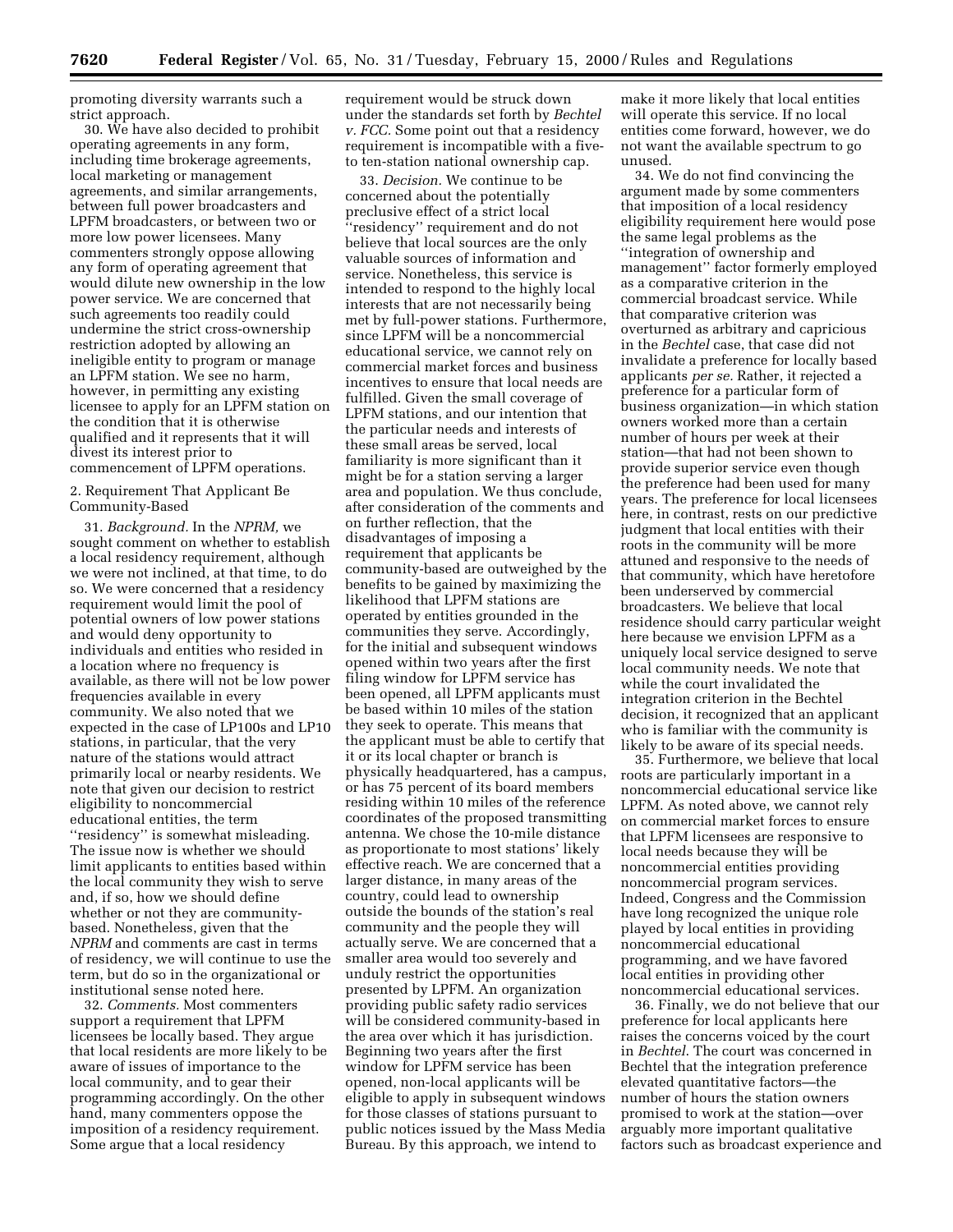established local residence. In contrast, the community-based requirement that we adopt today does not rest on quantitative factors and is not based on promises of future conduct. Rather, we are adopting a simple, straightforward requirement that applicants be based in the local community. In addition, a primary concern underlying the court's decision was that there was no obligation for a successful applicant in the commercial broadcast service to adhere to its integration proposal, and there was no evidence indicating the extent to which licensees had done so in the past. In contrast, LPFM licenses will not be transferable, so we can be assured that a local entity that is awarded the license will continue to operate the station. For these reasons, we do not believe that the communitybased requirement that we adopt today suffers from the problems identified by the court in the *Bechtel* decision.

## 3. National Ownership Limits

37. *Background.* In the *NPRM,* we also sought comment on the issue of a national multiple ownership cap. In particular, we asked whether a limit of five or ten stations nationally would provide a reasonable opportunity to attain efficiencies of operation while preserving the availability of the stations to a wide range of applicants and their essentially local character.

38. *Comments.* Comments on this issue are wide-ranging in their opinions. Some groups favor an absolute nationwide one-station-per-owner limit, arguing that a one-station-per-entity cap would distribute the low power stations as widely as possible and create the opportunity for the most diverse ownership. Some commenters support a less strict national cap, arguing that some national cap will promote greater diversity in the service, but that a oneper-owner limit is excessively restrictive. Several commenters agree with the Commission's suggested range of five to ten stations, nationally. Finally, some groups oppose any type of national cap.

39. *Decision.* We are adopting a staged rule, which will initially foster diversity by disallowing any common ownership of LPFM stations, but eventually permit the accumulation of additional stations where local applicants fail to come forward. This will increase the service available to the public and permit the efficiencies that can be achieved by multiple ownership where there is not an immediate local interest in operating a station. To achieve this, we will require that for the first two years of LPFM service, any one entity may own only one LPFM station. The two yearlong period will begin on the day that the first LP100 filing window opens for applications. After the first two years, to bring into use whatever low power stations remain available but unapplied for, we will allow one entity to own up to five stations nationally, and after the first three years of this service, we will allow an entity to own up to ten stations nationwide.

40. In addition to ensuring the fullest use of LPFM spectrum in the long term, we believe that this tiered system will balance the interests of local entities, which we expect to be the first entrants in this service, and national noncommercial educational entities, which may be interested in additional local outlets to increase their reach and to achieve certain efficiencies of operation. We note the attribution exception for national or other large entities with local community-based chapters, discussed below in the attribution section, which will allow the local chapters to apply as individual entities and thus not be constrained by this national ownership provision.

41. In the *NPRM,* we tentatively concluded that Section 202 of the Telecommunications Act of 1996 (the 1996 Act) eliminating national multiple ownership restrictions for existing full power commercial stations does not apply to a new broadcast service. Given our decision to limit LPFM to noncommercial educational broadcasters, section 202 clearly does not apply to LPFM and we need not discuss this issue further.

#### 4. Local Ownership Limits

42. *Background.* In the *NPRM,* we proposed to prohibit entities from owning more than one LPFM station in the same community. We were concerned that it would be difficult to achieve wide new entry into the broadcasting market and enhance diversity if more than one low power station in an area were under common control. At the same time, we sought comment on whether such a restriction would inappropriately deny to LPFM licensees the efficiencies achievable through multiple ownership, and on what cooperative arrangements might facilitate the development of LPFM service without unduly diluting its benefits. We also sought comment on the appropriate definition of ''market'' or ''community'' for the purposes of LPFM service.

43. *Comments.* Many commenters agree strongly with the Commission's proposal that LPFM ownership should be limited to one station per community. They argue that allowing multiple ownership in a local area

would reduce the number and diminish the diversity of new entrants. Most contend that the demand for stations from local owners will be plentiful and that there will be no need to allow outside owners to own low power stations. A few commenters address the issue of the definition of ''community'' for the purpose of determining the limitations of local ownership but none offered specific alternative definitions. Some commenters expressed concern that the current Commission definition of a ''community'' is ambiguous and therefore subject to inequitable application.

44. *Decision.* We will restrict local ownership and allow one entity to own only one LPFM station in a ''community.'' We concur with those commenters who expressed concern over the potential for diminution of diversity in ownership if one entity were allowed to control more than one station in their community. The comments opposing the restriction seem directed to and more appropriate in the context of the proposed 1000 watt service, which could have operated commercially. The primary benefit of local multiple ownership, increased efficiency, is less compelling with respect to LP100 and LP10 noncommercial educational stations, particularly as compared to the benefit to a community of multiple communitybased voices. As noted, we use the term community in this *Report and Order* to refer to the very small population group that makes up a station's potential audience. For purposes of the local ownership limits, we will require that no entity own or have an attributable interest in two or more LPFM stations located within 7 miles of each other. That is, to comply with our local ownership limits, the antennas of commonly-owned stations must be separated by at least seven miles. We believe seven miles is appropriate given the approximately 3.5 mile signal reach of LP100 stations. Although the signal reach of LP10 stations is smaller, for the sake of simplicity we will apply the seven-mile ownership separation to both classes of service.

45. In the *NPRM* we noted that section 202 of the 1996 Act permitted significant local multiple ownership of full power commercial radio stations but questioned whether this standard would apply to a new low power service. Our decision here, however, to limit LPFM stations to noncommercial educational service renders this question moot. As discussed above regarding the national multiple ownership issue, section 202, by its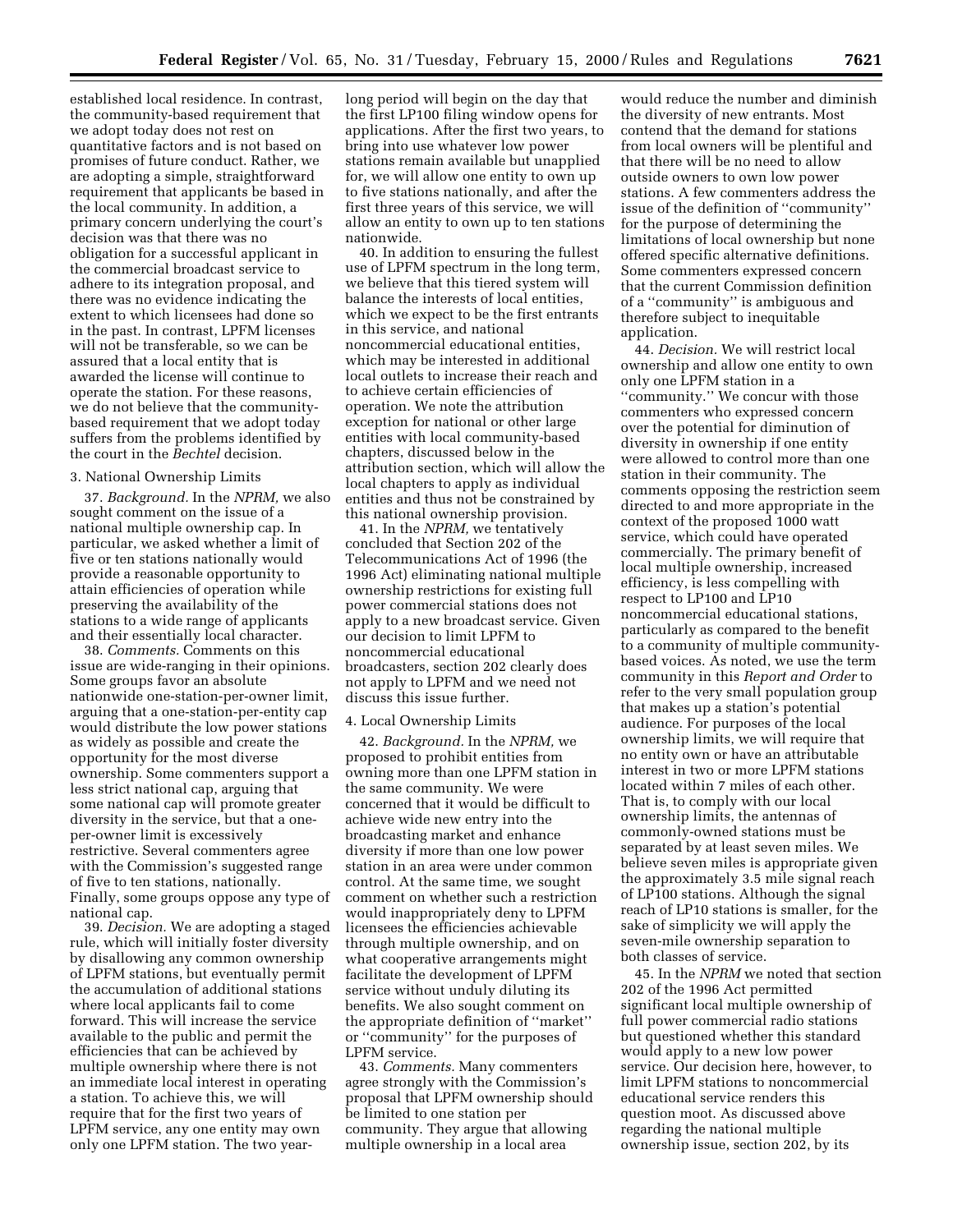terms, does not apply to noncommercial stations.

46. We note that the attribution exception for local chapters of national entities, discussed in the next section, will allow local chapters to apply as individual entities and thus avoid the bar that the national ownership rules would otherwise impose.

## 5. Attribution

47. *Background.* Given the significance we have accorded the ownership of LPFM stations, the strict cross-and multiple-ownership rules and the community-based eligibility and selection criteria we are adopting, determining who ''owns'' or constitutes a low power radio applicant or licensee is critically important. In the *NPRM*, we sought comment on what interests or relationships should be attributable in this regard.

48. *Comments.* Comments on attribution vary widely. Some commenters express concern that if the existing attribution rules were applied to these stations, some entities with large national organizations and small chapters would be unable to hold multiple licenses even though they maintain a local presence and would provide community-oriented programming. Other commenters propose that attribution rules be waived in the case of accredited educational institutions, so that they can hold a full power station and also an LPFM station.

49. *Decision.* We will apply rules similar to the existing commercial attribution rules to determine a licensee's compliance with the ownership limits set forth above. Because many of the entities that will hold LPFM licenses will be non-stock corporations (or other non-stock entities), we will attribute the interests of the applicant, its parents, its subsidiaries, their officers and members of their governing boards. If an entity that holds an LPFM license does have stock, then the existing attribution rules will apply and voting stock interest of 5% or more will be attributable unless the investor is passive in nature, in which case voting stock interests of 20% or more will be attributable. Partners and non-insulated limited partners are attributable, as are officers and directors. Non-voting stock and debt are not attributable unless they satisfy the ''equity-debt-plus'' standards set forth in our recent attribution order. Thus, for example, if a full-power broadcaster in a community were to invest in an LPFM licensee in that same community and the investment accounted for more than 33% of the LPFM's total capitalization, the investment would be attributable

and would violate the cross-ownership ban discussed above. Similarly, if a director of the same full power broadcaster were to act as an officer of the LPFM, the director would be attributed with both stations and would violate the ban. Consistent with the existing commercial attribution rules, however, an exception will apply to certain officers and directors of the parent of an LPFM applicant or licensee. Such an officer or director may hold otherwise attributable interests in a broadcast licensee or other media entity subject to our ownership rules without making the LPFM applicant ineligible, provided the duties and responsibilities of the officer or director are wholly unrelated to the LPFM station and the officer or director recuses himself or herself from consideration of any matters affecting the LPFM station. This exception will avoid making ineligible entities that will serve the purposes of this service well, such as universities or schools, which may have large and diverse board membership, while protecting against control of an LPFM licensee by ineligible media owners. For the same reason, in the LPFM context we will extend the exception to officers and directors of the LPFM applicant or licensee itself, if that entity is a multifaceted organization, such as a university, and the duties and responsibilities of the officer or director are wholly unrelated to the LPFM station and the officer or director recuses himself or herself from consideration of any matters affecting the LPFM station. We emphasize that these exceptions are narrow in scope. An individual holding an attributable media interest may not act as an officer of the LPFM station, nor function in any other attributable role.

50. We will, moreover, include an attribution exception for local chapters of national or other large organizations. In the event that a local chapter can demonstrate that it: (1) Is separately incorporated, and (2) has a distinct local presence and mission, the local chapter can apply for a license in its own right and the national entity's ''ownership'' will not be attributed to it. In order to meet this standard, the local entity must be able to show a significant membership within the community, as well as a local purpose that can be distinguished from its national purpose. For example, the general purpose of raising awareness of the toxic waste problem in the United States would not suffice, but raising awareness of the toxic waste problem in particular local areas would meet the local purpose standard.

6. General Character Qualifications and Unlicensed Broadcasters

51. *Background.* In the *NPRM*, we generally proposed to apply the same standards for character qualification requirements to all LPFM broadcasters as we do to full power broadcasters. The Commission asked if commenters saw any reason to distinguish between full and low power radio licensees for this purpose. In addition, we sought comment on whether to disqualify unlicensed broadcasters who once violated or who still are violating Commission rules. We sought comment on whether the Commission should adopt a middle ground and accept applications from parties who have broadcast illegally, but who either (1) promptly ceased operation when advised by the Commission to do so, or (2) voluntarily ceased operation within ten days of the publication of the *NPRM* in the **Federal Register**.

52. *Comments.* Many individuals insist that without radio ''pirates,'' LPFM would not have been created. Others, such as Amherst and UCC, et al., support the middle ground set forth in the *NPRM,* saying that it is most fair to the interests of future low power broadcasters and to the public. Many commenters believe that anyone who has operated illegally should not be eligible for a license. Some object to restricting parties with an interest in a broadcast station from owning an LPFM station, but allowing ''pirates'' to own them.

53. *Decision.* We have decided, as we proposed, to apply the same character qualification requirements to low power station licensees as we currently apply to full power licensees. The Commission's character policy is underpinned by our interest in a licensee's truthfulness and reliability. We have a critical need to ascertain whether a licensee will in the future be forthright in its dealings with the Commission and operate its station in a manner consistent with the requirements of the Communications Act and the Commission's rules and policies. No commenter showed a reason to distinguish between full and low power broadcasters on this basis, and we do not believe one exists.

54. The most significant specific question that character concerns raise in the context of this proceeding, as discussed in the *NPRM,* is how past illegal broadcast operations reflect on that entity's proclivity ''to deal truthfully with the Commission and to comply with our rules and policies,'' and thus on its basic qualifications to hold a license. We are persuaded to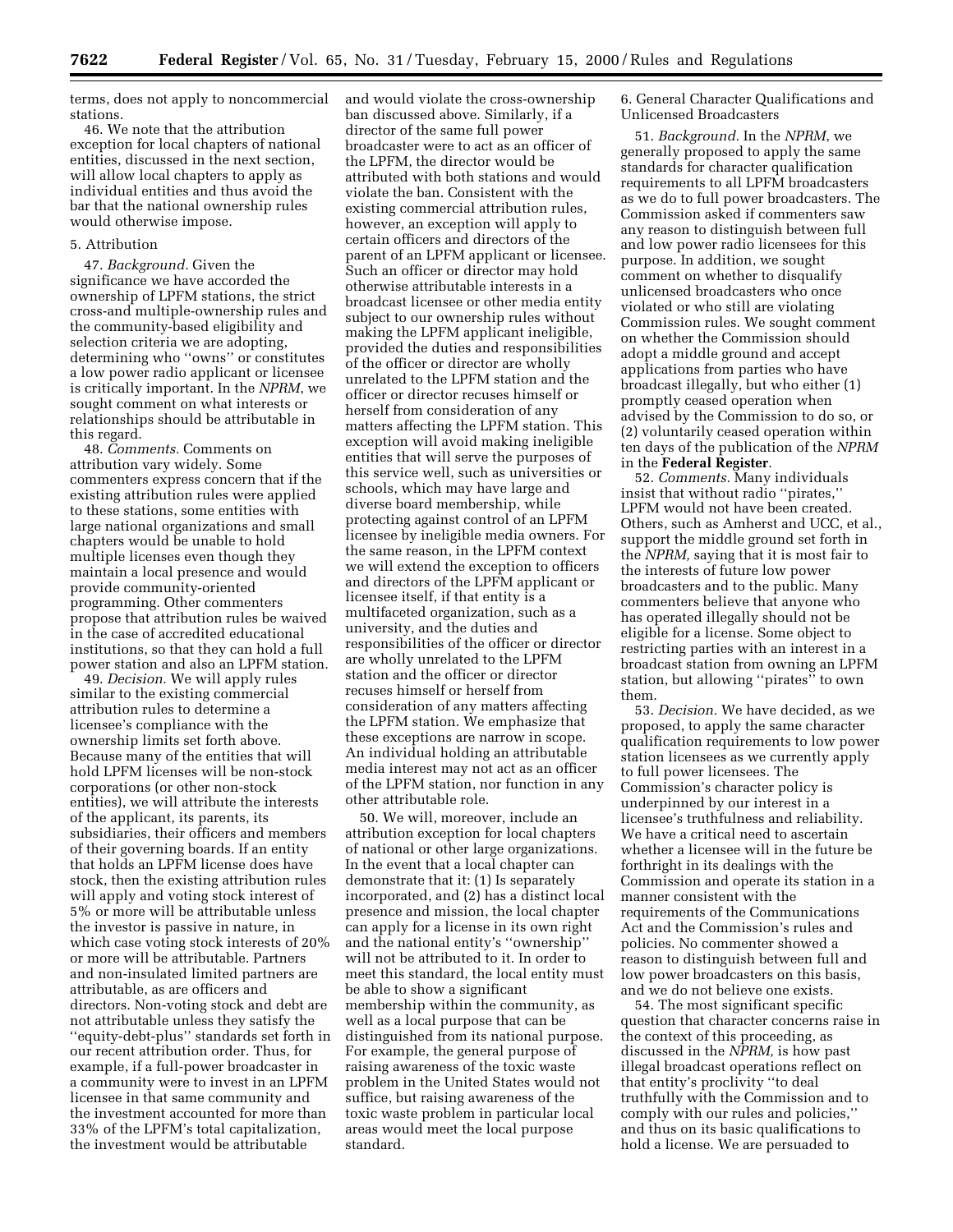adopt our original proposal and accept a low power applicant who, if it at some time broadcast illegally, certifies, under penalty of perjury, that: (1) It voluntarily ceased engaging in the unlicensed operation of any station no later than February 26, 1999, without specific direction to terminate by the FCC; or (2) it ceased engaging in the unlicensed operation of any facility within 24 hours of being advised by the Commission to do so. Applicants will be required to make such certifications as part of their applications for an LPFM station. Such certifications will be made with respect to the applicant as well as all parties to the application (*i.e.,* any party with an attributable interest in the applicant). Submission of false or misleading certifications will subject the applicant to enforcement action including fines, revocation of license and criminal penalties.

55. Contrary to some commenters arguments, this rule does not unconstitutionally infringe on the First Amendment rights of unlicensed broadcasters. Disqualification under this rule is based solely on lack of compliance with statutory and regulatory requirements. All parties should note, however, that as licensed broadcasters, ignorance, whatever its cause, is not considered an excuse for violation, and full compliance with our rules will be required. Moreover, as implied by the provisions of the *NPRM*, the illegality of unauthorized broadcasting must now be presumed to be well-known, and any unlicensed broadcast operation occurring more than 10 days after the *NPRM* was issued will make the applicant ineligible for low power, full power, or any other kind of license and will be subject to fines, seizure of their equipment, and criminal penalties.

## **E. Technical Rules**

1. Spectrum for Low Power Radio

56. *Background.* In the *NPRM*, the Commission stated that it did not intend to allocate new spectrum for a low power radio broadcasting service. The utilization of new spectrum would require listeners to purchase new equipment to receive the service, which would significantly delay the benefits of the service to the public. We proposed to authorize low power radio stations within the FM band only. This determination was based partly on the extent of congestion within the AM band, with numerous existing stations experiencing significant interference. Furthermore, we recognized that low power AM stations were capable of causing significantly higher levels of

interference as a result of AM signal propagation characteristics. With regard to the use of the FM band, we concluded that the large number of existing FM stations precluded us from designating any specific frequencies for LPFM service, as no such channels are available throughout the country. Thus we sought comment on whether we should allow LPFM stations to operate throughout the entire band or restrict the reserved portion of the FM band (Channels 201–220) for noncommercial educational (NCE) stations. We also contemplated that low power radio stations would desire to use auxiliary broadcast frequencies, where available—for example, for studio-totransmitter links and transmissions of remote broadcasts—and sought comment in this regard.

57. *Comments.* No commenters specifically supported the allocation of new spectrum for the proposed service. Many commenters agreed that existing interference within the AM band and the relative complexity of AM facilities should preclude consideration of a low power AM service. Some commenters, however, argue that an AM low power station should be an option in areas where the FM spectrum is too crowded to permit new stations. With regard to the FM band, most commenters support the view that the reserved band should continue to be reserved for NCE use only. However, several other commenters are particularly concerned that the introduction of numerous new stations in the reserved band would potentially increase interference to existing stations, especially in areas beyond their protected contours. At the same time, other commenters expressed the desire to allow NCE low power stations throughout the FM band.

58. *Decision.* We will authorize low power radio stations throughout the FM band, where the stations will fit, but not in the AM band. Although FM band crowding may preclude or limit LPFM opportunities in certain markets, we are not persuaded that the creation of an AM low power radio service is warranted. We note that we are adopting minimum distance separations between LPFM and full-service stations based upon the assumption that full service stations operate with maximum height and power for their class. Therefore, an LPFM station would generally provide greater protection to stations operating in the reserved band than that afforded to them by other full service stations, for which station facilities are spaced more closely on the basis of the contour protection methodology. Because LPFM stations will be licensed throughout the FM band, they will not be concentrated

in the reserved portion of the FM spectrum. We note, however, that LPFM stations, regardless of their location in the FM band, are reserved to qualified NCEs. We will apply the same interference protection and other technical standards for LPFM operations in the reserved and nonreserved bands. This will facilitate application processing and uniform LPFM technical operating requirements.

59. In view of their relatively smaller service areas, we believe that most LPFM stations will co-locate program origination and transmission facilities. As a result, these stations would not require studio-to-transmitter links (STL) between these facilities. However, we will not foreclose LPFM operators the use of broadcast auxiliary frequencies used by full-service radio stations for this purpose. LPFM stations may also desire to air programming relayed from a remote location, such as an athletic event, or in connection with news gathering. Generally, we will permit entities authorized to operate LPFM stations to use remote pickup frequencies and radio broadcast auxiliary frequencies in the manner in which full-service stations use these frequencies, pursuant to the technical rules and procedures given in subparts D and E of part 74 of our rules. However, we will require that LPFM operations on auxiliary frequencies be secondary to that of full-service broadcast stations and other primary users, given the congestion of frequency use in some locales. We note that TV auxiliary frequencies are licensed to low power TV stations on this basis. An entity seeking to operate an LPFM station may apply for broadcast auxiliary license only after it has been authorized to construct the LPFM station.

## 2. LPFM Spectrum Rights and Responsibilities

60. *Background.* In the *NPRM*, we raised issues regarding the spectrum priority of the contemplated classes of LPFM service. We recognized that our resolution of these issues would affect where LPFM stations could locate and the stability of their operations. Additionally, LPFM interference protection rights and responsibilities could affect existing and future FM radio service. The *NPRM* proposed a 1000-watt primary service and a 100 watt secondary service. It sought comment on a 10-watt class of LPFM station that would be secondary to all other FM radio services. As proposed, LP100 and LP10 stations would not be permitted to interfere within the protected service contours of existing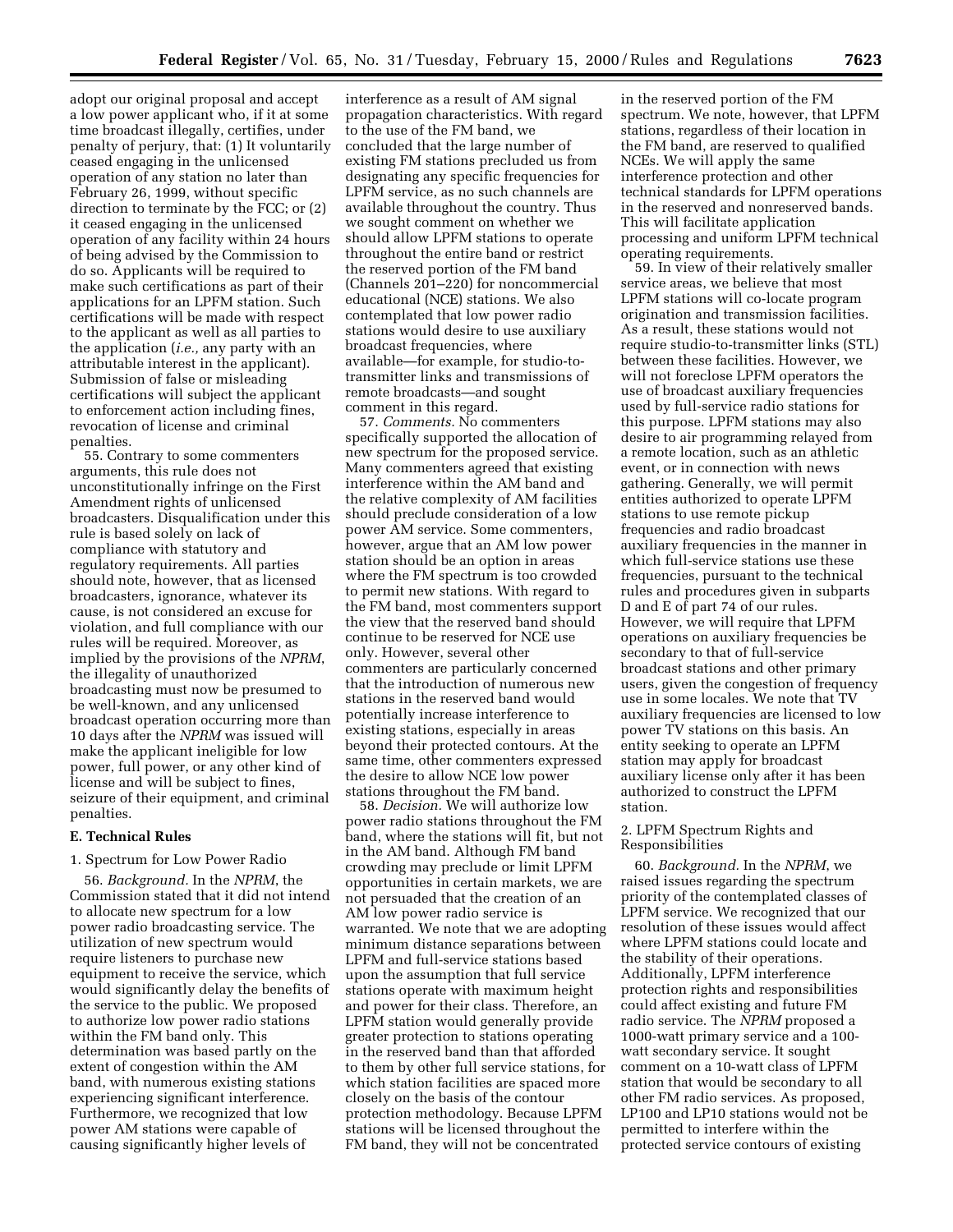and future primary stations and would not be protected against interference from these stations. We sought comment on whether LP100 stations should be permitted to select channels without regard to interference received and on the extent to which LP100 stations should protect FM translator and booster stations.

61. *Comments:* Given our decision not to create a 1000-watt LPFM station class, this summary is limited to the issue of spectrum priorities for LP100 and LP10 stations. The comments were divided on whether LPFM stations should have a primary or secondary regulatory status. Several commenters supported primary status for all LPFM stations, mainly to help ensure their survival. Some commenters supported a modified form of primary status for LPFM. Other commenters, including some broadcast licensees, supported a secondary status for LPFM stations.

62. *Decision.* In crafting interference protection rights and responsibilities for an LPFM service, we seek to balance our vital interest in maintaining the technical integrity of existing radio services with our desire to create a supple and viable community-oriented radio service. First and foremost, we must require that new LPFM stations protect radio reception within the service areas of existing full-service stations, as well as the existing services of FM translator and booster stations. Second, LPFM stations, with their much smaller service areas and fewer service regulations, should not prevent FM stations from modifying or upgrading their facilities, nor should they preclude opportunities for new full-service stations. Additionally, LPFM applications will be required to protect vacant FM allotments. Subject to these constraints, however, we want to foster a stable and enduring LPFM service. Once an LPFM station is built and operating, we wish to permit it to continue operating on its channel, wherever possible, as the radio environment changes around it. We want to minimize, to the extent possible, the situations in which we would require an LPFM station to change its channel or cease operating. This measure of stability, we believe, would assist LPFM station applicants or operators in obtaining financing to construct and operate stations and to better serve their communities. It may also create an incentive for the operation of a first local radio station in many communities or radio service that would be responsive to other unmet needs. We believe the approach set forth below appropriately balances the above objectives.

63. *Protection to existing FM radio services:* Applicants for new or modified LP100 or LP10 facilities will be required to meet minimum station separation distances to protect the service contours of authorized commercial and noncommercial FM stations of all classes, including Class D. In the same manner, they will be required to protect the existing service of FM translator and booster stations and LP100 stations. We will also require LPFM applicants to protect full-service FM, FM translator and LP100 facilities proposed in applications (for example, FM minor change applications) filed before a public notice announcing an LPFM application filing window. Applications filed after the release date of an LPFM window notice will not be protected against LPFM applications filed in that window. However, full-service applicants will not be required to protect the facilities proposed in LPFM applications. We believe this approach fairly balances the interests of fullservice and LPFM applicants. LPFM station proposals to operate on channels 201–220 will also be required to protect television stations operating on TV Channel 6. Applicants for LP100 stations will not be required to protect authorized LP10 stations or LP10 application proposals, given the relatively smaller service areas of LP10 stations.

64. The extent of interference protection from LPFM stations to existing FM, LPFM and FM translator and booster service generally will be that afforded by minimum station separation requirements. These were designed to provide the same degree of interference protection that full-service stations provide each other. We have added a 20-kilometer buffer to the separations for protecting co-channel and first adjacent channel full-service stations. This buffer will help to protect FM radio facilities that were modified or upgraded in a manner that would create a short-spacing with an operating LPFM station. LPFM stations will not be required to eliminate interference caused to FM stations by their lawful operations. They will, however, be required to eliminate interference caused by operations that violate the terms of the station's authorization or the Commission's Rules; for example, radiation of excessive emissions outside of the station's authorized channel. LPFM station operators will also be required to respond to complaints of ''blanketing'' interference. They will also be subject to international agreements regarding the elimination of interference to primary Canadian or

Mexican broadcast stations. Until these agreements are modified, we believe it is appropriate to apply to LPFM stations the international provisions applicable to FM translators, which operate at comparable power levels.

65. *LPFM rights and responsibilities with respect to subsequently modified, upgraded or new full-service FM stations.* We are not adopting for the LPFM service many of the regulations applicable to full-service stations; for example LPFM stations will not be required to have a main studio. LPFM stations also will service much smaller areas than full-service stations. For these reasons, we do not believe that an LPFM station should be given an interference protection right that would prevent a full-service station from seeking to modify its transmission facilities or upgrade to a higher service class. Nor should LPFM stations foreclose opportunities to seek new fullservice radio stations. Accordingly, operating LPFM stations will not be protected against interference from subsequently authorized full-service facility modifications, upgrades, or new FM stations. Because we will not protect LPFM from future FM facilities, we will not require LPFM applicants to meet minimum distance separation requirements to protect their service areas against interference received. However, as a guide to LPFM applicants, the attached rules includes minimum station separation distances necessary to protect an LPFM station's 60 dBu contour.

66. We expressed our desire to provide a measure of stability to operating LPFM stations. For this purpose, we will permit LPFM stations to continue operating even though they would cause interference within the protected service contours of a subsequent authorized FM service, including new stations and facilities modifications or upgrades of existing stations. In such situations, the LPFM operator would decide whether interference received to its service would permit the station to continue operating on its channel. However, we must make one exception to this policy. FM stations have a core responsibility to service their principal communities. Therefore, we will not permit an operating LPFM station to cause interference within a commercial or NCE FM station's 3.16 mV/m (70 dB) contour. This issue can only arise in connection with a subsequently filed full-service new station or modification application. If grant of such an application would result in predicted interference within the 3.16 mV/m (70 dBu) contour of the proposed station,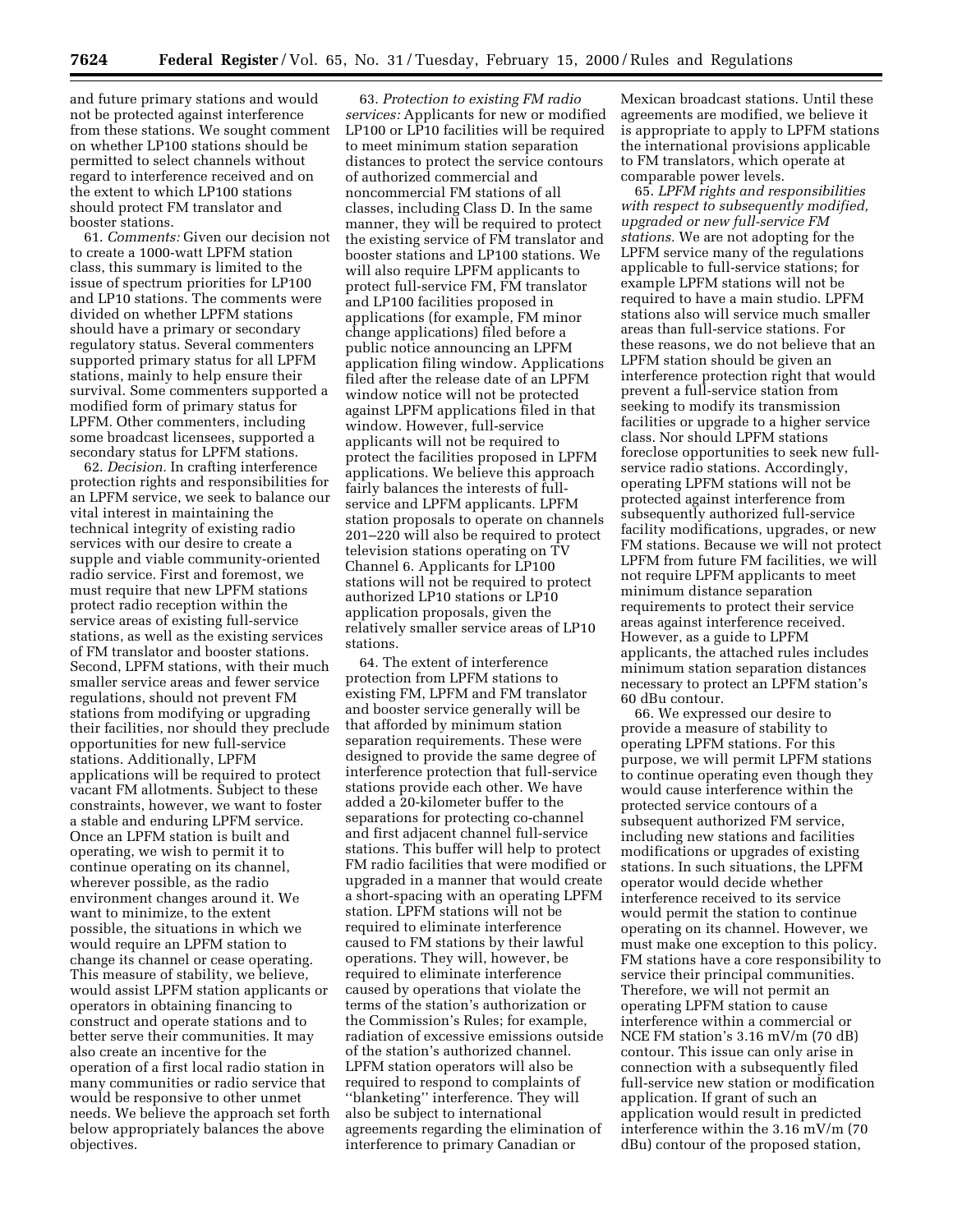the affected LPFM station will be provided an opportunity to demonstrate that interference is unlikely to occur within this contour due to, for example, terrain shielding. If the LPFM station fails to make a sufficient showing, it will be directed to cease operations upon the commencement of program tests by the commercial or NCE FM station.

67. We recognize that actual interference within the 3.16 mV/m contour might still be possible where the LPFM station has demonstrated that it is unlikely. In these circumstances, a complaint of actual interference must be served on the LPFM station and filed with the Commission, attention Audio Services Division. The LPFM station must suspend operations within twentyfour hours of the receipt of a complaint unless the interference has been eliminated by the application of suitable techniques and to the satisfaction of the complainant. An LPFM station may resume operations only at the direction of the Commission. If the Commission determines that a complainant has refused to permit the LPFM station to apply remedial techniques that demonstrably will eliminate the interference without impairment of the original reception of the full-service station, the licensee of the LPFM station will be absolved of further responsibility. As a practical matter we believe that in many cases involving FM station modifications or upgrades, interference to new or expanded areas will be offset by the conservative separation distances met by the LPFM station when it was initially authorized, particularly because of the 20-kilometer interference protection buffer.

3. Minimum Distance Separation Requirements

68. *Background.* The *NPRM* tentatively concluded that minimum distance separation requirements for LPFM stations would provide the most efficient means to process a large number of applications while ensuring the overall technical integrity of the FM service. We proposed minimum spacings to protect full-service station operation on the same channel, firstadjacent channel and intermediate frequency (IF) channels. We proposed to exclude third-adjacent channel protection and questioned the need for second-adjacent channel spacing requirements. We noted that the use of a contour overlap methodology could significantly delay the implementation of the LPFM service because it would require substantial preparation on the part of applicants and the Commission and would increase the processing

burden on the staff. The *NPRM* included spacing tables for the proposed LPFM classes based on the interference protection ratios that underlie fullservice radio separations and the assumption that stations operate at the maximum height and power for their station class. We sought comment on the accuracy of the specific values listed in these tables. In addition, we requested comment as to whether alternate approaches, including contour overlap methodology and/or more sophisticated terrain modeling programs, should be used at a later time, based on our initial experience in authorizing LPFM service.

69. *Comments.* No comments challenge any of the specific values listed in our proposed minimum distance separation tables. However, one suggests an alternate methodology based upon a full service station's 44 dBu F(50,50) protected service contour, instead of the 60 dBu contour that defines the protected service contours for all NCE and many commercial stations. Although it does not calculate distance separations, some commenters argue that our separation requirements should protect actual service areas beyond protected contours. Several commenters urged either the use of a contour overlap methodology or a combination of contour overlap and separation requirements in order to accommodate the licensing of additional LPFM stations.

70. *Decision.* We recognize that a distance separation methodology will preclude new LPFM stations in some areas. However, we are not persuaded that the potential benefit of some additional stations is substantial enough to warrant the preparation of more complex and costly engineering exhibits based on contour protection and the resulting delays in the authorization of LPFM service. Therefore, we are adopting minimum separation requirements for the LPFM service as the means of protecting full service commercial and noncommercial educational stations. We also adopt spacing rules to protect FM translator stations and other LPFM stations, as well as a spacing table for LPFM stations operating on Channels 201 through 220 with respect to protection of TV Channel 6. As we proposed in the *NPRM,* we will not establish minimum separations between LPFM stations that operate two or three channels apart. Special case spacing tables are also being adopted for Puerto Rico and the U.S. Virgin Islands. Additionally, appropriate spacings will be used for the approximately 20 ''grandfathered superpowered'' stations operating in the

reserved band. Superpowered stations will be protected under the distance separations for the class of station that most closely approximates its facilities. This determination will be made based upon the stations 1 m V/m reference contour and the procedures for determining class listed in § 73.211. LPFM applicants should be mindful of the fact that the minimum separation distances being adopted will not protect LPFM stations against interference from the full service stations, but are designed to prevent the LPFM station from causing interference to the protected service areas of full-service FM and other protected stations. However, as a guide to LPFM applicants, we are including in the rules a table giving the minimum separations necessary to avoid interference within the LPFM station service areas.

71. The minimum distance separation requirements that we adopt here for LPFM stations do not apply to fullservice stations and FM translators. To prevent subsequently filed FM translator stations from causing interference to existing LPFM stations, we will expand the current FM translator interference protection rules to include a requirement that previously authorized LPFM stations be protected. As noted, we will permit a full service station to modify its facility in a manner that reduces these separations to LPFM stations. However, in such cases we generally will not require the LPFM station to cease operation. Instead, the affected stations will have to bear any interference caused by facilities changes, such as an FM transmitter site move. However, so as to reduce the potential impact on the affected stations, the spacing rules we adopt today include a 20 km ''buffer'' for cochannel and first-adjacent channel LPFM-to-full-service-FM stations. This additional separation is included for two reasons. First of all, we recognize that the FM band is not static. For example, broadcast stations often change transmitter sites to provide better service to their communities and service areas. Same-station-class transmitter site moves are generally less than 20 km from the original site. Therefore, inclusion of the 20 km buffer spacing allows full-service stations room to move while also reducing the potential impact on existing LPFM stations. Second, and equally important, the additional separation affords the LPFM station an increased likelihood that its operation would not cause interference within a full service station's community of license. This additional 20 km separation will apply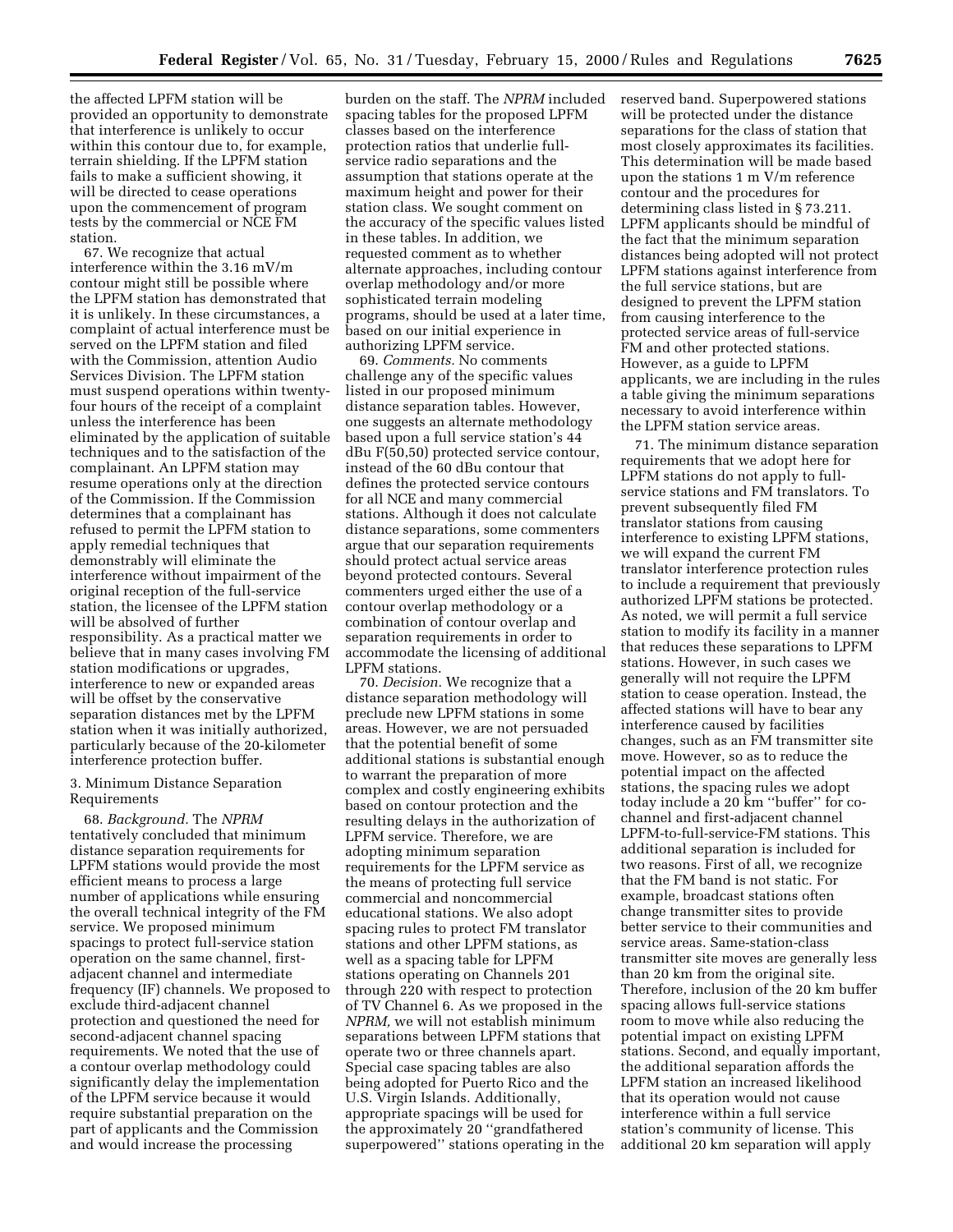only to the initial establishment of the LPFM station. Subsequent site moves by the LPFM station would either need to meet this distance separation requirement, or if the existing spacing were already less than this amount due to a prior site move by a full service station, the spacing could not be less than the currently existing separation.

72. *International Coordination Provisions.* We are also adopting provisions for LP10 and LP100 stations which lie within 320 km of the Canadian or Mexican borders, consonant with existing international agreements between the respective countries. We will apply the existing FM translator rule, 47 CFR 74.1235, and current international coordination procedures to LPFM stations in these areas. In the rules, we include distance separation tables that were intended to ensure compliance with the appropriate international agreements. We will adopt these tables to the extent that foreign stations are provided the appropriate protection. We have also derived similar tables for LP10 stations. We will only accept LPFM proposals that meet these distances. Such proposals will be coordinated as required by the pertinent agreements. In addition, LP10 and LP100 applicants in the U.S. Virgin Islands should be aware that international coordination may be required with the British Virgin Islands in some instances.

4. Second and Third Adjacent Channel Protection

73. *Background.* In the *NPRM* we sought comment on the interference protection criteria to be used to govern the authorization of low power radio services. We stated that low power stations would be subject to existing cochannel and 1st-adjacent channel protections but that to the extent possible we were inclined to authorize low power service without any 2nd- and 3rd-adjacent channel protection standards. We stated our belief that a strong case could be made for not requiring 3rd-adjacent channel protection to or from any of the contemplated classes of LPFM stations. We indicated that such an approach would entail little risk of interference to existing radio service. We noted that areas of potential interference to a full power station would be very small and occur only in the immediate vicinity of the low power transmission facility. We further indicated that such interference would generally only occur if the low power station were located at, or very near, the outer edge of the full power station's service contour where the full power station's signal is the weakest.

We noted that 3rd-adjacent channel protection was eliminated for certain grandfathered and short-spaced full power stations in 1997. On balance, we stated that creating opportunities for a new LPFM service should outweigh any small risks of interference to and from LP1000 and LP100 stations.

74. With regard to 2nd-adjacent channel protection, we noted that ''grandfathered'' short-spaced FM facilities were permitted to modify their facilities without regard to 2nd- and 3rd-adjacent channel spacings during the period from 1964 to 1987, and from 1997 to the present. We indicated that no interference complaints were received as a result of those modifications and found that the small risk of interference was outweighed by improved service. Similarly, we noted that we have been willing in the past to accept small amounts of potential 2ndand 3rd-adjacent channel interference in the noncommercial FM service where such interference is counterbalanced by substantial service gains. We sought comment on the state of receiver technology and the ability of receivers to operate satisfactorily in the absence of 2nd-adjacent channel protection. We also sought comment on the impact of eliminating 2nd-adjacent channel protection on the possible conversion of existing analog radio services to a digital mode, in particular with regard to inband-on-channel (IBOC) technology. In this regard, we noted that one IBOC proponent, suggested that 2nd-adjacent channel signals from analog FM stations in the existing radio environment would not pose an interference threat to its digital IBOC signal.

75. *Comments.* Technical studies of FM receivers were filed in response to the *NPRM* by Consumer Electronics Manufacturers Association; by National Association of Broadcasters; and by National Lawyers' Guild, Committee on Democratic Communications. In addition, the Commission's Office of Engineering and Technology conducted a receiver study and placed it in the record of this proceeding. Supplementary findings and critiques were filed with reply comments.

76. *Decision.* We find that the record in this proceeding, including the technical data and other studies submitted, supports a conclusion that any risk of interference from LPFM stations of 100 watts or less is small and, on balance, is outweighed by the benefits of this new service. We conclude that it is not necessary to apply 3rd-adjacent channel protection requirements to or from such stations. We believe that 100-watt or lower LPFM stations operating on 3rd-adjacent

channels will not result in significant new interference to the service of existing FM stations. Nor do we believe such operations are likely to have an adverse effect on digital IBOC signals.

77. With regard to 2nd-adjacent channel protection requirements, it appears that the risk of interference from LPFM signals on 2nd-adjacent channels may be somewhat higher. We find that this would also be true with regard to LPFM stations at power levels higher than 100 watts and antenna heights higher than 30 meters. Therefore, we will retain 2nd-adjacent channel protection requirements.

5. Other Technical Standards and Provisions

78. *Background.* In the *NPRM,* we sought comment on which part 73 technical operating requirements for full-service stations should be applied to LPFM stations. In general, most commenters stated that, although some requirements must remain to ensure a quality service, the LP100 and LP10 stations should be held to less stringent requirements than full service stations. While we do not want to overly burden LPFM operators, we nevertheless believe that the technical rules set forth below should apply to the LPFM stations. By doing so, we will not only facilitate technically sound LPFM operations and the use of available equipment, but will permit LPFM stations to engage in services such as those obtained through the multiplexing of FM subcarriers. There are some requirements applicable to full-service stations which we believe can be relaxed or not applied. Accordingly, we will apply certain rules to LP10 stations that apply to existing stations that operate with ten watts transmitter power output (TPO) or less. The following paragraphs set forth the principal technical requirements and provisions for LPFM stations. These technical matters were generally noncontroversial to parties who filed comments in this proceeding. Other technical requirements for LPFM stations are given in the rules.

79. *Power/Height restrictions.* Several commenters expressed the desire to operate facilities at heights in excess of those specified as the maximum/ minimum facilities for the class. This would enable stations to use existing structures at sites where the localized elevation is such that the 30 meter HAAT would be exceeded regardless of the height of the structure. One commenter, believes we should impose strict maximum height restrictions on LPFM stations since, due to the nature of the Commission's F(50,10)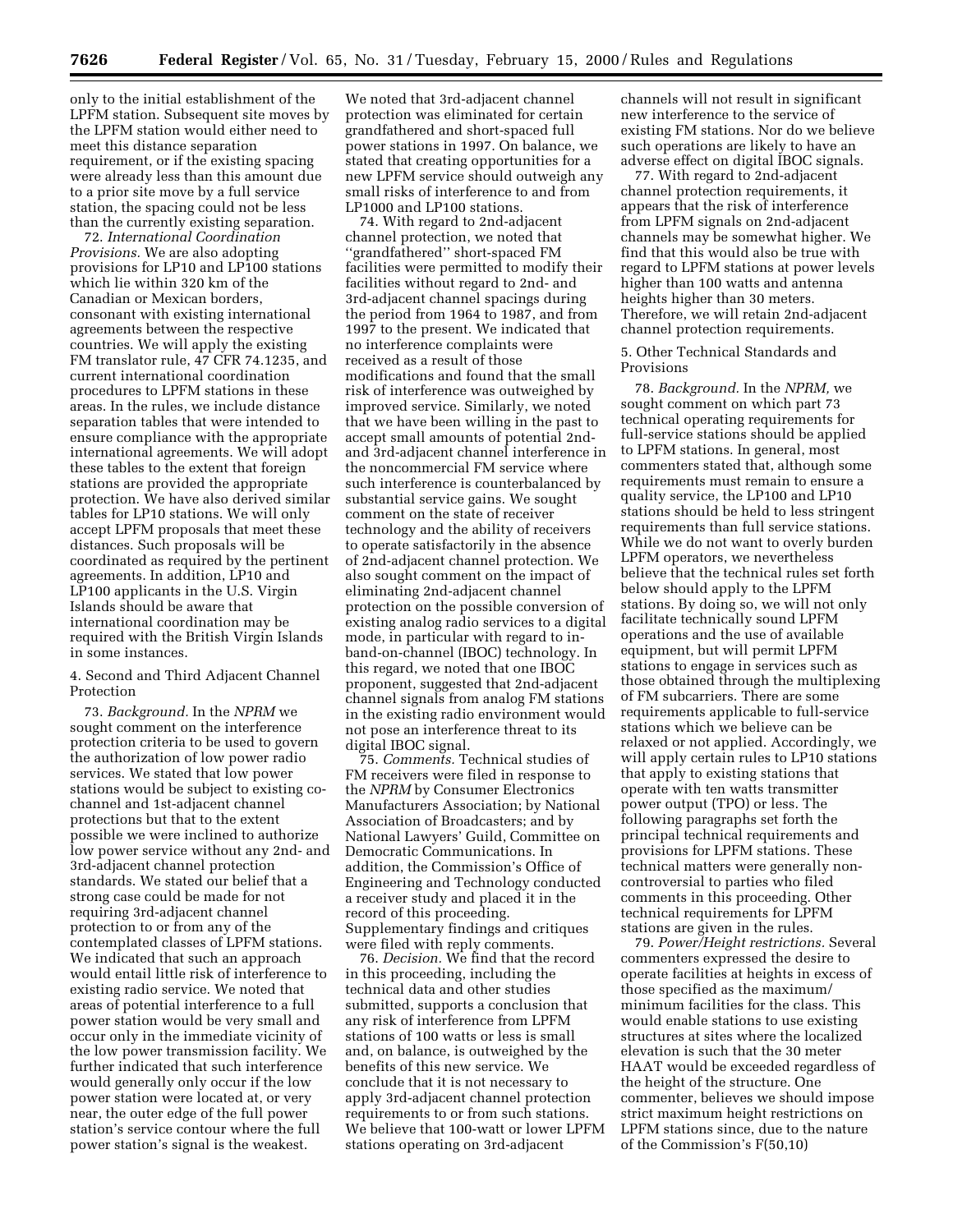interference prediction curves, equivalent 1 mV/m (60 dBu) reference contours do not always guarantee proportionally sized interfering contours. We will allow LPFM stations to exceed the class-defined upper height restrictions as long as there is an offsetting decrease in the station's effective radiated power. For this purpose, we will authorize equivalent height and power combinations to produce the 60 dBu contour generated by the maximum and minimum permitted facilities for the LP100 and LP10 stations; e.g., the maximum LP100 facilities of 100 watts and 30 meters produce a 60 dBu contour at a distance of 5.6 km.

80. We recognize that computing a station's HAAT requires access to terrain database and numerous calculations. Therefore, in order to streamline the application process, the staff will utilize a computer program to calculate the antenna HAAT based upon information provided by the LPFM applicant (the coordinates of the proposed antenna, the site elevation above mean sea level, and the antenna height above ground level (AGL)). If the calculated HAAT is less than or equal to 30 meters, the LPFM station will be authorized to operate with any ERP within the maximum and minimum limits for its class. If the HAAT is calculated to exceed 30 meters, the permit will specify maximum and minimum ERP values that would produce the reference 60 dBu contours.

81. *Directional antennas.* Under our current rules, full service FM stations may specify directional antennas to avoid interference to other stations. Such facilities are subject to several strict installation and pattern requirements (*see* 47 CFR 73.316). Processing these applications is staff intensive. Construction permits for directional facilities generally contain numerous conditions. Since we are relying on a minimum distance separation methodology—rather than a contour-based approach—to provide interference protection, we see no need for stations to employ directional antennas. Accordingly, to simplify applicant requirements and facilitate application processing and ensure that service can be implemented as expeditiously as possible, we will not authorize directional antennas for LPFM stations.

82. *Transmission standards.* The *NPRM* asked whether different transmission standards should be employed for an LPFM service; for example, whether the bandwidth could be reduced from 200 kHz to some smaller value as a means of reducing the

potential interference from LPFM stations. To ensure technically sound station operations, we have decided to apply to LPFM several transmission standards presently in use for commercial and noncommercial educational FM stations. In most cases, these standards will be met through the use of type certified equipment without need for further adjustment by the LPFM licensee. LPFM stations will be required to adhere to the 200 kHz channel bandwidth applicable to full service stations, as well as the out-ofchannel signal attenuation requirements in 47 CFR 73.317, the center frequency drift limits in 47 CFR 73.1545(b), and the limits on modulation in 47 CFR 73.1570(a) and (b). In addition, LPFM stations may, at their option, engage in monophonic or stereophonic broadcasting. LPFM stations may also transmit additional information via inaudible subcarriers during those periods when the audible FM signal is on the air.

83. *Antenna polarization.* We will permit LP10 and LP100 stations throughout the FM band to use horizontally polarized, vertically polarized, or circularly or elliptically polarized antennas, as desired by the applicant. We note that vertical-only polarized antennas have been used in the noncommercial educational FM service to protect reception of TV Channel 6 for nearly 15 years now, without adverse impact. This will afford LPFM stations a wider selection of antennas for use at LPFM stations.

84. *Protection of AM radio radiation patterns.* LPFM applicants should also be aware that antenna structure construction within 3.2 km (2 miles) of a directional AM station or 0.8 km (0.5 miles) of a nondirectional AM station will subject the LPFM station to the requirements of 47 CFR 73.1692. This section requires the affected AM station to make before and after measurements of its installation to insure that the new antenna structure does not aversely affect the signal pattern through reflections of the AM signal produced by the new structure. The LPFM applicant is financially responsible for conducting the measurements and any corrective measures that may need to be undertaken. The measurements can be quite expensive to conduct, and correction even more so. Therefore, we encourage LPFM applicants to locate the antenna more than 3.2 km from any directional AM station, or more than 0.8 km from any AM nondirectional station.

85. *Tower Height/FAA Coordination Requirements.* Any proposal before the Commission that specifies an antenna supporting structure in excess of 61

meters above ground level is subject to the Commission's requirements for antenna structure registration requirements. Certain lower structures located close to air facilities are also subject to these requirements. All structures subject to registration requirements must obtain an FAA Determination of No Air Hazard for the structure before the tower may be registered. In a letter dated June 1, 1999, the FAA expressed some concern regarding the impact LP1000 stations may have upon nearby air facilities. No specific questions were raised regarding the lower powered facilities. Since we are not authorizing an LP1000 service at this time, we will continue determining compliance with our tower registration requirements in the manner set forth.

86. *Blanketing Interference.* For one year after the commencement of transmissions with new or modified facilities, all FM stations are required to take remedial action to resolve blanketing interference complaints occurring within the immediate vicinity of the antenna site. A station's specific blanketing interference radius is defined by our rules. The blanketing contour for an LP100 station would extend approximately 125 meters from the transmitter site and a 10-watt LP10 blanketing contour would extend 39 meters. Thus, the blanketing area of either type of station is very small. We conclude that LPFM stations should be required to resolve blanketing interference complaints in the same manner applicable to full power stations. Although the potential for blanketing interference from LPFM stations may be quite limited, affected parties are entitled to relief from such interference caused by a new source of radiation, whether it is a full-power commercial station or a new low power community broadcaster. Accordingly, we will apply the requirements in § 73.318 to all LPFM stations, in accordance with established precedents.

87. *Potential Television Channel 6 Interference.* Presently, noncommercial educational FM applicants are required to consider the impact of their operations on reception of television Channel 6, which operates on a frequency band (82 to 88 MHz) just below the FM band (88 to 108 MHz) in accordance with the provisions of 47 CFR 73.525. Determining the affected interference area pursuant to this section usually requires complex calculations and detailed contour studies. Given the very limited potential for interference caused by LPFM stations, in order to simplify processing and lessen the filing burden on applicants, we will utilize a spacing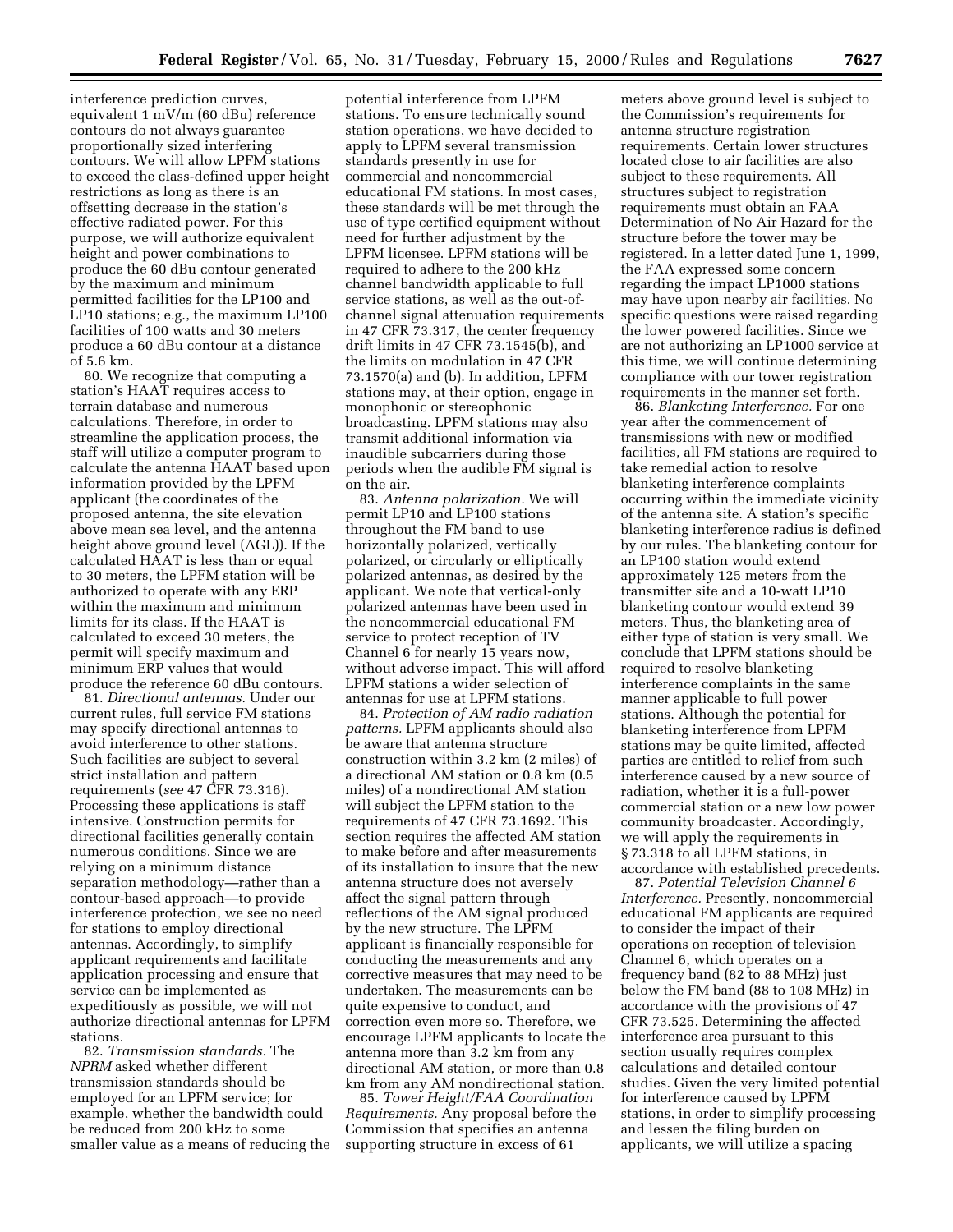table to protect TV Channel 6 stations. The values given in the table utilize the protection ratios of § 73.525 and worst case facilities for the TV Channel 6 and the LP10 and LP100 stations. On this basis, we do not anticipate that interference will occur. However, we will require LPFM applicants to correct any complaints of interference caused to Channel 6 reception in accordance with our blanketing interference requirements (as are Channel 6 complaints regarding full service stations). In most cases, this will require the installation of simple filters on affected television sets. LPFM applicants will not be required to coordinate their proposals with any potentially affected Channel 6 television station.

88. *Radio Reading Services.* Several radio reading services have expressed concerns about interference from LPFM stations to their service to persons who are blind or who have low vision. Programming provided by radio reading services is transmitted on subcarrier frequencies of a broadcast station, which are not audible on a standard radio. As the subcarrier frequencies are transmitted within the 200 kHz bandwidth of the broadcast station, they receive the same protection from interference as does the main broadcast programming. Thus, insofar as the transmitted subcarrier signal is concerned, there will be no increase in interference. With respect to subcarrier receivers used by the radio reading service audience, the Commission does not set technical standards for radio receivers. Thus, we cannot consider whether additional interference might affect SCA reception in the vicinity of an LPFM station, or whether different receiver construction could reduce possible interference. However, we note that the 20 km buffer between LPFM stations and co-channel or 1st adjacent channel full service FM stations adopted in this *document* should afford additional protection to subcarrier reception than was proposed in the *NPRM.*

89. *Transmitter Certification.* In the *NPRM,* we tentatively concluded LPFM stations should utilize only transmitters deemed ''type certified'' by the Commission's Office of Engineering and Technology (OET) to ensure the integrity of the FM radio spectrum. Type certification would prevent the use of transmitters with excessive bandwidth or modulation, spurious emissions, excessive power output, or insufficient frequency stability, which could cause interference to other existing stations. A large majority of commenters concurred with this

conclusion. A few licensed amateur radio operators felt that they should be exempt from this requirement, asserting that many amateurs were capable of creating suitable equipment. However, we remain concerned about the significant potential for interference caused by non-type certified transmitters, particularly given the interference-protection standards we are adopting. Nor do we believe that type certification of equipment by the manufacturer will add appreciably to the cost of equipment for a low power broadcast radio station. Accordingly, we will adopt the certification requirement as proposed in the *NPRM.* We emphasize that the use of non-type certified transmitters will not be tolerated. Use of non-type certified transmitters will subject the licensee to enforcement action including, but not limited to, fines.

90. *Unattended Operation.* We anticipate that many LPFM stations will be run as ''attended operations,'' since the transmitter sites will be located at the source of program origination. However, LPFM stations may also be operated in ''unattended'' mode. During these times, there may be no personnel at the studio or transmitter site to monitor operation. LPFM stations that will operate unattended will be required to advise the Commission by simple letter of the unattended operation, and provide an address and telephone number where a responsible party can be reached during such times. The responsible party must be able at all times to turn off the transmitter within 3 hours of receiving notice from the FCC that the equipment is not functioning properly. In addition, we encourage the use of monitoring equipment that can automatically shut off the transmitter within 3 hours if a fault (such as operation at excessive power operation or center frequency drift) occurs. Finally, during periods when the LPFM station is not transmitting programming on its regular channel, the transmitter must be turned off.

91. *Station Logs.* Station logs provide a mechanism for verifying proper operation of a station, as they require the licensee to examine the operation before making a log entry. Logging requirements for LPFM stations will be minimal. The station log for LPFM will contain only the following entries: (1) Daily observation of proper function of tower obstruction lighting (if required by section 17.47 of the Commission's Rules); (2) dates and a brief explanation regarding station outages due to equipment malfunctioning, servicing or replacement; (3) any operation not in accordance with the station license; (4)

receipt of weekly EAS (Emergency Alert System) test; (5) name of person making the entry.

92. These minimal requirements will not impose any significant burden on LPFM licensees. Except for any required daily tower lighting checks, entries need only be made when necessary. Logs must be retained for two years from the date of the last entry, and station logs must be made available to FCC personnel upon request.

93. *Environmental Requirements.* As with any applicant for a Commission license, an LPFM proponent will have to certify compliance with the environmental requirements of section 1.1307 of our rules. In order to facilitate the preparation and processing of LPFM applications, we will simplify the environmental compliance worksheets included in the current FCC Form 301 to account for the low operating power of LPFM stations.

94. *Radio Astronomy Installation Notifications.* Low power FM broadcast stations will be required to coordinate with and provide protection to the radio quiet zones at Green, West Virginia and at Boulder Colorado, as is required for full service FM stations by § 73.1030. In addition, low power FM applicants in Puerto Rico will need to coordinate with Cornell University regarding the radio coordination zone on that island. This requirement is necessary to ensure that research work at these installations will not be disrupted. Because of the low power and antenna height of LPFM stations, we anticipate that this requirement will affect very few applicants.

## *F. Application Processing*

#### 1. Electronic Filing

95. *Background.* The Commission recently mandated the electronic filing of broadcast applications after a transition period of six months from the date that each form becomes available for filing electronically. Likewise, we proposed in the *NPRM* to require that LPFM applications be filed electronically. We stated that mandatory electronic filing could speed the introduction of LPFM service by enabling the staff to process more quickly and efficiently the large number of LPFM applications that we expect to receive. In addition, we indicated that electronic filing software could be designed to assist applicants with technical issues related to their applications, such as determining what frequencies are available based on current information in the Commission's database. We requested comment as to whether Internet access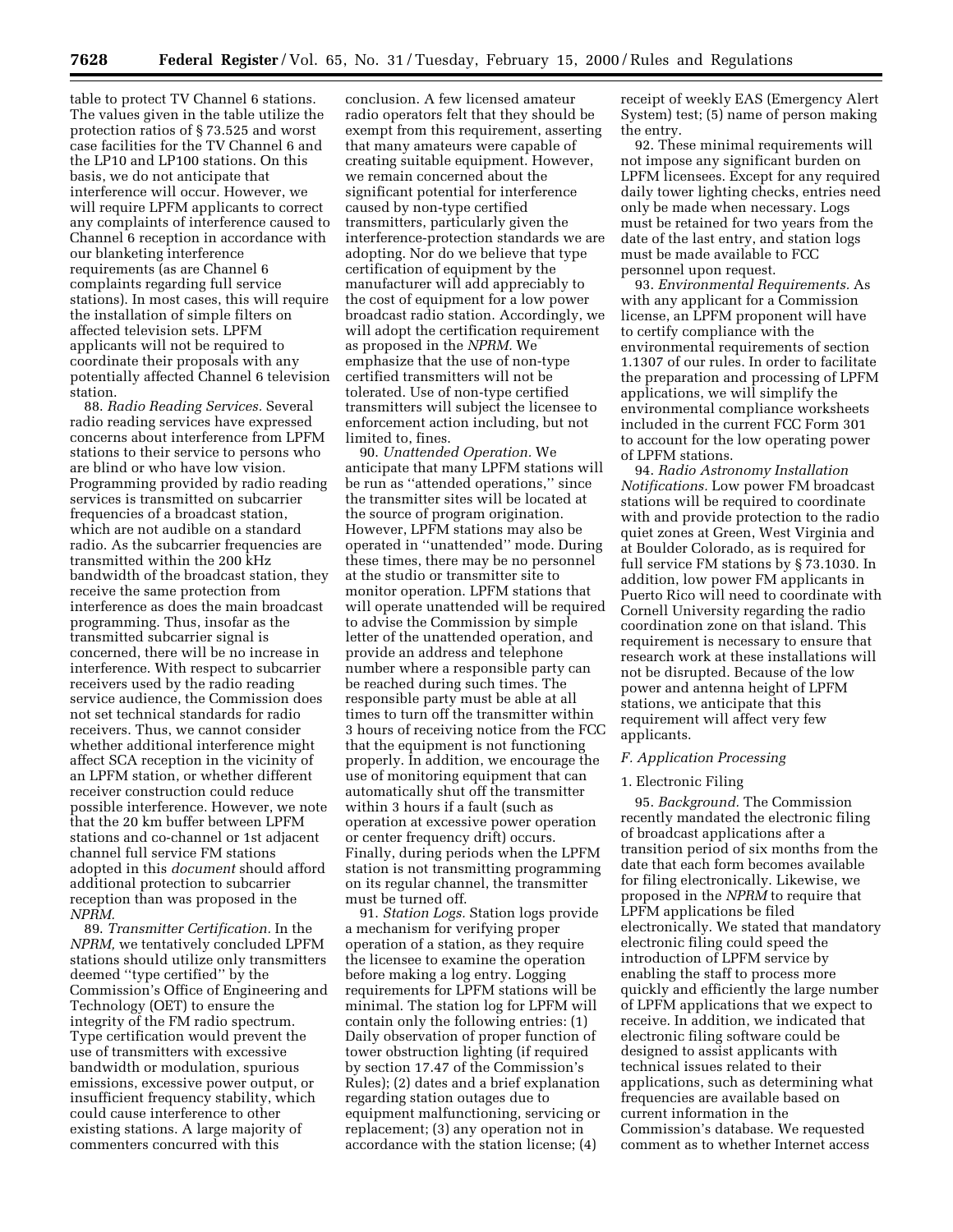is sufficiently universal to warrant mandatory electronic filing of LPFM applications.

96. *Comments.* Commenters that addressed the matter generally support the use of electronic filing, but are divided as to whether it should be mandatory. Several commenters express concern that electronic filing is untried and may delay the introduction of LPFM service. Several commenters urge that, regardless of whether electronic filing is required, LPFM filing procedures should be as simple and inexpensive as possible.

97. *Decision.* We anticipate that electronic forms will be made available via the Commission's World Wide Web site prior to the opening of the first LPFM filing window. Based on our consideration of the record, however, we will not adopt a mandatory electronic filing system for LPFM application forms at this time. Rather, assuming availability of the forms, we will make electronic filing permissive for the first LPFM filing window, which we intend to open for LP100 stations shortly after the effective date of this *document.* Whether electronic filing is permissive for the second window that we anticipate opening for LP10 stations, as well as for any subsequent LPFM filing windows, will be resolved at a later date and will depend on several factors, including our experience with both electronic and paper filing during the first LPFM window and the time that elapses between the first and second windows.

98. We recognize that, as some commenters point out, there may be disparities among potential LPFM applicants in terms of Internet access and/or computer skills. We believe that making electronic filing permissive at this time will accommodate applicants that might be disadvantaged by mandatory electronic filing. We previously have discussed the significant advantages of a mandatory electronic filing system in terms of realizing savings and efficiencies. We do not believe that electronic filing would necessarily constitute an undue burden or expense for potential LPFM applicants, as the costs of computer and modem equipment continue to fall, and Internet access increasingly is becoming available at minimal cost commercially and at public institutions such as libraries. In addition, the Commission has made, and will continue to make, great efforts to create a simple, userfriendly electronic filing system. However, at present we are determined to be cautious with the first applications for a new service filed by applicants whose resources and familiarity with

Commission processes may be very limited. We will reassess our electronic filing decision after our experience during the first filing window. We can better determine at that time whether the first filing window has provided a reasonable opportunity for interested parties to understand and arrange for Internet access and familiarize themselves with our Web site and electronic filing system. We can then determine whether the public interest benefits of mandatory electronic filing will outweigh any difficulties encountered or inequities expected, and decide whether electronic filing will remain voluntary or be mandated for use by all.

99. Although electronic filing will be permissive, we strongly encourage applicants to take advantage of electronic filing, and expect that many will do so. The forms will be accessible to anyone with a computer and a modem, without the need to purchase any special computer software. The Commission's software will make filing more certain for applicants by automatically notifying them of critical errors or omissions in their applications, and allowing them to correct the applications prior to submission. This software also will provide applicants with immediate verification that their applications have been received by the Commission. In addition, it will allow applicants to submit amendments, make corrections to their previously-filed applications, and submit narrative, explanatory exhibits. Furthermore, we intend to design additional software that will be available on the Commission's Web site to assist interested parties in making a preliminary determination as to which frequencies are available for LPFM use, based on current information in the Commission's database. Thus, LPFM applicants using the electronic filing system also will have access to a form of automated technical assistance in preparing their applications.

## 2. Window Filing Process

100. *Background.* We proposed in the *NPRM* to adopt a window filing approach for LPFM applications, with short filing windows of a few days each to ''lessen the occurrence of mutually exclusive applications and speed service to the public.'' The Commission recently substituted a uniform window filing procedure for the various application procedures for new commercial broadcast stations, and for major changes to existing stations. Under this procedure, the Commission announces by public notice a ''window'' or specific time period during which applications may be filed. When the

window closes, the staff reviews the applications filed to determine whether any request mutually exclusive authorizations and, therefore, are subject to competitive bidding. Nonmutually exclusive applications are processed in accordance with our general procedures. Groups of mutually exclusive applications are identified by public notice and proceed to auction. The Commission also is considering substituting a window procedure for the two-step, cut-off list procedures now in place for full-service NCE broadcast applications.

101. In the *NPRM,* we also asked for comment as to whether a first come-first served process might serve the public interest better than a window process by more effectively avoiding mutual exclusivity among LPFM applications. We speculated that electronic filing ''might give us the capacity to ascertain the precise sequence in which applications are submitted by different parties.'' Thus, applications conflicting with ones filed ''even a moment earlier'' might be rejected as unacceptable for filing, avoiding mutual exclusivity in many cases. We noted a number of drawbacks to this approach, however, including the possibility that applicants might lose filing rights based solely on the quality of their Internet connections.

102. *Comments.* Many commenters support a window filing approach, and offer various suggestions as to the appropriate duration of filing windows. Some commenters favor a first comefirst served filing system, generally contending that it would be a better means of avoiding mutual exclusivity than a window approach. Several commenters suggest hybrid approaches combining elements of window and first come-first served systems.

103. *Decision.* Based on our consideration of the record, we will adopt a window filing process for LPFM applications. We previously stated that a window process ''provides the staff with a mechanism to control effectively the filing and processing of broadcast applications.'' We believe that such a mechanism is important here because of the large number of LPFM applications that we expect to receive. In addition, the first-come first-served approach envisioned in the *NPRM,* which would determine filing priority based on the exact time that applications are filed, is feasible only if electronic filing is required, which will not be the case, at least initially. Moreover, we are concerned that such an approach, by placing a premium on filing at the earliest possible moment, might unfairly disadvantage certain applicants based solely on the quality of their Internet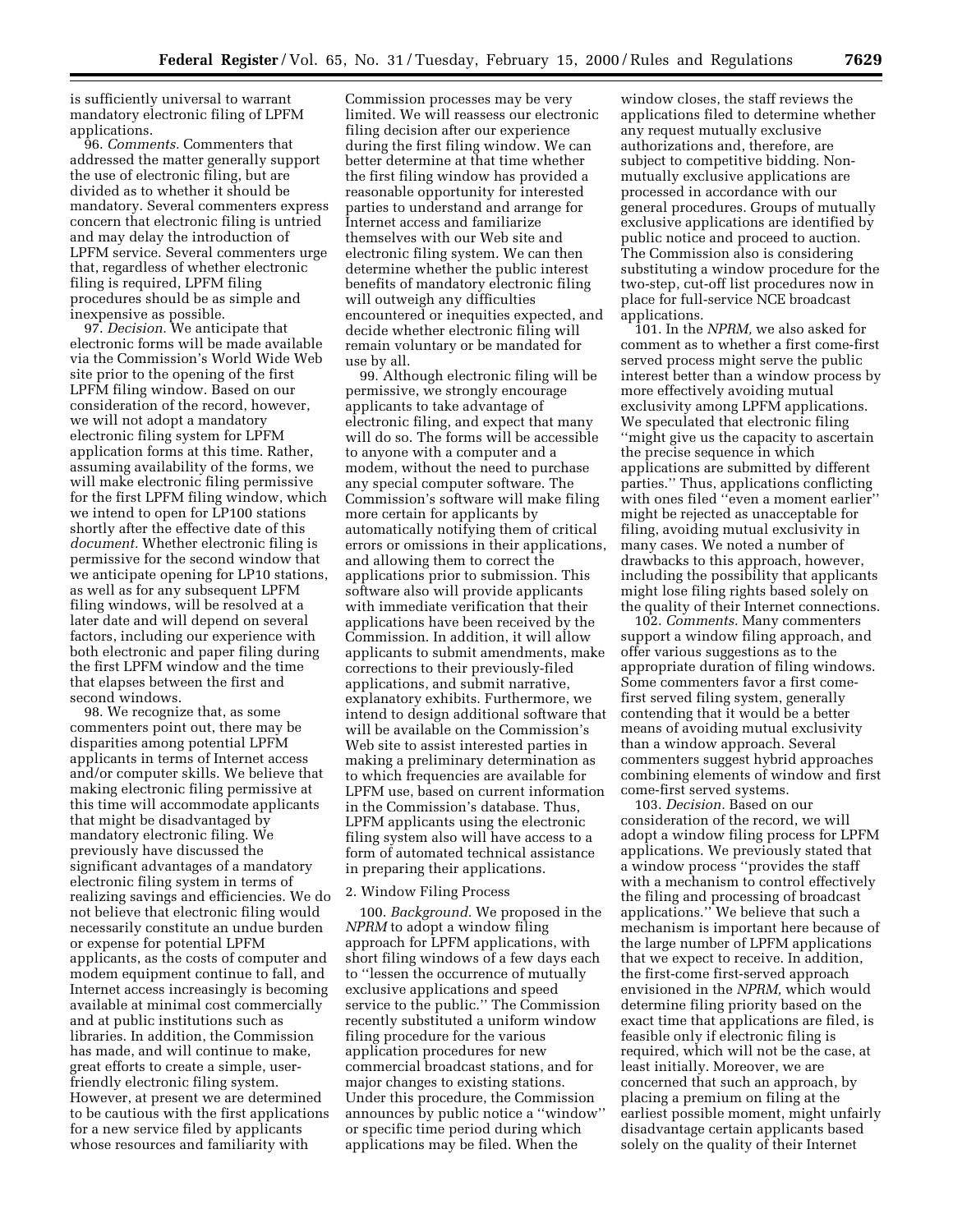connections. The filing of hundreds or thousands of applications at once also might place unbearable strains on the LPFM electronic filing system. A window filing process avoids these pitfalls, as applicants will be able to file at any time over a period of several days without losing filing rights.

104. Once this *document* becomes effective, the Mass Media Bureau, pursuant to delegated authority, will promptly release a public notice announcing a national filing window for LP100 applications. We anticipate that this window will open in May. The notice will be issued at least thirty days in advance of the opening of the filing window. Full power broadcast applications filed on or after the date of release of a public notice announcing the opening of an LPFM window will not preclude the filing of conflicting LPFM applications filed during that window. However, where the conflict ultimately is determined to relate to service inside the city grade contours of the full power station, the LPFM application will be dismissed. The window itself will be open for a period of five business days. We believe that five days, combined with thirty days' specific advance notice and the additional time between the release of this *document* and the public notice announcing the window, should give interested parties sufficient time to prepare and file their LPFM applications, while minimizing the number of mutually exclusive LPFM applications. We emphasize that applications filed before or after the dates specified in the public notice will not be accepted.

105. In accordance with our window filing procedure for commercial broadcast applications, after the LPFM window closes, the staff initially will screen applications for the purpose of identifying those that are mutually exclusive and those that fail to protect existing broadcast stations in accordance with the standards adopted herein. Applications that fail to properly protect these existing stations will be dismissed without the applicant being afforded an opportunity to amend. This will increase the speed and efficiency with which LPFM applications can be processed by the staff. Technically acceptable non-mutually exclusive applications will be further reviewed for acceptability and processed by the staff in accordance with the Commission's general procedures. Groups of mutually exclusive applications will be identified in a subsequent public notice, and will be subject to the selection procedures set forth. After an application is tentatively selected from a mutually

exclusive group, it will be reviewed for acceptability, and a public notice will be released announcing the finding that the application has been tentatively selected and is acceptable for filing. Petitions to deny the application will be due within 30 days of the release of the public notice of its acceptability for filing. Petitions and informal objections will not be considered unless and until the application has been tentatively selected for processing and found acceptable for filing. A tentative selectee whose application is found unacceptable for filing will be given a single opportunity to submit a curative amendment, provided that the amendment is minor and the amended application has the same number of points as originally claimed, or more than the points claimed by the next highest applicant. Tentative selectees whose applications remain unacceptable for filing after this opportunity will be removed from their mutually exclusive groups, and will not be provided with an additional opportunity to amend.

106. As stated, we are developing software to assist interested parties in determining whether specific frequencies may be available at specific locations for LPFM use. This software will not be able to determine conclusively whether a particular frequency will be available for an applicant, as frequency availability also will depend, among other things, on whether competing applications are filed during the LPFM filing window. Nevertheless, we anticipate that the software will help interested parties focus on potentially-available facilities, and will provide technical assistance for interested parties with limited financial resources. We anticipate that this software will be ready for use by the time we announce the first filing window for LPFM applications. The Mass Media Bureau will issue a public notice with information regarding how to access the software and the technical assistance it can provide. Such information also will be posted on the Commission's Web site.

3. Selection Among Mutually Exclusive Applications

107. *Background.* In the *NPRM,* we requested comment as to whether the proposed LPFM service should be restricted to NCE applicants or open to both commercial and NCE applicants. We tentatively concluded that, pursuant to statutory requirements, mutually exclusive applications for commercial LPFM facilities would be subject to auction. We asked for comment on alternative methods for resolving

mutual exclusivity among NCE LPFM applicants. We specifically referred commenters to our proceeding reexamining full-service NCE comparative standards, where we sought comment on three possible methods for selecting among mutually exclusive applicants: (1) Comparative hearings; (2) a lottery process weighted in favor of certain applicants based on statutory requirements and other factors; and (3) a system assigning points to applicants based on various selection criteria.

108. *Comments.* Most commenters that address the matter oppose the use of competitive bidding, arguing that it would undermine the Commission's stated goals in establishing the LPFM service. Few commenters support the use of comparative hearings to resolve mutually exclusive NCE applications. There was support among commenters for the use of a lottery process, although most of these commenters argued the merits of lotteries over auctions, rather than over an alternative selection method. A number of commenters also favored the use of a point system. In addition, several commenters suggest that we impose arbitration to resolve mutual exclusivity, and one advocates the use of ''conflict reduction methods'' such as allowing ''liberal channel and coverage changes.'' Commenters also propose various selection factors for use within a comparative selection process.

109. *Decision.* Based on our consideration of the record, we shall adopt a point system for resolving mutual exclusivity among LPFM applicants. The point system will include three selection criteria: (1) Established community presence; (2) proposed operating hours; and (3) local program origination. The system will employ voluntary time-sharing as a tiebreaker, that is, tied applicants will have an opportunity to aggregate points by submitting time-share proposals. As a last resort, where a tie is not resolved through time-sharing or settlement, we shall award successive equal license terms totaling eight years (the normal license term), without renewal expectancy for any of the licensees.

110. We conclude that the point system we are adopting is superior to alternative selection methods. As discussed above, the LPFM service will be reserved for noncommercial, educational service, and we are precluded by statute from using auctions to award station licenses on channels reserved for NCE use. Accordingly, we need not discuss an auction-based selection mechanism. In our proceeding reexamining full-service NCE comparative standards, we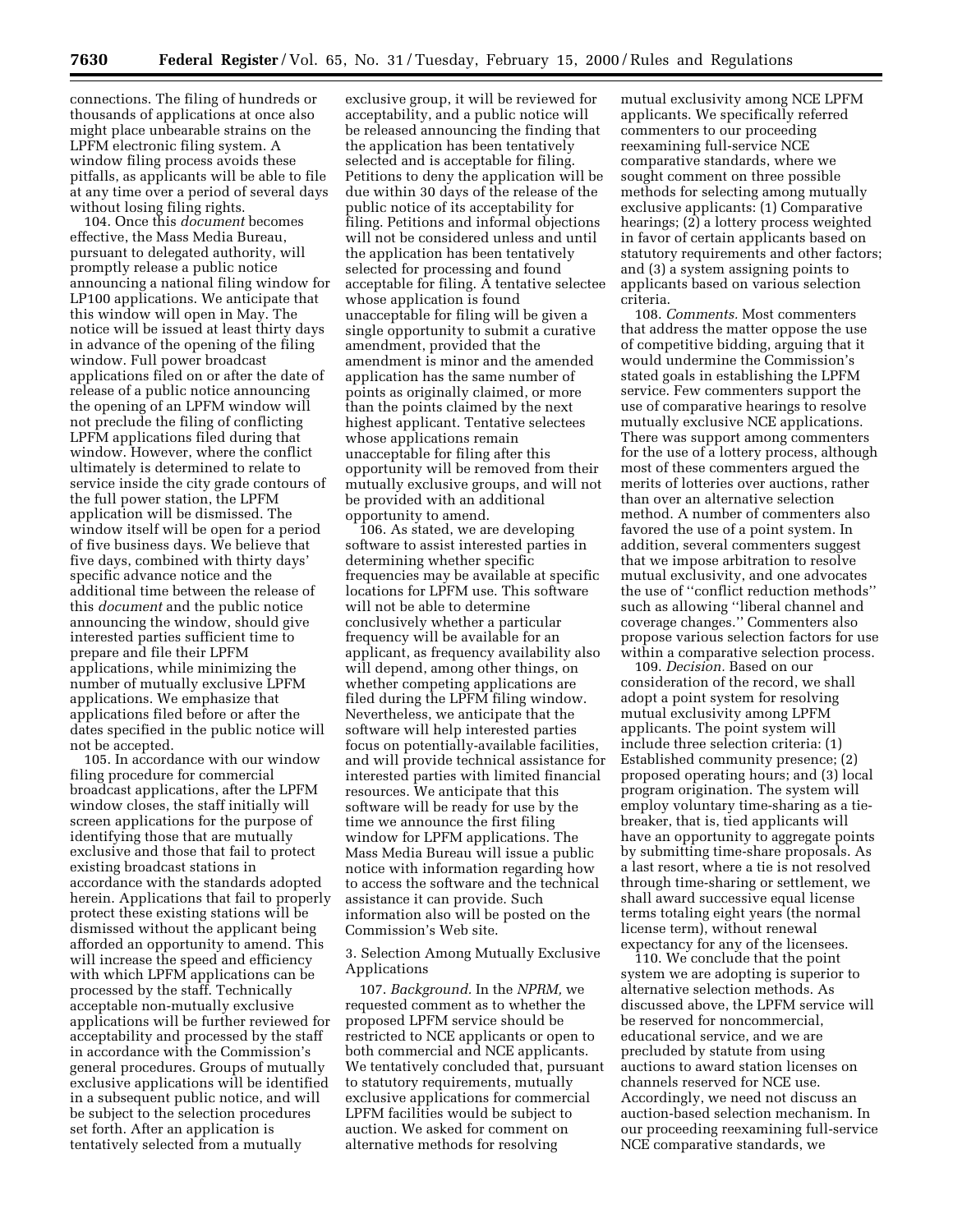tentatively rejected comparative hearings because they tend to be lengthy, cumbersome, and resourceintensive, without substantial offsetting benefits. These disadvantages make comparative hearings particularly illsuited for selecting LPFM applicants. Like comparative hearings, mandatory arbitration and engineering solutions could impose significant delays on the LPFM authorization process and impose additional expenses on applicants. Moreover, although we will encourage individual settlements as a means of resolving mutual exclusivity among LPFM applicants, the Commission lacks the resources to administer a system that would require arbitration or the imposition of engineering solutions in every instance of mutual exclusivity. Finally, we conclude that a lottery system is comparatively inferior to a point system as an LPFM selection method. The primary benefits of a lottery system are the speed and ease with which it may be applied. As discussed, however, a point system offers like benefits. Moreover, there are unresolved legal and policy issues surrounding the use of a lottery system that pose a risk of delaying the introduction of LPFM service to the public. A point system does not entail similar risks. A lottery process is also inherently inferior to a point system in its ability to further the Commission's policy goals due its random nature. This randomness may be mitigated, but not eliminated, by weighting in favor of certain types of applicants. For these reasons, in the case of LPFM service, we reject all of these approaches in favor of a point system.

111. *Point System.* We believe that a point system is the best-suited selection methodology for promoting the Commission's policy goals for the LPFM service and speeding its introduction to the public. The Commission has used a point system procedure with success in the Instructional Television Fixed Service (ITFS). Like lotteries, point systems have the potential to be fast, inexpensive, and administratively efficient. Unlike lotteries, however, point systems make possible the selection of applicants based on objective criteria designed to best advance the public interest in the particular service at issue. Finally, the fact that LPFM licenses are nontransferable eliminates a major potential disadvantage of any system based on selection criteria; it prevents the integrity of the system from being undermined by the rapid assignment or transfer of station licenses by an entity that was awarded the license over other

applicants on some merit basis that is not necessarily found in the buyer.

112. *Point System Operation— Selection Criteria.* Our point system will include three selection criteria for mutually exclusive applicants: (1) Established community presence; (2) proposed operating hours; and (3) local program origination. These criteria are directly related to the advancement of the public interest that the Commission has found warrants the introduction of this new service. To protect the integrity of the selection process and ensure that its full benefits may be realized, we have chosen clear-cut selection factors that are objective in nature and do not require burdensome documentation.

113. *Established Community Presence.* For the reasons set forth, first, applicants that have an established community presence of at least two years' duration will be awarded one point. An applicant will be deemed to have an established community presence where, for a period of at least two years prior to application, the applicant is able to certify that it has been physically headquartered, has had a campus, or has had 75 percent of its board members residing within 10 miles of the reference coordinates of the proposed transmitting antenna. This criterion will favor organizations that have been operating in the communities where they propose to construct an LPFM station and thus have ''track records'' of community service and established constituencies within their communities. We believe that such applicants, because of their longstanding organizational ties to their communities, are likely to be more attuned to, and have organizational experience addressing, the needs and interests of their communities. In this regard, a number of commenters suggest preferences based on prior community service and/or community support. These suggested factors could be subjective in nature, however, and could be burdensome to demonstrate and verify. In addition, we believe that preferring organizations that have been in existence and physically present in the community for two years will help prevent maneuvering of the point system by those who might otherwise establish multiple organizations to file LPFM applications.

114. As we stated in our discussion of the community-based eligibility requirement, we do not believe this preference for established local entities contravenes the court's concerns in *Bechtel.* In adopting such a comparative factor, we further note that the *Bechtel* court was concerned that quantitative integration factors worked to the virtual

exclusion of other factors the court deemed potentially relevant in determining the relative quality of service that would be provided by an applicant. For LPFM, we are including other selection factors and giving them equivalent weight in the selection process. Moreover, while the two-year presence factor has a quantitative aspect, it is objectively verifiable and does not depend on promises of future performance, as the integration preference did.

115. Applicants claiming points for established community presence will be required to certify in their applications that they meet the above-stated conditions. The application form will identify appropriate documentation that must be made available for the point claimed. Applicants will be required to submit this information at the time of filing and it will be available in our public reference room. As with other broadcast applications, the Commission will rely on certifications but will use random audits to verify the accuracy of the certifications. This information also will enable applicants to verify that competing applicants qualify for the points they claim.

116. *Proposed Operating Hours.* Second, applicants that pledge to operate at least 12 hours per day will be assigned one point. As set forth below, the minimum operating hours for LPFM stations will be five hours per day. This criterion does not impose any additional requirement, but awards points to applicants that pledge longer hours of operation. Applicants that propose more intensive use of the broadcast frequencies they seek will advance the Commission's general policy objective of ensuring efficient spectrum use and providing more programming to serve their communities.

117. *Local Program Origination.* Finally, applicants that pledge to originate locally at least eight hours of programming per day will be assigned one point. For purposes of this criterion, local origination will be defined as the production of programming within 10 miles of the reference coordinates of the proposed transmitting antenna. This criterion derives from the service requirements for full-service broadcast stations, which are required to maintain the capacity to originate programming from their main studios. LPFM licensees will not be subject to main studio requirements, and will have discretion to determine the origination point of their programming. As a comparative selection factor, local program origination can advance the Commission's policy goal of addressing unmet needs for community-oriented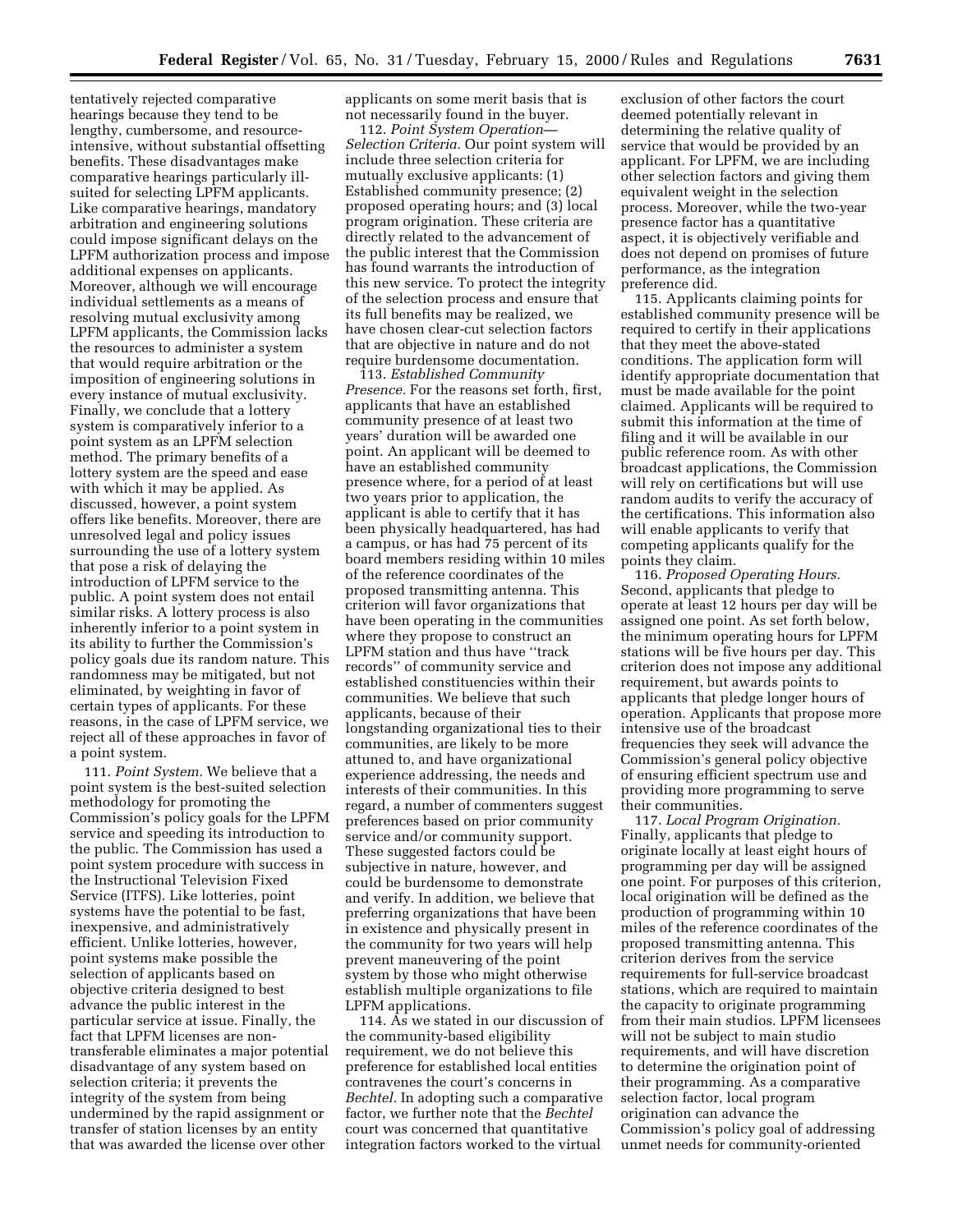radio broadcasting. In this regard, we believe that an applicant's intent to provide locally-originated programming is a reasonable gauge of whether the LPFM station will function as an outlet for community self-expression.

118. With regard to both the second and the third selection criteria, applicants will be required to certify in their applications that they will meet the qualifying conditions for the points claimed. We will require successful applicants to adhere to their operating hours and local program origination pledges. As these criteria are prospective in nature, they will not be subject to verification at the application stage. The Commission will use random audits to verify the accuracy of the certifications, and will consider written complaints regarding actual performance. Consistent with our current practice, the staff may issue letters of inquiry requiring submission of documentation in connection with such audits. Where analysis of the requested information indicates that licensees have not fulfilled their pledges, appropriate action will be taken, including the possibility of monetary forfeitures and revocation proceedings.

119. In choosing selection criteria, we have carefully considered the comments we received advocating various selection factors, as well as the point system elements under consideration in our proceeding reexamining full-service NCE comparative standards. We believe that the factors we have chosen best balance our interest in furthering the specific localized objectives of the LPFM service and avoiding cumbersome, subjective and manipulable criteria. We note that a number of commenters advocate preferences for entities controlled by minorities. We shall defer consideration of this matter. The Commission is conducting fact-finding studies as to whether such preferences may be justified consistent with the Supreme Court's decision in *Adarand Constructors* v. *Pena.* Depending on the outcome of these studies, we will consider in the future whether to adopt minority control as a point system factor.

120. *1st Tiebreaker—Voluntary Time-Sharing.* In the event that the point system results in a tie among two or more mutually exclusive applicants, applicants will have the opportunity, within 30 days of the release of a public notice announcing the tie, to submit amendments to their applications incorporating voluntary time-share proposals. Each time-share proponent must propose to operate at least 10

hours per week. Time-share proposals may function as tie-breakers in two different ways. First, all of the tied applicants in a mutually exclusive group may propose a time-share proposal, in which case the staff will review and process all of the tied applications. Second, some of the tied applicants in a mutually exclusive group may submit a time-share proposal, in which case the timesharers' points will be aggregated. Timesharers may aggregate points under each of the three selection criteria. The purpose of allowing point aggregation is to encourage time-share arrangements as a means of resolving mutual exclusivity among tied LPFM applicants. In addition, we believe that time-sharing arrangements will serve the public interest by increasing participation by a variety of local community organizations in the operation of LPFM stations.

121. Our decision to incorporate voluntary time-sharing into the point system as a tie-breaker is based on our judgment that voluntary time-share arrangements have the potential to advance the Commission's goals for the new service. We noted in our proceeding reexamining full-service NCE comparative standards that ''[a] number of commenters dislike mandatory share-time arrangements, finding them confusing to audiences, and potentially inefficient for licensees.'' On a voluntary basis, however, time-sharing has significant potential advantages for LPFM applicants. From a practical standpoint, the localized nature of the LPFM service is likely to enhance applicants' ability to time-share. In many cases, the small scale of LPFM operations also may make time-sharing more efficient for LPFM licensees. Furthermore, by increasing the number of new broadcast voices, time-sharing can advance our interest in promoting additional diversity in radio voices and program services through the LPFM service.

122. *Final Tiebreaker—Successive License Terms.* As a last resort, in cases where a tie is not resolved through settlement or time-sharing, the staff will review tied applications for acceptability. Applicants whose applications are grantable will be eligible for equal, successive license terms of no less than one year each, spanning a total of eight years. Successive license terms will not be granted for groups of more than eight tied, grantable applications. In the event of such a situation, the staff will dismiss all but the applications of the eight entities with the longest established community presences, as demonstrated

by the documentation submitted with their applications. If this does not limit the group of applications to eight, the entire group will be deemed ungrantable and will be dismissed if, after a final opportunity to submit settlement proposals within 30 days of the release of a public notice, the situation is not resolved. Where successive license terms are granted, there will be no renewal expectancy for any of the licensees. If for some reason a successive term licensee becomes unable to operate the station during its portion of the license term, that licensee's time will be divided equally among the remaining licensees for that station. If none of the tied, grantable applications proposes same-site facilities, then all will be granted at the same time. The sequence of the applicants' license terms will be determined by the sequence in which they file their applications for licenses to cover their construction permits, based on the day of filing. However, if any of the tied, grantable construction permit applications propose same-site facilities, the applicants proposing such facilities will be required, within an additional 30 days, to submit a settlement agreement proposing the sequence of the license terms for such applicants. If they fail to do so, they will be removed from the mutually exclusive group and the remaining applications will be granted.

123. *Settlements.* Applicants may propose a full settlement at any time during the selection process after the release of the public notice announcing the mutually exclusive group. Such settlements must be universal—that is, they must involve all of the mutually exclusive applicants within a group and must comply with the Commission's general rules for settlements, including the requirement that the settling parties certify that they have not received consideration for the dismissal of their applications in excess of their legitimate and prudent expenses. Settlements may incorporate voluntary time-share proposals.

124. *Delegated Authority.* As we explained in our proceeding reexamining full-service NCE comparative standards, the Commission currently may delegate authority for applying point systems only to administrative law judges or to individual Commissioners. This statutory restriction is based on the fact that point systems technically are considered a type of simplified hearing. We believe that the staff would be able to administer the LPFM point system in a more streamlined manner than administrative law judges or individual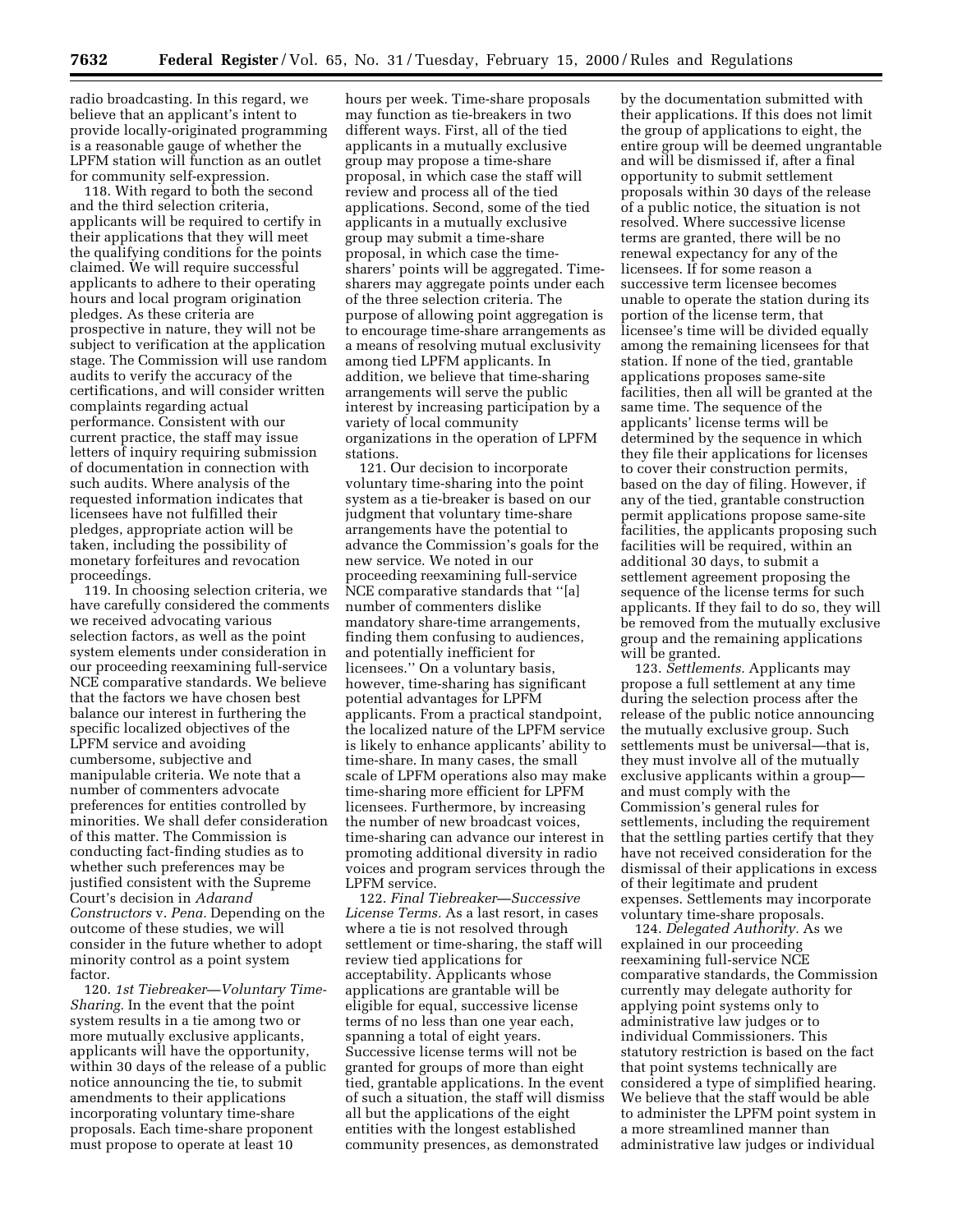Commissioners. Therefore, we will seek authority from Congress, through specific legislation, to delegate responsibility to the staff for applying the point system. Until we receive such authority, the staff will refer point system proceedings to the Commission for disposition.

125. *Minor Modification of Authorized LPFM Stations.* We will adopt one exception to the window filing process to permit the filing at any time of certain ''minor change'' applications. For LP100 stations, a minor change may involve a transmitter site relocation of less than two kilometers. For LP10 stations, a minor change may involve a transmitter site relocation of less than one kilometer. Minor change applications may also propose a change to an adjacent or IF frequency or, upon a technical showing of reduced predicted interference, to any other frequency. Similarly, we will consider as minor any change in frequency necessary to resolve actual interference. All other changes will be classified as ''major'' and subject to our window filing procedures. Minor change applications also must satisfy the technical and legal requirements applicable to LPFM stations generally.

#### 4. License Terms and Renewals

126. *Background.* In the *NPRM,* we asked how often and how closely we should actively monitor, within the parameters of our statutory responsibility, the performance of LP100 stations in connection with the license renewal process. We asked whether a *pro forma* process would satisfy any statutory requirement, in the absence of specific public complaint. We also asked for comment on whether stations other than LP1000 stations should be authorized for finite, nonrenewable periods, such as five or eight years, to create additional opportunities for new entrants in the LPFM service. We explained that making broadcast outlets available to more speakers is a fundamental premise of this rulemaking effort, and that we did not expect that such a limitation would discourage the very modest investment required to build such a station. We sought comment on whether the disruption of service to the public that non-renewability would involve outweighed the potential benefits of making this service available to more speakers on a consecutive basis.

127. *Comments.* Commenters propose a variety of LPFM license terms and the majority argue that LPFM licenses should be renewable. Commenters suggest license terms of one, two, four, five, and seven years. Other commenters contend that LPFM stations should have the same eight year license periods granted to full power stations.

128. Most commenters argue that all LPFM licenses should be renewable. Commenters also contend that LPFM licensees should have the same renewal expectancy as existing broadcasters.

129. *Decision.* We will provide LP100 and LP10 licensees with the same license terms and renewal expectancy as full-power FM radio stations. Accordingly, licenses will be renewed for a term not to exceed eight years from the date of expiration of the preceding license and LPFM licenses will be renewed, without consideration of competing applicants, if they have met the renewal standard of section 309(k)(1) of the Act. Upon considering the comments filed in this proceeding, we find that granting renewable licenses is consistent with the goals we are seeking to advance with this service. Moreover, we believe that nonrenewable licenses would discourage licensees from developing facilities and audiences to the fullest extent possible. We therefore will grant, with one exception described in paragraph 132 below, renewable licenses for LPFM stations.

130. Section 73.1020(a) divides the country into 18 different regions containing one or more states for purposes of establishing synchronized schedules for radio and television licenses. Radio station licenses expired under this rule in intervals between October 1, 1995, and August 1, 1998, and those licenses, renewed for eight years, will expire again between September 30, 2003, and July 31, 2006. We consistently grant initial terms for all new broadcast authorizations to fit into this synchronized schedule, although it means initial terms are usually for a period of less than eight years.

131. We adopt these synchronized schedules for LPFM licenses because maintaining the predictability, administrative efficiencies, public awareness, and fairness inherent in the existing synchronized schedule of license cycles serves the public interest. Accordingly, an initial LPFM license granted within any renewal period set forth in § 73.1020 of our rules will be assigned the expiration date assigned to those full-power FM stations licensed in the same region during the same licensing cycle. Because of the cyclical nature of this process, granting initial full eight-year license terms in the middle of a licensing cycle could undermine the synchronization of the whole process. Like full-power licenses, LPFM licenses may then be renewed for a term not to exceed eight years from the expiration date of the preceding license. This approach will reduce the regulatory burden on LPFM broadcasters by affording them the same maximum license terms now granted other broadcasters, and will correspondingly reduce the associated burdens on the Commission. We see no compelling reason to vary from the term set by Congress for full-power stations. We further note that, while we will authorize eight-year license terms, the public may scrutinize station performance and file complaints with the Commission at any time during the term of an LPFM license.

132. The one exception to this rule pertains to situations where we grant successive license terms under the final tiebreaker procedures. These tiebreaker licenses will not be based on the synchronized licensing cycle of § 73.1020. If applicants were granted last resort tiebreaker licenses conformed to the synchronized schedule, each licensee, depending on where in the renewal cycle we were, might receive authorizations to operate for a very short period of time, *e.g.,* a few months, with no opportunity to renew their license.

133. We will also extend the renewal expectancy provisions of section 309(k)(1) of the Act to LPFM licensees. Providing incumbents with the likelihood of renewal encourages licensees to make investments to ensure quality service. Upon receiving an application for renewal of an LPFM license, we will determine whether the licensee has served the public interest, convenience, and necessity; whether there have been any serious violations of the Act or Commission rules; and whether there have been any serious violations that, taken together, would constitute a pattern of abuse. Only if incumbent LPFM licensees fail to meet these requirements will other applicants be eligible to apply for the same license. As noted, an exception is where the license is held for successive terms as a result of the final tiebreaker procedure. Such licenses will be nonrenewable.

#### 5. Transferability

134. *Background.* In the *NPRM,* we noted that some commenters urged us to restrict the sale of LPFM stations to deter the filing of speculative applications and trafficking in construction permits. We stated our belief that, in light of the limits we proposed on ownership of LPFM stations, we did not believe that it was necessary to restrict the sale of any class of LPFM station. We invited commenters to address this issue, including whether restrictions on sales would be advisable if the Commission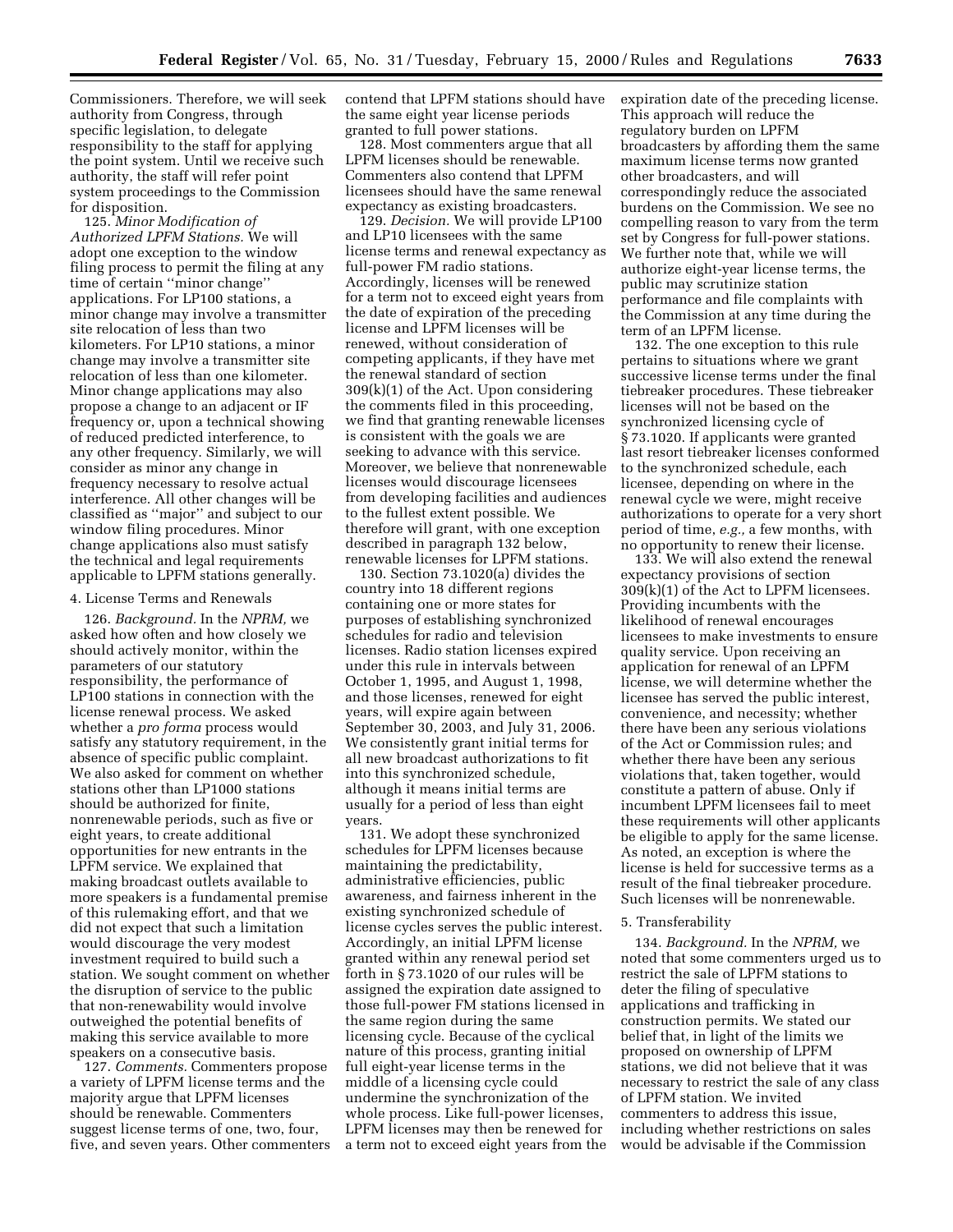adopts ownership rules other than those proposed in the *NPRM.*

135. *Comments.* While comments on the transferability of LPFM stations were mixed, the majority of commenters that addressed this issue supported either prohibiting transfers altogether or severely restricting them. A few commenters were in favor of permitting transferability of LPFM stations, arguing generally that owners who have invested in such stations should be able to realize the fair market value of such stations.

136. *Decision.* After careful review of the comments, we have decided to prohibit the transfer of construction permits and licenses for LPFM stations. Contrary to our initial view stated in the *NPRM,* we are persuaded that a prohibition on transfers will best promote the Commission's interest in ensuring that spectrum is used for low power operations as soon as possible, without the delay associated with license speculation. We are also persuaded that the goals of this new service, to foster opportunities for new radio broadcast ownership and to promote additional diversity in radio voices and program services, will best be met if unused permits and licenses are returned to the Commission. Given the modest facilities and noncommercial nature of LPFM stations, we do not believe nontransferability will discourage LPFM licensees from serving their listeners.

## *G. Programming and Service Rules*

## 1. Public Interest Requirements

137. *Background.* In the *NPRM,* we proposed to require LP1000 licensees to adhere to the same part 73 requirements regarding public interest programming as apply to full-power FM licensees. We noted that this meant that each LP1000 licensee would be required to air programming serving the needs and interests of its community, using its discretion as to how to meet that obligation. We also listed several other rules, such as those regarding the broadcasting of taped, filmed, or recorded material, sponsorship identification, personal attacks, and periodic call sign announcements and sought comment on whether they should apply to LPFM stations. We stated a disinclination, however, to impose public interest programming requirements on LP100 and LP10 licensees, given the size of operations we envisioned and the simplicity we were striving to achieve in this service. We expected that the very nature of LP100 and LP10 would ensure that they

served the needs and interests of their communities.

138. *Comments.* We received few comments on public interest requirements. Some commenters contend that we must apply all of the same basic public interest requirements to LPFM licensees that are applied to full-power broadcasters. Other commenters oppose any requirements for LP100 and LP10 stations, arguing that it would place an unreasonable burden on those stations.

139. *Decision.* Every broadcast licensee is required to operate its station in the public interest. Given the nature of the LPFM service, however, we conclude that certain obligations imposed on full-power radio licensees would be unnecessary if applied to LPFM licensees. We expect that the local nature of this service, coupled with the eligibility and selection criteria we are adopting, will ensure that LPFM licensees will meet the needs and interests of their communities. Thus, for example, consistent with our rules for low power television, we will not adopt a rule requiring LPFM licensees to provide programming responsive to community issues or to maintain a list of issues addressed or specific programs aired.

140. We will, however, apply certain specific rules applicable to all broadcasters to LPFM licensees. First, LPFM operators must, of course, comply with those rules required by statute. Thus, for example, like all broadcasters, LPFM licensees will be expressly prohibited from airing programming that is obscene, and restricted from airing programming that is ''indecent'' during certain times of the day. They must also comply with our sponsorship identification and political programming rules. In addition, we will require LPFM licensees to comply with our rules regarding taped, filmed, or recorded material, personal attacks, and periodic call sign announcements. Violation of any of these rules by an LPFM licensee would be as detrimental to its audience as violation by a fullpower broadcaster, and widespread disregard for these rules could outweigh the benefits to the public this service is intended to bring.

#### 2. Locally Originated Programming

141. *Background.* In the *NPRM,* we sought comment on whether to impose a minimum local origination programming requirement on any of the three proposed classes of LPFM service. We opined that listeners benefit from local programming, because it often reflects needs, interests, circumstances, or perspectives that may be unique to

that community. We also noted that many of LPFM's initial supporters argued that the Commission's rules should actively promote locally oriented programming by, for instance, limiting the amount of network programming a station could air. We expressed an expectation, however, that a significant amount of programming for LPFM stations would be locally produced as a matter of course. We also asserted that programming does not have to be locally produced to have interest or value to the listeners in a particular locale. Accordingly, we stated that we were inclined to give LP100 and LP10 licensees the same discretion as fullpower licensees to determine what mix of local and non-local programming would best serve the community. To promote new broadcast voices, however, we proposed that an LPFM station not be permitted to operate as a translator, retransmitting the programming of a full-power station.

142. *Comments.* Many commenters favor the adoption of a locally originated programming obligation. A number of commenters oppose any specific obligations on LPFM licensees regarding locally originated programming. Commenters generally agree that LFPM stations should not be used as translators for retransmitting full-power station programming.

143. *Decision.* We continue to believe that LPFM licensees' provision of a significant amount of locally originated programming will enhance the success of this service. This is why we are encouraging the provision of locally originated programming by means of a licensing preference. However, we also believe that in certain cases, programming need not be locally originated to be responsive to local needs. Therefore, we do not believe it is necessary to impose specific requirements for locally originated programming on LPFM licensees. We believe that the nature of the service, combined with the eligibility criteria and preferences we are adopting, will ensure that LPFM licensees provide locally originated programming or programming that is otherwise responsive to local needs.

144. We do, however, agree with commenters that LPFM stations should not be used for retransmitting, either terrestrially or via satellite, the programming of full-power stations. This would significantly undercut a fundamental basis for the establishment of this service. This prohibition against LPFM stations operating as translators also promotes locally originated programming by eliminating a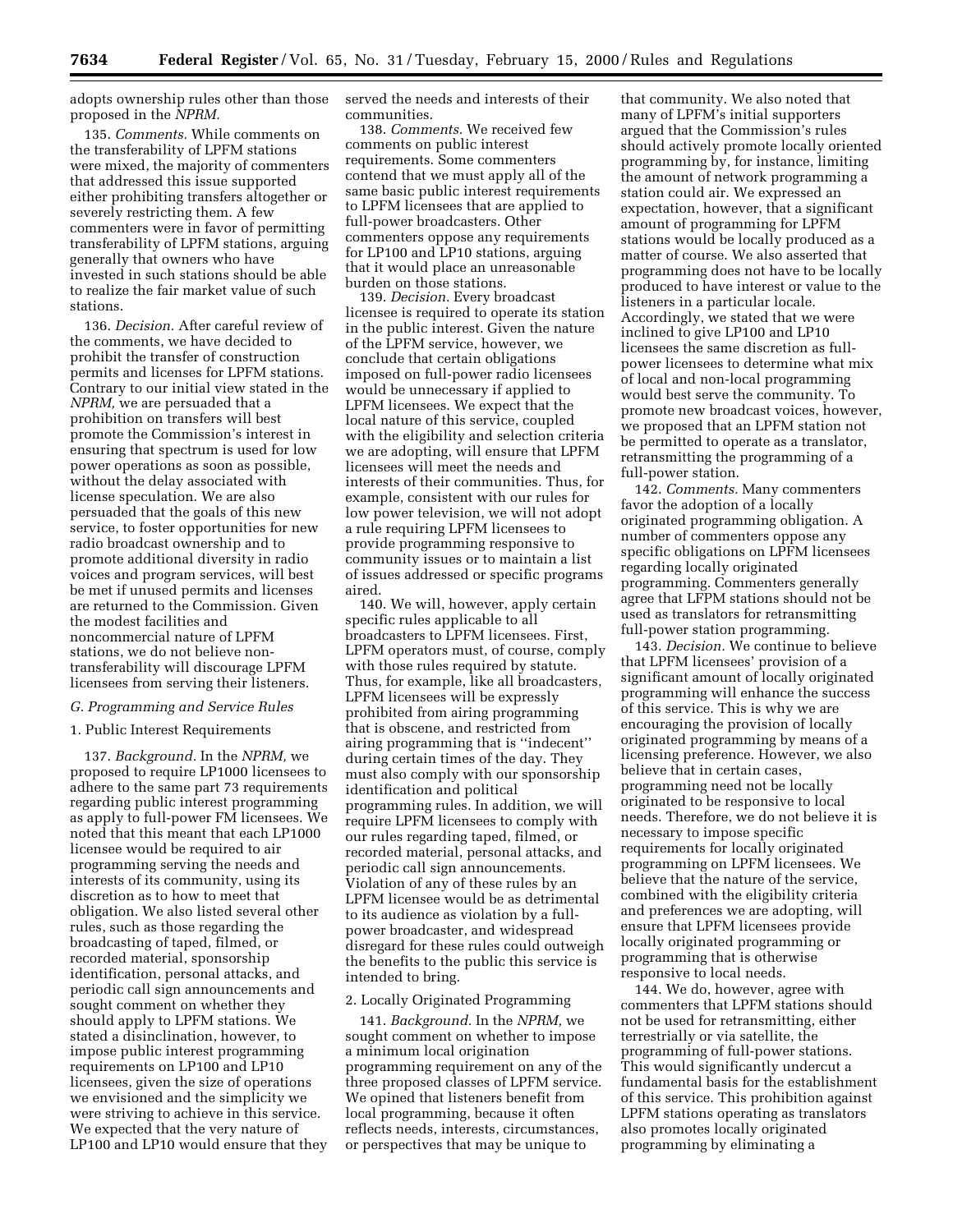significant avenue for obtaining nonlocally originated programming.

#### 3. Political Programming Rules

145. *Background.* In the *NPRM,* we sought comment on the applicability of political programming rules to each class of low power radio service that we might adopt. We explained that sections 312(a)(7) and 315 of the Communications Act, as amended, underlie some of these rules, and each is explicitly applicable to ''broadcast stations.'' Thus, we lack the discretion not to apply these provisions to any class of LPFM station, regardless of size. We specifically sought comment on how each of these political broadcasting rules should be applied to low-power stations, taking into consideration our statutory mandate.

146. *Comments.* The few comments that we received on this issue support our tentative conclusion to adopt political programming rules for LPFM stations.

147. *Decision.* We conclude that we are required by statute to apply the same political programming rules to lowpower stations that we apply to fullpower stations. There is ample precedent for how the political programming rules apply to noncommercial stations and thus how the rules will apply to LPFM. For example, section 312(a)(7) of the Communications Act, as amended, requires broadcasters to allow legally qualified candidates for federal office reasonable access to their facilities, but because LPFM stations are noncommercial educational facilities, they must provide such access on a free basis. Section 315(a) of the Communications Act, as amended, requiring equal opportunities for candidates, will also apply.

148. In conformance with the statutory mandate, we will apply the reasonable access and equal opportunities provisions of the statute and the Commission's rules, as well as related policies delineated in prior Commission orders, to LPFM licensees. With respect to reasonable access, the Commission's policy has generally been to defer to the reasonable, good faith judgment of licensees as to what constitutes ''reasonable access'' under all the circumstances present in a particular case. Noncommercial educational stations, including LPFM stations, however, may not support or oppose any candidate for political office. LPFM licensees cannot charge legally qualified candidates for the time used on their stations and no LPFM licensee may discriminate among candidates ''in practices, regulations,

facilities, or services'' or ''make or give any preference to any candidate for public office.'' In addition, we will require LPFM licensees to maintain a political file, if needed, to record the requisite particulars. The political file shall be maintained for public inspection at an accessible place in the station's community. Finally, we will resolve any issues involving LPFM licensees on a case-by-case basis to determine whether the licensee is acting within the spirit of the statute and Commission rules and policies on political programming.

## 4. Station Identification

149. Background. In the *NPRM,* we sought comment on whether to adopt a call sign system that would identify a low power radio station as such. We noted in the *NPRM* that a nonstandard (five letter) identifying call sign system was used for the first several years of licensing low power television (LPTV) stations, but that the Commission later allowed LPTV stations to adopt call signs that were like those of full power stations, but were appended with the suffix ''–LP.''

150. *Comments.* Commenters are divided over whether it would be in the public interest to employ special call signs that would help identify LPFM stations as low power. Some commenters argue that the use of call signs would help to identify legitimate from illegal stations, or help with the identification of malfunctioning or interfering stations. Other commenters feel that a new system of call signs for LPFM would be confusing to the public, with little or no compensating public benefit, and suggest that ordinary FM call signs be issued to new LPFM stations. Some commenters also argue that the use of call signs for low power broadcasters would not be burdensome to these broadcasters.

151. *Decision.* The question raised by the *NPRM* was not whether to have call signs for LPFM stations, as apparently misunderstood by some commenters, but whether to include a special designation in the call signs identifying LPFM stations as low power stations. It is imperative for a variety of reasons, including enforcement, convenience to the public, and conformance with international agreements, that all broadcasters, including low power broadcasters, use unique identifiers on the air. We also conclude that it will be extremely beneficial for LPFM operators to build an ''identity'' and do so in a radio-familiar manner. We were guided on this issue by our experience with low power television. In that service, we require stations' call signs to indicate

that they are low power stations, by appending the suffix ''–LP'' to their four-letter call signs. We thus will require low power stations to positively identify themselves. To avoid confusion for the public and to inform the public of the reasonable expectations they may have for service, the suffix "–LP" will be appended to LPFM station call signs (*e.g.,* ''WXYZ–LP''). Such identification will inform the public that a station is a low power station. An LPFM fourletter call sign cannot exactly duplicate the call sign of any other broadcast station and cannot contain the same first four letters as another station's call sign without that station's written consent. The Commission's current call sign system will be modified to accommodate low power stations in the manner four letter call signs are provided to low power TV stations.

#### 5. Operating Hours

152. *Background.* In the *NPRM,* we said we were not inclined to adopt minimum operating hours for LP100 or LP10 stations. However, we expressed our concern that spectrum might be underutilized if low power stations were licensed but unused or underused, and asked for comments on this issue.

153. *Comments.* For LP100 and LP10 services, commenters either argue for: (1) low or no minimum operating hours, because of the cost burden involved in requiring extended hours of operations, or (2) a time sharing arrangement among local broadcasters. This latter group of commenters argue that time sharing arrangements would reduce the parttime warehousing of spectrum that would occur by a single non full-time licensee, and would permit the entry of additional new voices into the local radio market.

154. *Decision.* In order to ensure an effective utilization of channels, we will impose the same minimum operating hour requirements on LP100 and LP10 FM stations that we currently apply to full-power noncommercial educational FM stations. Under our rules, ''[a]ll noncommercial educational FM stations are required to operate at least 36 hours per week, consisting of at least 5 hours of operation per day on at least 6 days of the week; however, stations licensed to educational institutions are not required to operate on Saturday or Sunday  $*$   $*$   $*$   $*$  These requirements are not extensive and should not impose an inordinate burden on LPFM licensees. In cases where individual parties are interested in applying for LP100 and LP10 stations but do not have sufficient programming to meet the minimum operating hour requirements, we encourage those parties to find other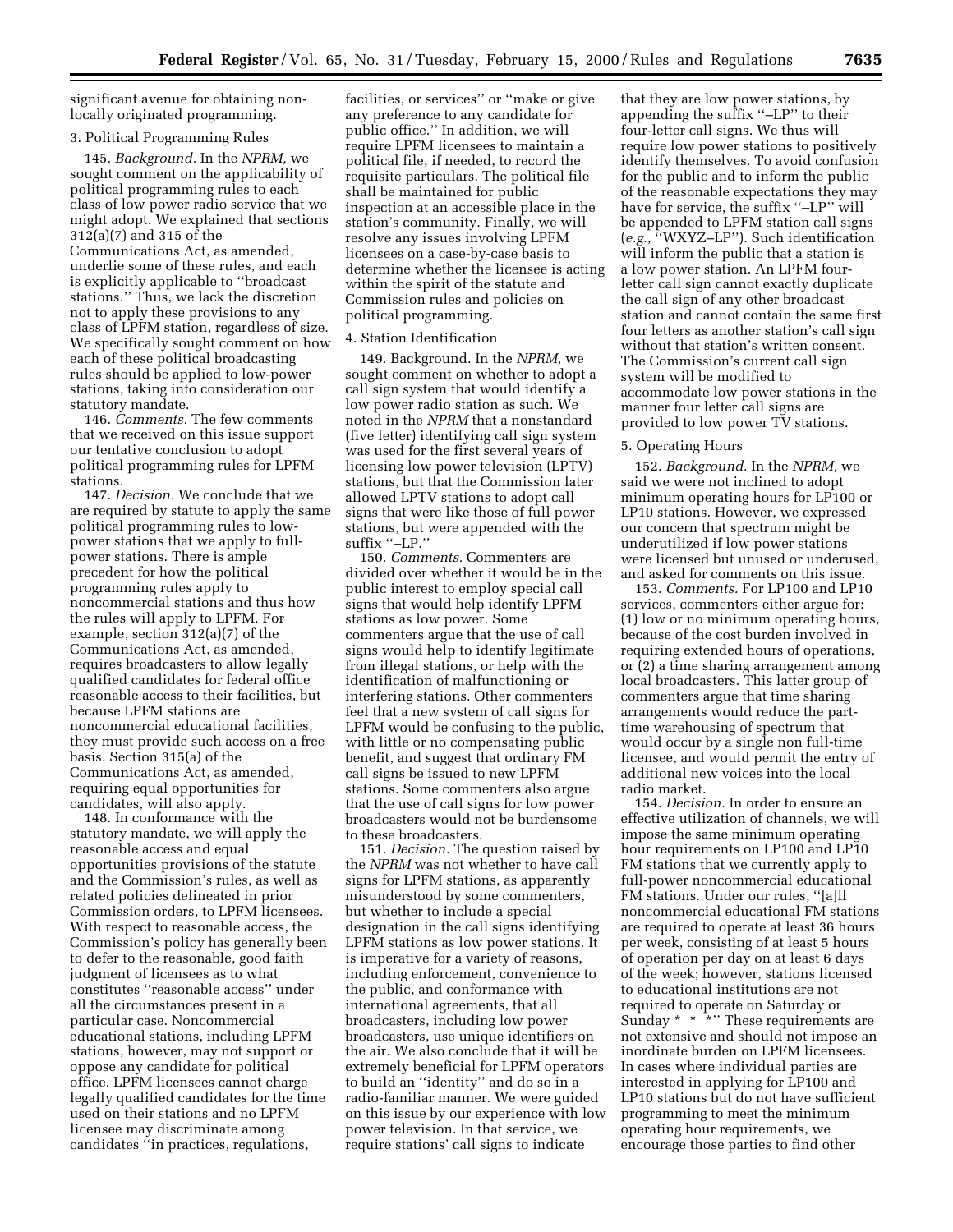applicants with whom they could share the license. To accommodate those situations in which the demand for airtime does not exceed the spectrum availability, however, we will not automatically delete a station that is operating at less than the minimum hours. When another applicant comes forward that wants to utilize the underused channel, that applicant can notify the Commission of the incumbent's failure to meet minimum hours and demand that the incumbent return its license or agree to a timesharing arrangement that will accommodate both parties.

6. Main Studio Rule, Public File Rule and Ownership Reporting Requirements

155. *Background.* In the *NPRM,* we invited comment on whether LPFM stations of each class should be subject to the variety of other rules in part 73 with which full power stations must comply, including, for example, the main studio rule (47 CFR 73.1125(a)), public file rule (47 CFR 73.3526 and 73.3527), and the periodic ownership reporting requirements (47 CFR 73.3615). Given the purposes and power levels of LP1000 stations, we tentatively concluded that LP1000 licensees should generally meet the part 73 rules applicable to full power FM stations. However, the *NPRM* sought comment on whether sufficient useful purpose would be served in applying each rule to these licensees. We were disinclined to apply these service rules to LP10 stations, and sought comment with regard to the rules appropriate for LP100 stations.

156. We also proposed to treat low power radio stations like full power stations for the purposes of our environmental rules and responsibilities under the National Environmental Protection Act. With respect to protection against exposure to radio frequency radiation, we noted that LP1000 and LP100 stations would operate at the power levels of some Class A FM stations and thus the same safety and environmental concerns would seem to apply. We therefore proposed to apply to these stations the maximum permissible exposure limits and related regulatory provisions that apply to FM radio stations. We invited comment on this matter, and specifically on whether and how we should treat LP100 stations differently from LP1000 stations and, if so, why. We also sought comment on how our environmental rules should apply to LP10 stations, if this low power radio class were adopted.

157. *Comments.* Comments were divided on this issue. Most broadcasters

who commented on this issue agree that LPFM stations should generally follow existing regulations for full-power stations, but some note that they should only have minimal day-to-day regulatory requirements because of the difficulty of survival if such stations had to follow the exact rules that full-power stations are required to follow. Many other commenters state that the Commission should not require LPFM stations to comply with a main studio, public file or ownership reporting requirement, because of the burdens they would impose.

158. *Decision.* We conclude that we should not impose the main studio, public file, or ownership reporting requirements on LPFM stations. We believe these requirements would place an undue burden on such small noncommercial educational stations. In addition, we believe that the nature of this service will ensure that LPFM stations are responsive to their communities. This approach is consistent with our treatment of low power television stations.

159. As to equal employment opportunity (EEO) rules, we conclude that all LPFM licensees must comply with the Commission's long-standing prohibition against employment discrimination. We believe that a finding that any broadcaster has engaged in employment discrimination raises a serious question as to its character qualifications to be a Commission licensee. In addition to the prohibition against discrimination, the broadcast EEO Rule also includes EEO program requirements. These requirements are not currently in force. In any event, we did not enforce compliance with the EEO program requirements by broadcast stations with fewer than five full-time employees. Because we anticipate that the vast majority of this class of licensees will employ very few (if any) full-time, paid employees, we do not intend to require LPFM licensees to comply with any EEO program requirements we adopt in our pending rulemaking proceeding.

## 7. Construction Permits

160. *Background.* In the *NPRM,* the Commission proposed an 18-month construction period for LP100 stations and a twelve-month limit for LP10 stations. The shorter construction time limits for LP100 and LP10 stations (relative to the three-year construction period that is allowed to full-power FM stations) were meant to reflect the simpler construction requirements for these facilities. The 18- and 12-month periods also assumed that difficulties

with obtaining the requisite construction permits would be minimal.

161. *Comments.* Many commenters state that the proposed construction periods for LP100 and LP10 stations are reasonable, given the relatively smaller facilities and simpler construction involved with these stations. Other commenters argue for even shorter construction periods for LP100 and micro-radio services. Some commenters thought that imposing strict construction time limits would help to prevent spectrum hoarding and help encourage the rapid deployment of the spectrum resources.

162. *Decision.* We will adopt an 18 month construction period for both LP10 and LP100 services, and it will be strictly enforced. While we believe that most permittees will be able to and will have ample incentive to construct their low power stations in far less than 18 months, given the relative technical simplicity of LP100 and LP10 stations, we do not wish to burden applicants who may encounter unforeseen difficulties with a shorter construction period. We recognize that while the facilities themselves will be relatively easy to construct, zoning and permitting processes may, in some cases, delay construction. However, we expect that applicants will have well-considered proposals in this regard and we do not intend to grant extensions to the construction permits. Therefore, to avoid the complications and delays of extension rulings, as well as to encourage well-planned and executed proposals, we have allowed what we consider to be more than ample time for permittees to complete construction and begin operation, and we expect to see many stations in operation long before the allowed 18 months.

#### 8. Emergency Alert System

163. *Background*. In the *NPRM*, we proposed to treat LP1000 facilities like full-power FM stations for the purposes of the Emergency Alert System (EAS). We explained that, in this way, we would expect to avoid having significant numbers of people deprived of this critical information resource. By contrast, because of their extremely small coverage areas and correspondingly sized audiences, as well as their limited resources, we proposed that LP10 stations, if authorized, not be required to participate in the EAS. We sought comment on these proposals and also on how LP100 stations, with their intermediate size and audience reach, should fit into the EAS structure.

164. *Comments*. Some commenters argue that compliance should not be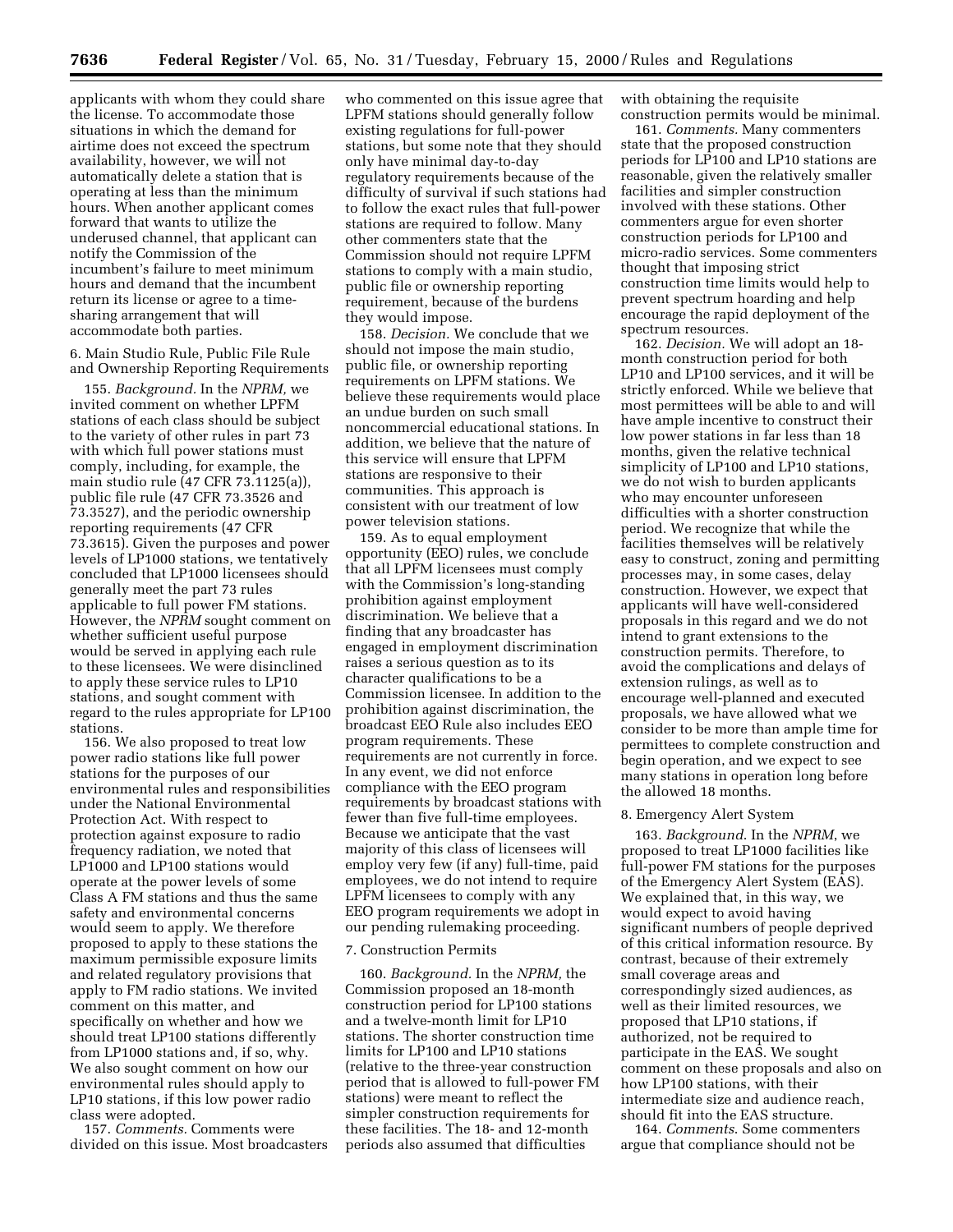required for LP100 or LP10 stations because small operations and coverage areas make compliance unnecessary and too expensive; stations other than LP100 and LP10 stations can take on the role of alerting the community to emergencies; the short range and secondary status of LP100 stations make them unsuitable for emergency message propagation; and removing LP100 stations from the air during national emergencies would help prevent interference during such crisis times. Other commenters suggest that EAS be required only under certain circumstances. A few commenters provide suggestions on how to overcome the expense involved in EAS participation. Other commenters stress the importance of participation in EAS by all broadcast stations.

165. *Decision*. We conclude that LPFM stations should be required to participate in the EAS structure, but in a modified way. Our requirements will balance the cost of compliance, the ability of stations to meet that cost, and the needs of the listening public to be alerted in emergency situations. LPFM licensees will be able to satisfy our EAS requirements if they install and operate Commission-certified decoding equipment, which will alert station personnel to emergency alerts. Once that decoding equipment is installed, station personnel must pass any national emergency audio message on to listeners as prescribed in our rules. As is the case for full service broadcasters, LPFM participation at the state and local levels will be on a voluntary basis.

166. The EAS is composed of several entities, including FM broadcast stations, LPTV stations, and cable systems operating on an organized basis at the national, state, and local levels. The EAS alert is designed to make viewers and listeners aware of emergencies that may affect them so that they may take appropriate protective action or seek additional information. Though the arguments of financial hardship for LPFM licensees to implement the EAS are well taken, alert messages are potentially important to all listeners and viewers, and commenters do not persuade us that the LPFM stations should, as a class, be exempted from this important public safety function. We will, however, minimize the cost of effective participation for LPFM licensees. Accordingly, we amend § 11.11(a) to include LPFM stations in the list of the EAS entities. We also amend the Broadcast Station Timetable of § 11.11(a) to set out the requirements for LPFM.

167. While we will require EAS participation, we will exempt LPFM

stations from purchasing some of the EAS equipment required for other participants under our rules. In general, EAS equipment must be able to perform the functions described in all of our rules regulating EAS. However, we relaxed some of these requirements for Class D noncommercial educational FM and LPTV stations. Because LPFM stations will also provide service to small audiences, we exempt LPFM stations from the requirement to install and operate encoders. We believe that the cost to LPFM licensees of installing and operating both encoding and decoding equipment outweighs the benefits that these small stations could provide to the public.

168. While we are not requiring LPFM stations to install encoding equipment, all LPFM stations are required to use decoding equipment that notifies the station in case of any emergency. We recognize that there will be costs associated with EAS decoders, but believe the costs are justified. Current Commission-certified integrated encoder/decoder equipment costs \$1,500 or more depending on the options a station wants to install. We note that today's manufacturers only produce certified encoders and decoders as integrated units, as that is the only demand that exists. Noncertified decoding equipment, however, is currently available and is advertised in some places for as little as \$650. Thus, it appears that Commission-certified decoding equipment should be available for well under \$1000 and should be able to reach the market in the near future. Accordingly, we will require the use of Commission-certified EAS decoders or decoder/encoders by all LPFM stations when they commence operations. It will be several months before the first LPFM stations are on the air. Given that decoders are already on the market, this should be ample time to obtain Commission certification and make certified units available for purchase. If certified decoder equipment is not available at that time, we can grant a temporary exemption for LPFM stations until such time as it is reasonably available. Once the licensee has installed decoding equipment, if the station is on the air at the time it receives a national emergency alert message, station personnel must pass the information along to listeners.

169. Finally, we will continue to grant waivers of EAS requirements to broadcasters, including LPFM licensees, on a case-by-case basis in appropriate circumstances upon a sufficient showing of need. As we outlined in the *EAS First Report and Order*, the waiver request must contain at least the

following: (1) Justification for waiver, with reference to the particular rule sections for which a waiver is sought; (2) information about the financial status of the entity, such as a balance sheet and income statement for up to the previous two years (audited, if possible); (3) the number of other entities that serve the requesting entity's coverage area and that have or are expected to install EAS equipment; and (4) the likelihood (such as proximity or frequency) of hazardous risks to the requesting entity's audience.

## **III. Conclusion**

170. In this final rule, we set the stage for a new dimension in radio broadcasting, creating additional, affordable outlets for the expression of views and the provision of information and entertainment to local communities. By limiting participants in this service to noncommercial, educational organizations, we hope to ensure that this service will meet needs unmet by the commercial radio service. Through eligibility requirements, selection preference factors, and the relatively small range of LPFM stations, we hope to create a service that will serve the distinct needs of small local communities. Mindful of the need to protect the technical integrity of the existing radio service and to preserve its potential transition to digital service, however, we are proceeding cautiously. Accordingly, we are limiting radio stations in the LPFM service to a maximum of 100 watts. We are also maintaining 2nd-adjacent channel protection. Based on our engineers' careful review of the technical data submitted to the Commission, as well as their own studies, we are confident that any risk of interference is small and, on balance, outweighed by the benefits this new service will bring.

## **IV. Administrative Matters**

171. *Paperwork Reduction Act Analysis*. This *Report and Order* has been analyzed with respect to the Paperwork Reduction Act of 1995, and found to impose new or modified reporting and recordkeeping requirements or burdens on the public. Implementation of these new or modified reporting and recordkeeping requirements will be subject to approval by the Office of Management and Budget as prescribed by the Act.

## **V. Final Regulatory Flexibility Act Analysis**

172. As required by the Regulatory Flexibility Act (RFA), an Initial Regulatory Flexibility Analysis (IRFA) was incorporated in the *Notice of*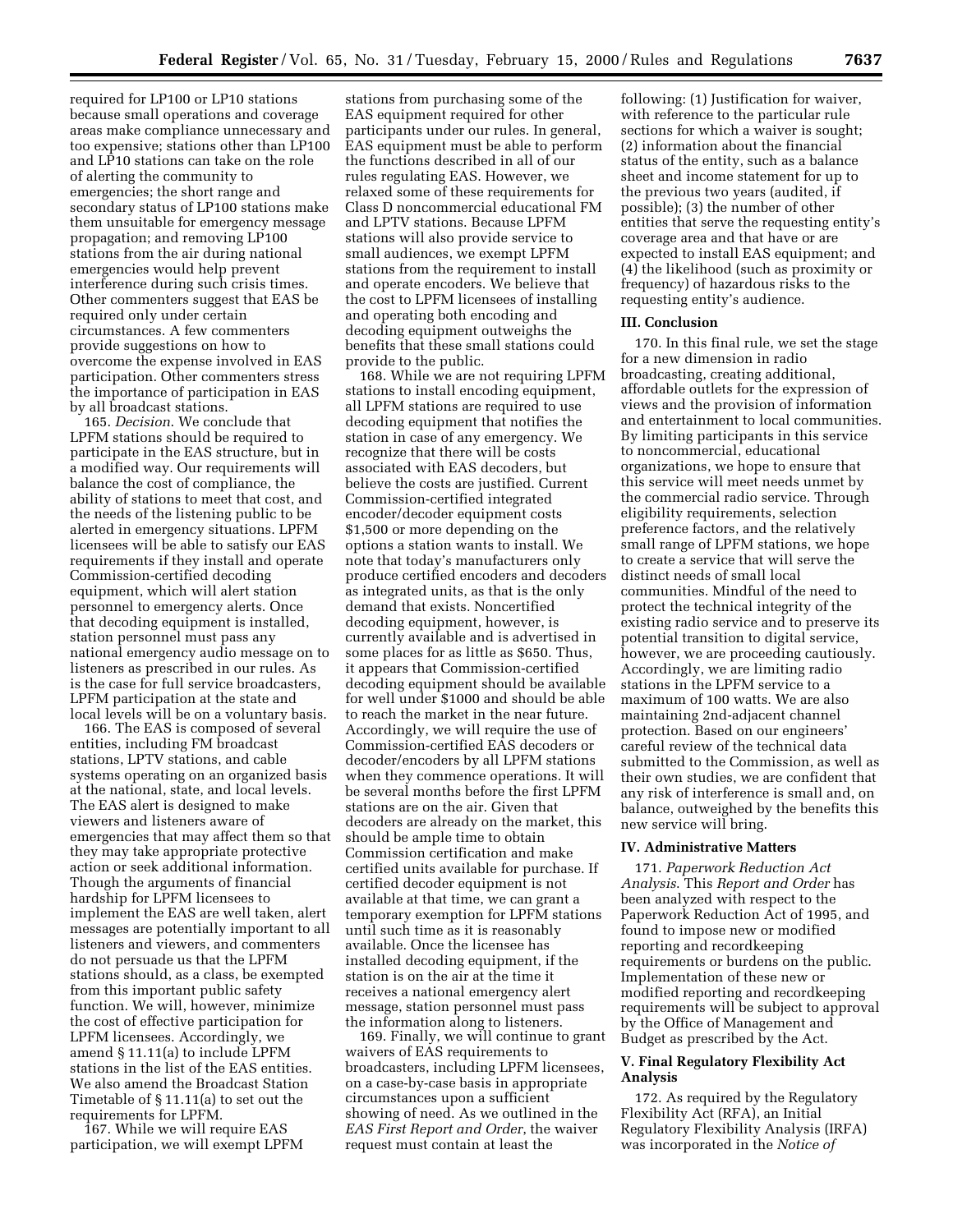*Proposed Rulemaking (NPRM)*. The Commission sought written public comment on the proposals in the *NPRM*, including comment on the IRFA. No comments were received in response to the IRFA. This present Final Regulatory Flexibility Analysis (FRFA) conforms to the RFA.

## *Need for and Objectives of the Report and Order*

173. The Commission received petitions for rulemaking asking for the creation of a low power radio service. Because they raised similar or identical issues, the Commission coordinated its responses to them. The Commission released public notices of its receipt of three of the proposals and invited public comment on them. In response to significant public support, the Commission released the *NPRM* to propose a new, low power FM service.

174. In the *Report and Order*, the Commission is adopting a 100-watt class (LP100) and a 10-watt class (LP10). Because of the predicted lower construction and operational costs of LPFM stations as opposed to full power facilities, we expect that small entities would be expected to have few economic obstacles to becoming LPFM licensees. Therefore, this new service may serve as a vehicle for small entities and under-represented groups (including women and minorities) to gain valuable broadcast experience and to add their voices to their local communities.

## **Summary of Significant Issues Raised by Public Comments in Response to the IRFA**

175. No comments were received in response to the IRFA.

## *Description and Estimate of the Number of Small Entities to Which Rules Will Apply*

176. The RFA directs agencies to provide a description of and, where feasible, an estimate of the number of small entities that will be affected by the rules. The RFA generally defines the term ''small entity'' as having the same meaning as the terms ''small business,'' ''small organization,'' and ''small governmental jurisdiction.'' In addition, the term ''small business'' has the same meaning as the term ''small business concern'' under the Small Business Act. A small business concern is one which: (1) Is independently owned and operated; (2) is not dominant in its field of operation; and (3) satisfies any additional criteria established by the Small Business Administration (SBA). A small organization is generally ''any notfor-profit enterprise which is

independently owned and operated and is not dominant in its field.'' Nationwide, as of 1992, there were approximately 275,801 small organizations. ''Small governmental jurisdiction'' generally means ''governments of cities, counties, towns, townships, villages, school districts, or special districts, with a population of less than 50,000.'' The Census Bureau estimates that this ratio is approximately accurate for all governmental entities. Thus, of the 85,006 governmental entities, we estimate that 81,600 (91 per cent) are small entities.

177. The Small Business Administration defines a radio broadcasting station that has \$5 million or less in annual receipts as a small business. A radio broadcasting station is an establishment primarily engaged in broadcasting aural programs by radio to the public. Included in this industry are commercial, religious, educational, and other radio stations. The 1992 Census indicates that 96 percent (5,861 of 6,127) radio station establishments produced less than \$5 million in revenue in 1992. Official Commission records indicate that 11,334 individual radio stations were operating in 1992. As of December 31, 1998, Commission records indicate that 12,615 radio stations were operating, of which 7,832 were FM stations.

178. The rules will apply to a new category of FM radio broadcasting service. It is not known how many entities that may seek to obtain a low power radio license. Nor do we know how many of these entities will be small entities. We note, however, that in the year since we issued the *NPRM,* the Commission's LPFM website has received approximately 100,000 hits, demonstrating the interest of individuals and groups in operating such a facility. In addition, we expect that, due to the small size of low power FM stations, small entities would generally have a greater interest than large ones in acquiring them.

## *Description of Projected Reporting, Recordkeeping, and Other Compliance Requirements*

179. The Commission is creating a new broadcasting service that may allow hundreds or thousands of small entities to become broadcast licensees for the first time. This endeavor will require the collection of information for the purposes of processing applications for (among other things) initial construction permits, assignments and transfers, and renewals. We will also require lower power radio stations to comply with some of the reporting, recordkeeping,

and other compliance requirements as full power radio broadcasters.

*Steps Taken To Minimize Significant Economic Impact on Small Entities, and Significant Alternatives Considered*

180. The RFA requires agencies to describe any significant alternatives that it has considered in reaching its proposed approach, which may include the following four alternatives: (1) The establishment of differing compliance or reporting requirements or timetables that take into account the resources available to small entities; (2) the clarification, consolidation, or simplification of compliance or reporting requirements under the rule for small entities; (3) the use of performance rather than design standards; and (4) an exemption from coverage of the rule, or any part thereof, for small entities.

181. The LP100 and LP10 services are likely to create significant opportunities for new small businesses. In addition, the Commission has taken steps to minimize the impact on existing small broadcasters.

182. *Creating New Opportunities for Small Businesses.* The *Report and Order* adopts a number of rules designed to help small businesses obtain and retain LP100 and LP10 licenses. These include ownership rules, and exemptions from mandatory electronic filing and main studio requirements.

183. The *Report and Order* adopts ownership rules to assist small entities acquire or construct LPFM stations. Parties with attributable interests in any full power broadcast facilities are not eligible to have any ownership interest in any low power radio stations; this prevents large group owners (or even large single-station owners) from constructing and operating LPFM facilities that might otherwise be available to small entities. The local and national ownership restrictions of one station per community and, initially, one station, and ultimately, 10 stations, nationwide are intended to ensure that ample LPFM stations are available for small entities. However, the ownership rules also prohibit small entity full power broadcasters from acquiring LPFM licenses.

184. The *Report and Order* also modifies the application of some of our programming and service requirements for LPFM stations. Full power and LPFM stations alike are required to maintain a public file that includes their authorizations, issues and programming lists, and political files. However, unlike full power stations which must create quarterly issues and programming lists and maintain a main studio with a staff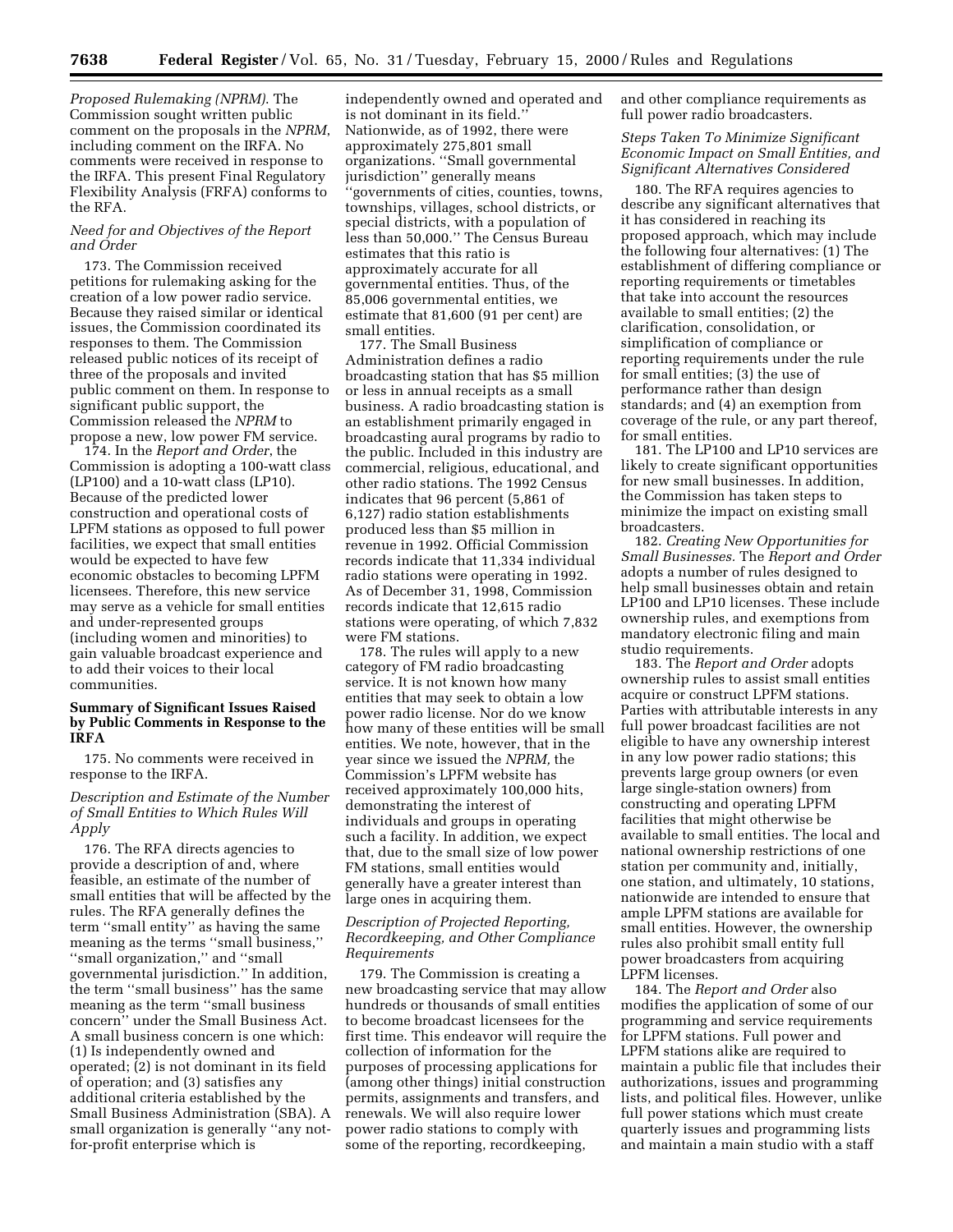presence, LPFM stations must generate only annual issues and programming lists, and need not maintain a main studio, and so may operate out of even a private residence. In addition, while full power and LPFM stations both must participate in the Emergency Alert System (EAS) and have decoding equipment, LPFM stations need not purchase encoding equipment. These exemptions from and modifications of the application of the Commission's programming and service requirements to LPFM stations will reduce administrative burdens and costs for small business licensees.

185. The *Report and Order* also adopts filing requirements that should help small businesses. Although the *NPRM* proposed to mandate electronic filing for LPFM stations, the *Report and Order* declined to do so for the first round of LP100 applications. The Commission made this decision because it recognized that there might be a disparity between applicants for LP100 licenses in terms of computer resources and skills. This result should help small businesses without more advanced technological resources still participation in the LP100 application process. *The Report and Order* adopts a window filing process, as opposed to a first-come, first-served process; some commenters claimed that the latter process would favor applicants with superior financial and technical resources.

186. *Minimizing Impact on Existing Small Business Broadcast Stations.* The *Report and Order* has also adopted an

alternative that will minimize the impact on existing small business broadcast stations. LP100 and LP10 stations will be noncommercial, educational stations, and so will not compete with small business commercial broadcasters for advertising revenue.

#### *Report to Congress*

187. The Commission will send a copy of the *Report and Order,* including this FRFA, in a report to be sent to Congress pursuant to the Small Business Regulatory Enforcement Fairness Act of 1996, *see* 5 U.S.C. 801(a)(1)(A). In addition, the Commission will send a copy of the *Report and Order,* including the FRFA, to the Chief Counsel for Advocacy of the Small Business Administration. A copy of the *Report and Order* and FRFA (or summaries thereof) will also be published in the **Federal Register**. *See* 5 U.S.C. 604(b).

#### **VI. Ordering Clauses**

188. Accordingly, pursuant to authority contained in sections 1, 4(i), 303 of the Communications Act of 1934, as amended, 47 U.S.C. 151, 154(i), 303, part 73 of the Commission's rules, 47 CFR part 73, is amended.

189. The amendments shall be effective April 17, 2000.

190. The Commission's Consumer Information Bureau, Reference Information Center, shall send a copy of this *Report and Order*, including the Final Regulatory Flexibility Act Analysis, to the Chief Counsel for the Small Business Administration.

## TIMETABLE—BROADCAST STATIONS

191. This proceeding is terminated.

## **List of Subjects** *47 CFR Part 11*

Emergency alert system. *47 CFR Part 73 and Part 74*

Radio broadcasting.

Federal Communications Commission. **Magalie Roman Salas,**

*Secretary.*

#### **Rule Changes**

For the reasons set forth in the preamble parts 11, 73 and 74 of Title 47 of the U.S. Code of Federal Regulations is amended to read as follows:

## **PART 11—EMERGENCY ALERT SYSTEM (EAS)**

1. The authority citation for part 11 continues to read as follows:

**Authority:** 47 U.S.C. 151, 154(i) and (o), 303(r), 544(g) and 606.

2. Section 11.11 is amended by:

(1) Adding in paragraph (a) the words ''Low Power FM (LPFM)'' in the first sentence after the word ''FM''.

(2) Revising the table ''Timetable Broadcast Stations''.

(3) Revising the first sentence of paragraph (b).

3. The amendments are to read as follows:

## **§ 11.11 The Emergency Alert System (EAS).**

\* \* \* \* \*

| Requirement                                                                                             | AM&FM                                           | T٧                                               | FM Class                         | I PTV                                       | I PFM-             |
|---------------------------------------------------------------------------------------------------------|-------------------------------------------------|--------------------------------------------------|----------------------------------|---------------------------------------------|--------------------|
| Two-tone encoder $23$<br>Two-tone decoder $4.5$<br><b>FAS encoder</b><br>Audio message<br>Video message | Y 1/1/97<br>Y 1/1/97<br>$Y$ 1/1/97<br><b>NA</b> | Y 1/1/97<br>$Y$ 1/1/97<br>Y 1/1/97<br>$Y$ 1/1/97 | Y 1/1/97<br>N<br>Y 1/1/97<br>N/A | N<br>Y 1/197<br>N<br>Y 1/1/97<br>$Y$ 1/1/97 | N<br>N<br>N<br>N/A |

1 LPTV stations that operate as television broadcast translator stations are exempt from the requirement to have EAS equipment.

2Effective July 1, 1995, the two-tone signal must be 8–25 seconds.

<sup>3</sup> Effective January 1, 1998, the two-tone signal may only be used to provide audio alerts to audiences before EAS emergency messages and the required monthly tests.<br>4 Effective July 1, 1995, the two-tone decoder must respond to two-tone signals of 3–4 seconds duration.

5Effective January 1, 1998, the two-tone decoder will no longer be used.

\* \* \* \* \*

(b) Class D noncommercial educational FM stations as defined in § 73.506, LPFM stations as defined in §§ 73.811 and 73.853, and LPTV stations as defined in § 74.701(f) are not required to comply with § 11.32.  $* * *$ 

\* \* \* \* \*

4. Section 11.51 (e) is revised to read as follows:

## **§ 11.51 EAS code and Attention Signal Transmission requirements.**

\* \* \* \* \* (e) Class D non-commercial educational FM stations as defined in § 73.506 of this chapter, Low Power FM (LPFM) stations as defined in §§ 73.811

and 73.853 of this chapter, and low power TV (LPTV) stations as defined in § 74.701(f) of this chapter are not required to have equipment capable of generating the EAS codes and Attention Signal specified in § 11.31. \* \* \* \* \*

5. Section 11.53(a)(3) is revised to read as follows: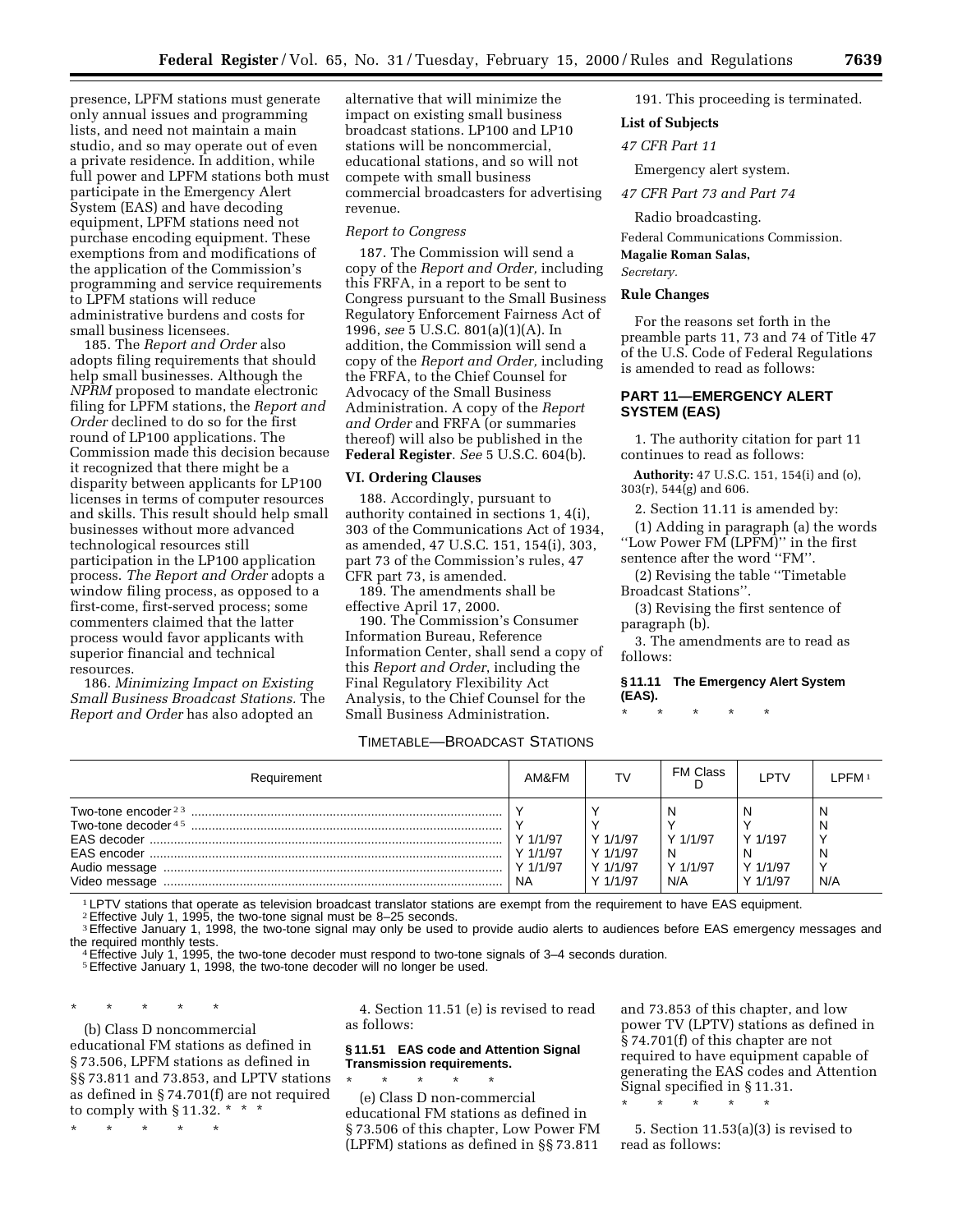#### **§ 11.53 Dissemination of Emergency Action Notification.**

 $(a) * * * *$ 

(3) Wire services to all subscribers (AM, FM, low power FM (LPFM), TV, LPTV and other stations).

\* \* \* \* \* 6. Section 11.61 is amended by revising the last sentence of paragraph (a)(1)(v) and revising paragraph (a)(2)(iii) to read as follows:

## **§ 11.61 Tests of EAS procedures.**

 $(a) * * * *$ 

 $(1) * * * *$ 

(v) \* \* \* Class D non-commercial educational FM, LPFM and LPTV stations are required to transmit only the test script.

(2) \* \* \*

(iii) Class D non-commercial educational FM, LPFM and LPTV stations are not required to transmit this test but must log receipt. \* \* \* \* \*

## **PART 73—RADIO BROADCAST SERVICES**

1. The authority citation for part 73 continues to read as follows:

**Authority:** (47 U.S.C. 154, 303, 334, 336.) 2. Section 73.209 is amended by adding paragraph (c) to read, as follows:

## **§ 73.209 Protection from interference.**

\* \* \* \* \*

(c) Permittees and licensees of FM stations are not protected from interference which may be created by the grant of a new LPFM station or of authority to modify an existing LPFM station, except in instances where the FM station would receive predicted interference from an LPFM station within the FM station's 3.16 mV/m (70 dBu) contour.

3. Section 73.508 is revised to read as follows:

## **§ 73.508 Standards of good engineering practice.**

(a) All noncommercial educational stations and LPFM stations operating with more than 10 watts transmitter power output shall be subject to all of the provisions of the FM Technical Standards contained in subpart B of this part. Class D educational stations and LPFM stations operating with 10 watts or less transmitter output power shall be subject to the definitions contained in § 73.310, and also to those other provisions of the FM Technical Standards which are specifically made applicable to them by the provisions of this subpart.

(b) The transmitter and associated transmitting equipment of each

noncommercial educational FM station and LPFM station licensed for transmitter power output above 10 watts must be designed, constructed and operated in accordance with § 73.317.

(c) The transmitter and associated transmitting equipment of each noncommercial educational FM station licensed for transmitter power output of 10 watts or less, although not required to meet all requirements of § 73.317, must be constructed with the safety provisions of the current national electrical code as approved by the American National Standards Institute. These stations must be operated, tuned, and adjusted so that emissions are not radiated outside the authorized band causing or which are capable of causing interference to the communications of other stations. The audio distortion, audio frequency range, carrier hum, noise level, and other essential phases of the operation which control the external effects, must be at all times capable of providing satisfactory broadcast service. Studio equipment properly covered by an underwriter's certificate will be considered as satisfying safety requirements.

4. Section 73.514 is added to read as follows:

## **§ 73.514 Protection from interference.**

Permittees and licensees of NCE FM stations are not protected from interference which may be created by the grant of a new LPFM station or of authority to modify an existing LPFM station, except in instances where the NCE FM station would receive interference from an LPFM station within the  $3.16 \text{ mV/m}$  (70 dBu) contour.

5. Subpart G of part 73 is revised to read as follows:

## **Subpart G—Low Power FM Broadcast Stations (LPFM)**

Sec.

- 73.801 Broadcast regulations applicable to LPFM stations.
- 73.805 Availability of channels.
- 73.807 Minimum distance separation between stations.
- 73.808 Distance computations.
- 73.809 Interference protection to full service FM stations.
- 73.811 LPFM power and antenna height requirements.
- 73.812 Rounding of power and antenna heights.
- 73.813 Determination of antenna height above average terrain (HAAT).
- 73.816 Antennas.<br>73.825 Protection
- Protection to Reception of TV Channel 6.
- 73.840 Operating power and mode tolerances.
- 73.845 Transmission system operation.
- 73.850 Operating schedule.
- 73.853 Licensing requirements and service.
- 73.854 Unlicensed operations.
- 73.855 Ownership limits.
- Attribution of LPFM station interests.
- 73.860 Cross-ownership.
- 73.865 Assignment and transfer of LPFM authorizations.
- 73.870 Processing of LPFM broadcast station applications.
- 73.872 Selection procedure for mutually exclusive LPFM applications.
- 73.873 LPFM license period.
- 73.875 Modification of transmission systems.
- 73.877 Station logs for LPFM stations.
- 73.878 Station inspections by FCC; availability to FCC of station logs and records.
- 73.879 Signal retransmission.
- 73.881 Equal employment opportunities.

## **§ 73.801 Broadcast regulations applicable to LPFM stations.**

The following rules are applicable to LPFM stations: Section 73.201 Numerical definition of FM

| broadcast channels.                            |
|------------------------------------------------|
| Section 73.220<br>Restrictions on use of       |
| channels.                                      |
| Section 73.267<br>Determining operating        |
| power.                                         |
| Section 73.277<br>Permissible transmissions.   |
| Section 73.297<br>FM stereophonic sound        |
| broadcasting.                                  |
| Section 73.310<br>FM technical definitions.    |
| Section 73.312<br>Topographic data.            |
| FM blanketing interference.<br>Section 73.318  |
| Section 73.322<br>FM stereophonic sound        |
| transmission standards.                        |
| Engineering charts.<br>Section 73.333          |
| Section 73.503<br>Licensing requirements and   |
| service.                                       |
| Section 73.508                                 |
| Standards of good                              |
| engineering practice.                          |
| Subsidiary communications<br>Section 73.593    |
| services.                                      |
| Section 73.1015 Truthful written statements    |
| and responses to Commission inquiries          |
| and correspondence.                            |
| Section 73.1030<br>Notifications concerning    |
| interference to radio astronomy, research      |
| and receiving installations.                   |
| Section 73.1201 Station identification.        |
| Section 73.1206 Broadcast of telephone         |
| conversations.                                 |
| Section 73.1207 Rebroadcasts.                  |
| Broadcast of taped, filmed,<br>Section 73.1208 |
| or recorded material.                          |
| TV/FM dual-language<br>Section 73.1210         |
| broadcasting in Puerto Rico.                   |
|                                                |
| Section 73.1211<br>Broadcast of lottery        |
| information.                                   |
| Sponsorship identification;<br>Section 73.1212 |
| list retention; related requirements.          |
| Section 73.1213<br>Antenna structure, marking  |
| and lighting.                                  |
| Section 73.1216<br>Licensee-conducted          |
| contests.                                      |
| Section 73.1217<br>Broadcast hoaxes.           |
| Posting of station license.<br>Section 73.1230 |
| Section 73.1250<br>Broadcasting emergency      |
| information.                                   |
| Unattended station<br>Section 73.1300          |
| operation.                                     |
|                                                |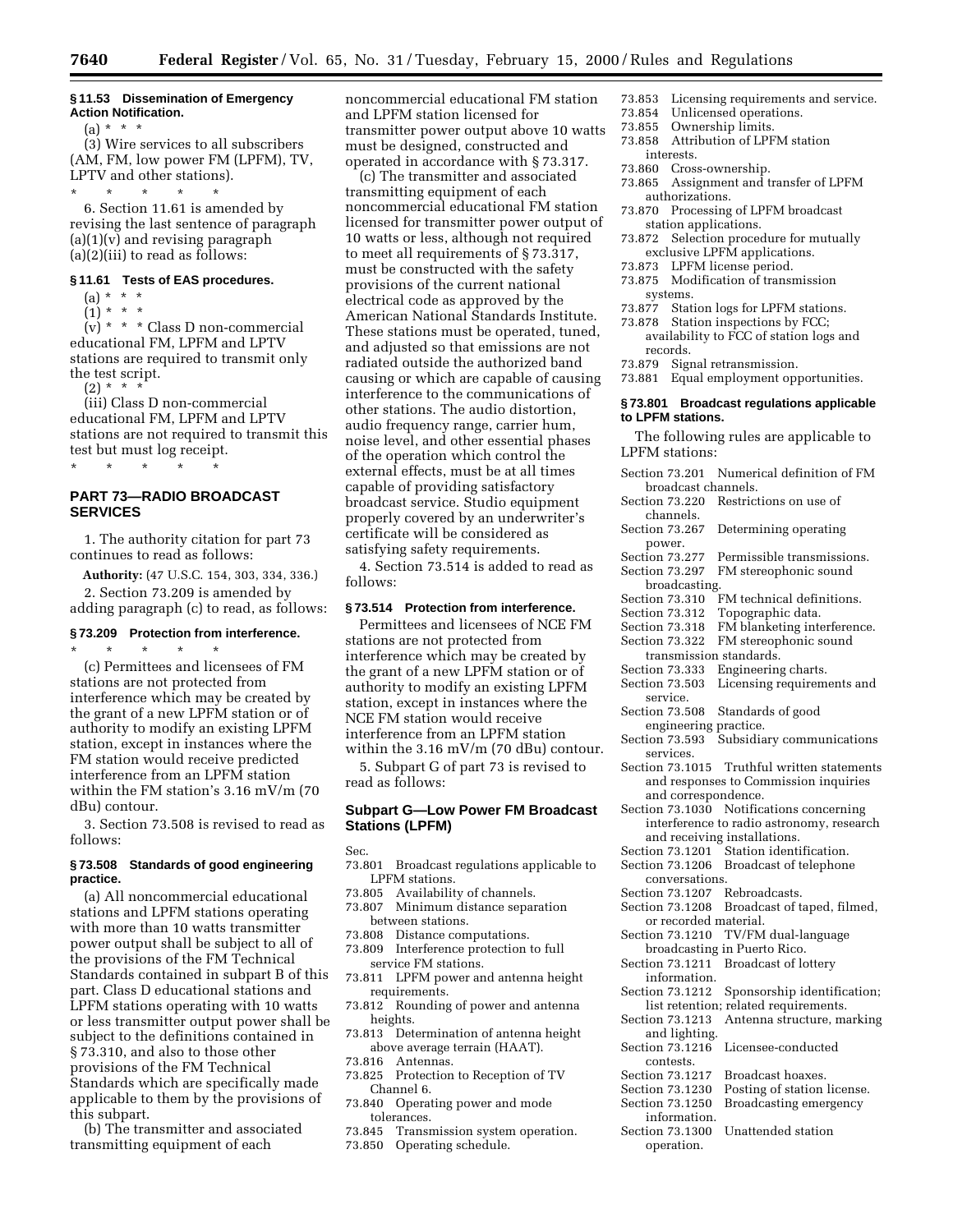- Section 73.1400 Transmission system monitoring and control. Section 73.1520 Operation for tests and maintenance. Section 73.1540 Carrier frequency measurements. Section 73.1545 Carrier frequency departure tolerances. Section 73.1570 Modulation levels: AM, FM, and TV aural. Section 73.1580 Transmission system inspections.<br>Section 73.1610 Equipment tests.<br>Program tests. Section 73.1620<br>Section 73.1650 International agreements. Section 73.1660 Acceptability of broadcast transmitters. Section 73.1665 Main transmitters.<br>Section 73.1692 Broadcast station Broadcast station construction near or installation on an AM broadcast tower.<br>Section 73.1745 Unauth Unauthorized operation. Section 73.1750 Discontinuance of operation. Section 73.1920 Personal attacks. Section 73.1940 Legally qualified candidates for public office.<br>Section 73.1941 Equal opportu Section 73.1941 Equal opportunities.<br>Section 73.1943 Political file. Political file. Section 73.1944 Reasonable access.<br>Section 73.3511 Applications requi Applications required. Section 73.3512 Where to file; number of copies.<br>Section 73.3513 Signing of applications. Section 73.3514 Content of applications.<br>Section 73.3516 Specification of facilities Section 73.3516 Specification of facilities.<br>Section 73.3517 Contingent applications. Contingent applications. Section 73.3518 Inconsistent or conflicting applications. Section 73.3519 Repetitious applications. Section 73.3520 Multiple applications.
- Section 73.3525 Agreements for removing application conflicts.<br>Section 73.3539 Applica Application for renewal of license. Section 73.3542 Application for emergency authorization. Section 73.3545 Application for permit to deliver programs to foreign stations. Section 73.3550 Requests for new or modified call sign assignments. Section 73.3561 Staff consideration of applications requiring Commission consideration.
- Section 73.3562 Staff consideration of applications not requiring action by the Commission. Section 73.3566 Defective applications.<br>Section 73.3568 Dismissal of applicatio Section 73.3568 Dismissal of applications.<br>Section 73.3584 Procedure for filing Procedure for filing petitions to deny. Section 73.3587 Procedure for filing informal objections. Section 73.3588 Dismissal of petitions to deny or withdrawal of informal objections.<br>Section 73.3589 Threats to file petitions to deny or informal objections.<br>Section 73.3591 Grants without Grants without hearing. Section 73.3593 Designation for hearing.<br>Section 73.3598 Period of construction. Period of construction. Section 73.3599 Forfeiture of construction permit. Section 73.3999 Enforcement of 18 U.S.C.
- 1464—restrictions on the transmission of obscene and indecent material.

## **§ 73.805 Availability of channels.**

Except as provided in § 73.220 of this chapter, all of the frequencies listed in § 73.201 of this chapter are available for LPFM stations.

#### **§ 73.807 Minimum distance separation between stations.**

Minimum separation requirements for LP100 and LP10 stations, as defined in § 73.811 and § 73.853 of this part, are listed in the following paragraphs. An LPFM station will not be authorized unless these separations are met. Minimum distances for co-channel and first-adjacent channel are separated into two columns. The left-hand column lists the required minimum separation to protect other stations and the right-hand column lists (for informational purposes only) the minimum distance necessary for the LPFM station to receive no interference from other stations. For second-adjacent channels and IF channels, the required minimum distance separation is sufficient to avoid interference received from other stations.

(a) An LP100 station will not be authorized initially unless the minimum distance separations in the following table are met with respect to authorized FM stations, timely filed applications for new and existing FM stations, authorized LP100 stations, LP100 station applications that were timelyfiled within a previous window, and vacant FM allotments. LP100 stations are not required to protect LP10 stations.

| Station class      | Co-channel minimum separation<br>(km) |                                    | separation (km) | First-adjacent channel minimum     | Second-adja-<br>cent channel              | I.F. Channel<br>minimum                   |  |
|--------------------|---------------------------------------|------------------------------------|-----------------|------------------------------------|-------------------------------------------|-------------------------------------------|--|
| protected by LP100 | Required                              | For no<br>interference<br>received | Required        | For no<br>interference<br>received | minimum<br>separation<br>(km)<br>required | separations<br>10.6 or 10.8<br><b>MHz</b> |  |
|                    | 24                                    | 24                                 | 14              | 14                                 |                                           |                                           |  |
| D                  | 24                                    | 24                                 | 13              | 13                                 |                                           |                                           |  |
| A                  | 67                                    | 92                                 | 56              | 56                                 | 29                                        |                                           |  |
| <b>B1</b>          | 87                                    | 119                                | 74              | 74                                 | 46                                        |                                           |  |
| B                  | 112                                   | 143                                | 97              | 97                                 | 67                                        |                                           |  |
| C <sub>3</sub>     | 78                                    | 119                                | 67              | 67                                 | 40                                        |                                           |  |
| $C2$ .             | 91                                    | 143                                | 80              | 84                                 | 53                                        | 12                                        |  |
| C <sub>1</sub>     | 11                                    | 178                                | 100             | 111                                | 73                                        | 20                                        |  |
|                    | 130                                   | 203                                | 120             | 142                                | 93                                        | 28                                        |  |

<sup>1</sup> None.

(b) An LP10 station will not be authorized unless the minimum distance separations are met with respect to authorized FM stations, timely-filed applications for new and existing FM stations, vacant FM allotments, or LPFM stations.

| Station class     | Co-channel minimum separation<br>(km) |                                    | First-adjacent channel minimum<br>separation (km) |                                    | Second-adja-<br>cent channel<br>minimum | I.F. Channel<br>minimum                   |  |
|-------------------|---------------------------------------|------------------------------------|---------------------------------------------------|------------------------------------|-----------------------------------------|-------------------------------------------|--|
| protected by LP10 | Required                              | For no<br>interference<br>received | required                                          | for no<br>interference<br>received | separation<br>(km)<br>required          | separations<br>10.6 or 10.8<br><b>MHz</b> |  |
|                   | 16                                    | 22                                 |                                                   | 44                                 |                                         |                                           |  |
| I P <sub>10</sub> | 13                                    |                                    |                                                   |                                    |                                         |                                           |  |
| D                 | 16                                    | 21                                 |                                                   |                                    |                                         |                                           |  |
| $\mathsf{A}$      | 59                                    | 90                                 | 53                                                | 53                                 | 29                                      |                                           |  |
| B <sub>1</sub>    |                                       | 117                                | 70                                                | 70                                 | 45                                      |                                           |  |
| B                 | 99                                    | 141                                | 91                                                | 91                                 | 66                                      |                                           |  |
| C <sub>3</sub>    | 69                                    |                                    | 64                                                | 64                                 | 39                                      |                                           |  |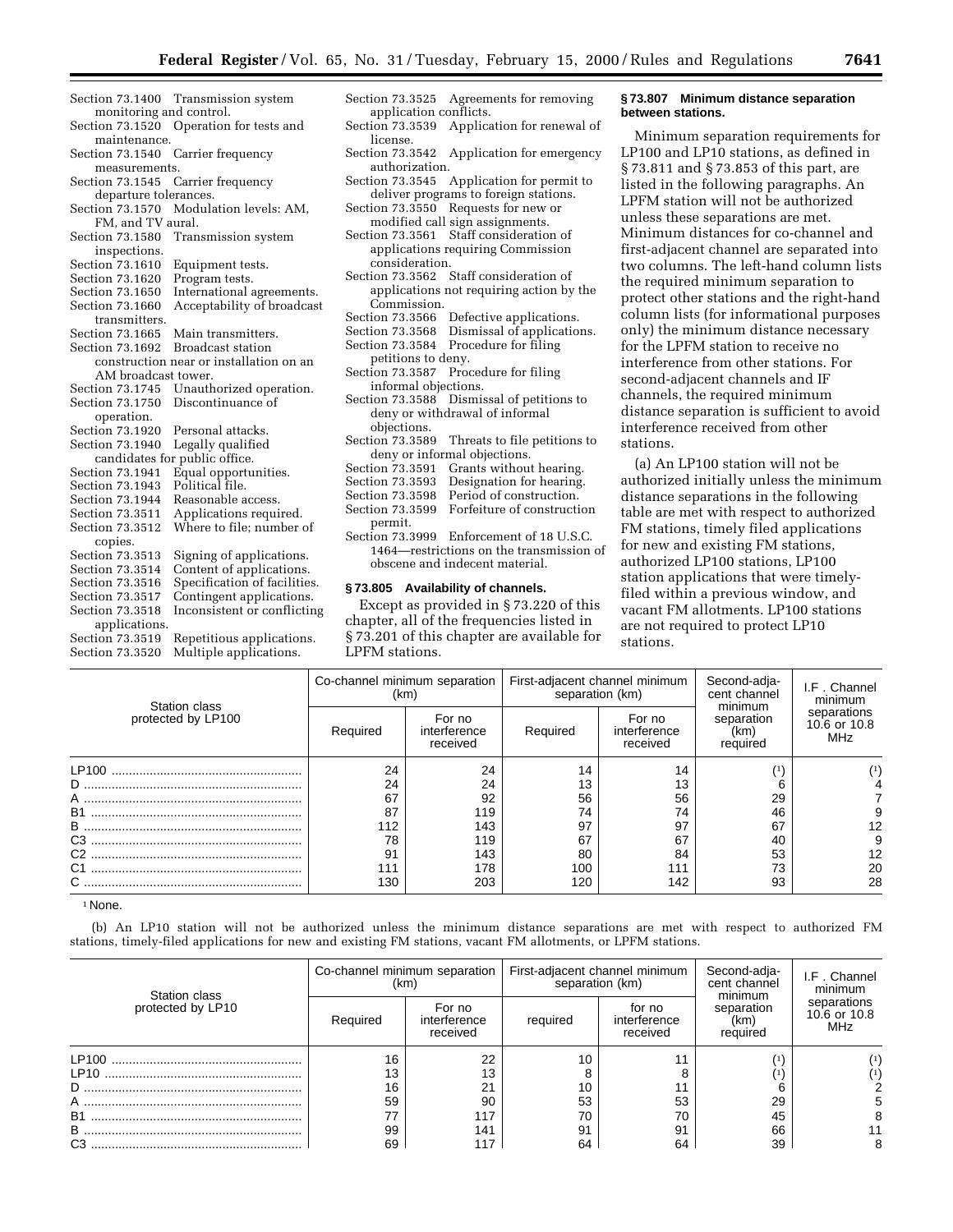| Station class<br>protected by LP10         | (km)             | Co-channel minimum separation      |           | First-adjacent channel minimum<br>separation (km) | Second-adja-<br>cent channel<br>minimum | I.F. Channel<br>minimum            |
|--------------------------------------------|------------------|------------------------------------|-----------|---------------------------------------------------|-----------------------------------------|------------------------------------|
|                                            | Required         | For no<br>interference<br>received | required  | for no<br>interference<br>received                | separation<br>(km)<br>required          | separations<br>10.6 or 10.8<br>MHz |
| C <sub>2</sub><br>C <sub>1</sub><br>⌒<br>ັ | 82<br>103<br>122 | 141<br>175<br>201                  | 97<br>116 | 81<br>108<br>140                                  | 52<br>73<br>92                          | 11<br>18<br>26                     |

1 None.

(c) In addition to meeting or exceeding the minimum separations for Class LP100 and Class LP10 stations in paragraphs (a) and (b) of this section, new LP100 and LP10 stations will not be authorized in Puerto Rico or the Virgin Islands unless the minimum distance separations are met with respect to authorized or proposed FM stations:

|  |  |  | (1) LP100 STATIONS IN PUERTO RICO AND THE VIRGIN ISLANDS |  |  |  |  |
|--|--|--|----------------------------------------------------------|--|--|--|--|
|--|--|--|----------------------------------------------------------|--|--|--|--|

| Station class<br>protected by LP100 | Co-channel minimum separation<br>(km) |                                    | First-adjacent channel minimum<br>separation (km) |                                    | Second-adja-<br>cent channel<br>minimum | I.F. Channel<br>minimum            |
|-------------------------------------|---------------------------------------|------------------------------------|---------------------------------------------------|------------------------------------|-----------------------------------------|------------------------------------|
|                                     | Required                              | For no<br>interference<br>received | required                                          | For no<br>interference<br>received | separation<br>(km)<br>Required          | separations<br>10.6 or 10.8<br>MHz |
| A<br><b>B1</b><br>B                 | 80<br>95<br>138                       | 111<br>128<br>179                  | 70<br>82<br>123                                   | 70<br>82<br>123                    | 42<br>53<br>92                          | 11<br>20                           |

(2) LP10 Stations in Puerto Rico and the Virgin Islands:

| Station class protected by LP10 | (km)            | Co-channel minimum separation      | First-adjacent channel minimum<br>separation (km) |                                    | Second-adja-<br>cent channel<br>minimum | I.F. Channel<br>minimum                   |
|---------------------------------|-----------------|------------------------------------|---------------------------------------------------|------------------------------------|-----------------------------------------|-------------------------------------------|
|                                 | Required        | For no<br>interference<br>received | Required                                          | For no<br>interference<br>received | separation<br>(km)<br>required          | separations<br>10.6 or 10.8<br><b>MHz</b> |
| A<br><b>B1</b><br>в             | 72<br>84<br>126 | 108<br>125<br>177                  | 66<br>78<br>118                                   | 66<br>78<br>118                    | 42<br>53<br>92                          | 18                                        |

**Note to paragraphs (a), (b), and (c):** Minimum distance separations towards ''grandfathered'' superpowered Reserved Band stations, are as specified. Full service FM stations operating within the reserved band (Channels 201–220) with facilities in excess of those permitted in § 73.211(b)(1) or § 73.211(b)(3) shall be protected by LPFM stations in accordance with the minimum distance separations for the nearest class as determined under § 73.211. For example, a Class B1 station operating with facilities that

result in a 60 dBu contour that exceeds 39 kilometers but is less than 52 kilometers would be protected by the Class B minimum distance separations. Class D stations with 60 dBu contours that exceed 5 kilometers will be protected by the Class A minimum distance separations. Class B stations with 60 dBu contours that exceed 52 kilometers will be protected as Class C1 or Class C stations depending upon the distance to the 60 dBu contour. No stations will be protected beyond Class C separations.

(d) In addition to meeting the separations (a) through (c), LPFM applications must meet the minimum separation requirements with respect to authorized FM translator stations, cutoff FM translator applications, and FM translator applications filed prior to the release of the Public Notice announcing the LPFM window period:

(1) LP100 stations:

| Distance to FM translator 60 dBu<br>contour   | Co-channel minimum separation<br>(km) |                                    |          | First-adjacent channel minimum<br>separation (km) | Second-adja-<br>cent channel           | I.F. Channel<br>minimum                |  |
|-----------------------------------------------|---------------------------------------|------------------------------------|----------|---------------------------------------------------|----------------------------------------|----------------------------------------|--|
|                                               | Required                              | For no<br>interference<br>received | required | For no<br>interference<br>received                | minimum<br>separation (km)<br>required | separation (km)<br>10.6 or 10.8<br>MHz |  |
| Greater than 7.3 km, but less<br>than 13.3 km | 39<br>32                              | 67<br>51                           | 28<br>21 | 35<br>26                                          | 21<br>14                               | 5<br>5                                 |  |
|                                               | 26                                    | 30                                 | 15       | 16                                                |                                        |                                        |  |

(2) LP10 Stations: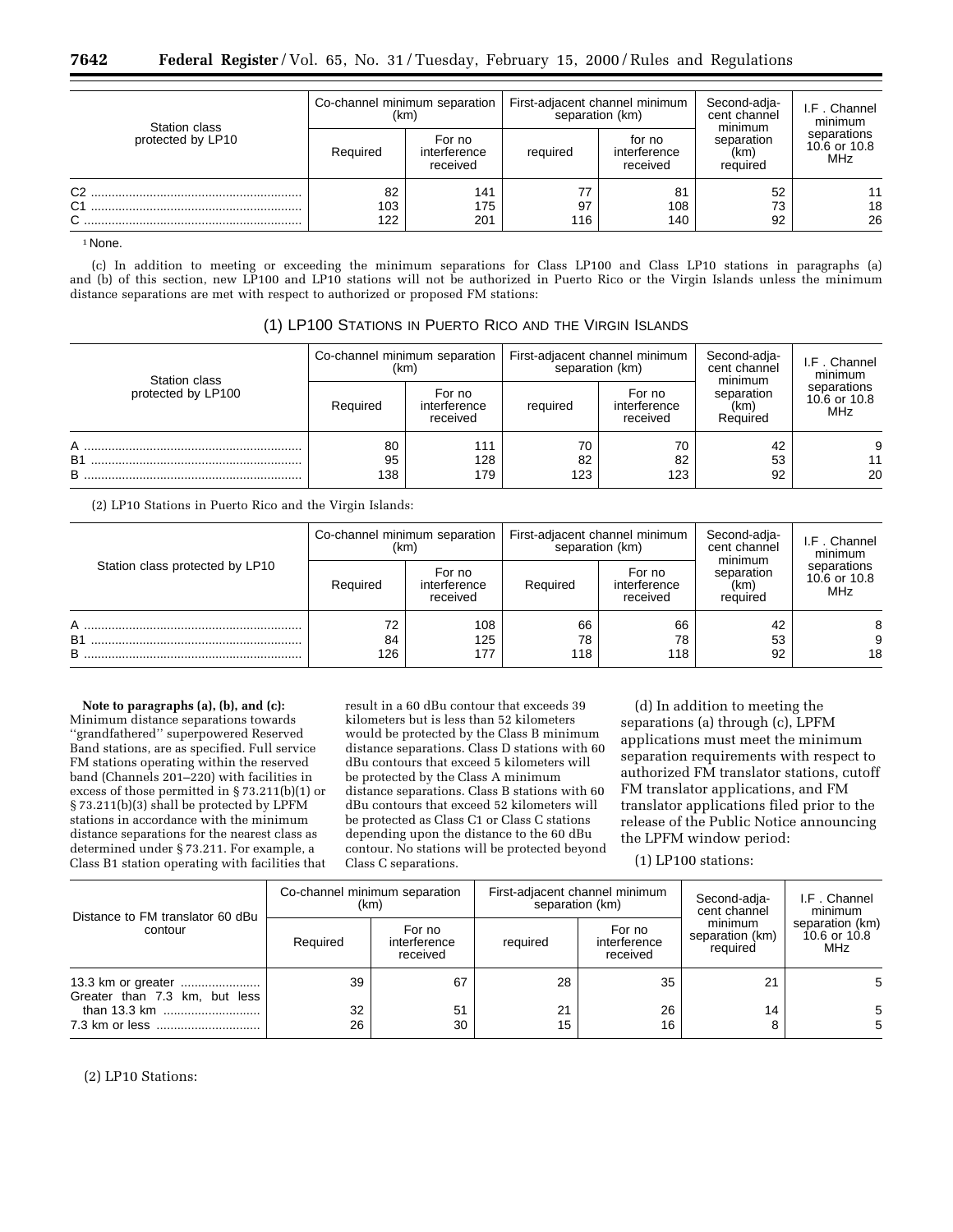| Distance to FM translator 60 dBu<br>contour   | Co-channel minimum separation<br>(km) |                                    |          | First-adjacent channel minimum<br>separation (km) | Second-adja-<br>cent channel           | I.F. Channel<br>minimum                |  |
|-----------------------------------------------|---------------------------------------|------------------------------------|----------|---------------------------------------------------|----------------------------------------|----------------------------------------|--|
|                                               | Required                              | For no<br>interference<br>received | required | For no<br>interference<br>received                | minimum<br>separation (km)<br>required | separation (km)<br>10.6 or 10.8<br>MHz |  |
| Greater than 7.3 km, but less<br>than 13.3 km | 30<br>24                              | 65<br>49                           | 25<br>18 | 33<br>23                                          | 20<br>14                               | 3<br>3                                 |  |
|                                               | 18                                    | 28                                 | 12       | 14                                                |                                        | 3                                      |  |

(e) Existing Class LP100 and LP10 stations which do not meet the separations in paragraphs (a) through (e) of this section may be relocated provided that the separation to any short-spaced station is not reduced.

(f) Commercial and noncommercial educational stations authorized under subparts B and C of this part, as well as new or modified commercial FM allotments, are not required to adhere to the separations specified in this rule section, even where new or increased interference would be created.

(g) *International considerations within the border zones.* (1) Within 320 km of the Canadian border, LP100 stations must meet the following minimum separations with respect to any Canadian stations:

| Canadian station class | Co-channel (km) | First-<br>adjacent<br>channel (km) | Second-<br>adiacent<br>channel (km) | Third-<br>diacent<br>channel (km) | Intermediate<br>frequency<br>$(IF)$ channel $(km)$ |
|------------------------|-----------------|------------------------------------|-------------------------------------|-----------------------------------|----------------------------------------------------|
| A <sub>1</sub>         | 45              | 30                                 | n,                                  | 20                                |                                                    |
| $\mathsf{A}$           | 66              | 50                                 | 41                                  | 40                                |                                                    |
| <b>B1</b>              | 78              | 62                                 | 53                                  | 52                                |                                                    |
| в                      | 92              | 76                                 | 68                                  | 66                                | 12                                                 |
| C <sub>1</sub>         | 113             | 98                                 | 89                                  | 88                                | 19                                                 |
| $\sim$                 | 118             | 106                                | 99                                  | 98                                | 28                                                 |

(2) Within 320 km of the Mexican border, LP100 stations must meet the following separations with respect to any Mexican stations:

| Mexican station class    | Co-channel (km) | First-<br>channel (km) | Second-/third-<br>nacem<br>channel (km) | Intermediate<br>frequency (IF<br>channel (km <sup>)</sup> |
|--------------------------|-----------------|------------------------|-----------------------------------------|-----------------------------------------------------------|
| AA<br><b>B1</b><br>B     | 91              | 32<br>36<br>54<br>76   | 25<br>29<br>45<br>66                    |                                                           |
| C <sub>1</sub><br>$\sim$ | 91<br>110       | 80<br>100              | 73<br>92                                | 19<br>27                                                  |

(3) Within 320 km of the Canadian border, LP10 stations must meet the following minimum separations with respect to any Canadian stations:

| Canadian station class | Co-channel (km) | First-<br>adiacent<br>channel (km) | Second-<br>adiacent<br>channel (km) | Third-<br>diacent<br>channel (km) | Intermediate<br>trequency (IF)<br>channel (km) |
|------------------------|-----------------|------------------------------------|-------------------------------------|-----------------------------------|------------------------------------------------|
| A1                     | 33              | 25                                 | 23                                  | 19                                |                                                |
| $\mathsf{A}$           | 53              | 45                                 | 43                                  | 39                                |                                                |
| <b>B1</b>              | 65              | 57                                 | 55                                  | 51                                |                                                |
| B                      | 79              |                                    | 70                                  | 66                                |                                                |
| C <sub>1</sub>         | 101             | 93                                 | 91                                  | 87                                | 18                                             |
| ⌒                      | 108             | 102                                | 100                                 | 97                                | 26                                             |

(4) Within 320 km of the Mexican border, LP10 stations must meet the following separations with respect to any Mexican stations:

| Mexican station class    | Co-channel (km)      | First-         | Second-/third-<br>channel (km) | mediate<br>rreauencv<br>ınnel |
|--------------------------|----------------------|----------------|--------------------------------|-------------------------------|
| AA<br><b>B1</b><br>B     | 34<br>39<br>57<br>79 | 29<br>33<br>50 | 24<br>29<br>45<br>66           |                               |
| C <sub>1</sub><br>$\sim$ | 83<br>102            | 96             | 73<br>92                       | 18<br>26                      |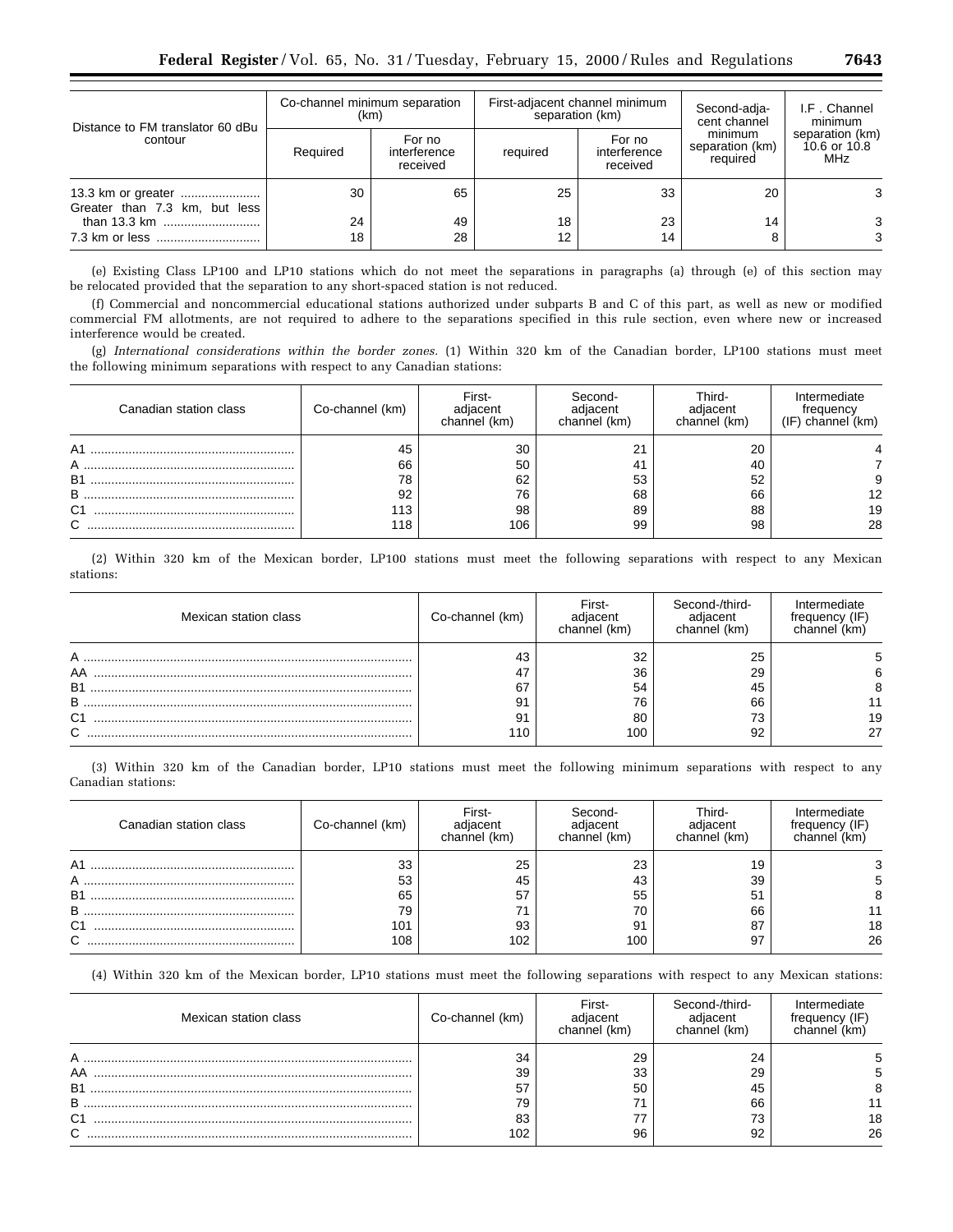(5) The Commission will notify the International Telecommunications Union (ITU) of any LPFM authorizations in the US Virgin Islands. Any authorization issued for a US Virgin Islands LPFM station will include a condition that permits the Commission to modify, suspend or terminate without right to a hearing if found by the Commission to be necessary to conform to any international regulations or agreements.

(6) The Commission may, at its option, initiate international coordination of a LPFM proposal even where the above Canadian and Mexican spacing tables are met, if it appears that such coordination is necessary to maintain compliance with international agreements.

#### **§ 73.808 Distance computations.**

For the purposes of determining compliance with any LPFM distance requirements, distances shall be calculated in accordance with § 73.208(c) of this part.

## **§ 73.809 Interference protection to full service FM stations.**

(a) It shall be the responsibility of the licensee of an LPFM station to correct at its expense any condition of interference to the direct reception of the signal of any subsequently authorized commercial or NCE FM station that operates on the same channel, first-adjacent channel, secondadjacent channel or intermediate frequency (IF) channels as the LPFM station, where interference is predicted to occur and actually occurs within the 3.16 mV/m (70 dBu) contour of such stations. Predicted interference within this contour shall be calculated in accordance with the ratios set forth in § 73.215(a)(1) and (2) of this part. Actual interference will be considered to occur whenever reception of a regularly used signal is impaired by the signals radiated by the LPFM station.

(b) An LPFM station will be provided an opportunity to demonstrate in connection with the procession of the commercial or NCE FM application that interference with the 3.16 mV/m contour of such station is unlikely. If the LPFM station fails to so demonstrate, it will be required to cease operations upon the commencement of program tests by the commercial or NCE FM station.

(c) Complaints of actual interference by an LPFM station subject to paragraph (b) within the 3.16 mV/m contour of a commercial or NCE FM station must be served on the LPFM licensee and the Federal Communications Commission, attention Audio Services Division. The LPFM station must suspend operations within twenty-four hours of the receipt of such complaint unless the interference has been resolved to the satisfaction of the complainant on the basis of suitable techniques. An LPFM station may only resume operations at the direction of the Federal Communications Commission. If the Commission determines that the complainant has refused to permit the LPFM station to apply remedial techniques that demonstrably will eliminate the interference without impairment of the original reception, the licensee of the LPFM station is absolved of further responsibility.

(d) It shall be the responsibility of the licensee of an LPFM station to correct any condition of interference that results from the radiation of radio frequency energy outside its assigned channel. Upon notice by the FCC to the station licensee or operator that such interference is caused by spurious emissions of the station, operation of the station shall be immediately suspended and not resumed until the interference has been eliminated. However, short test transmissions may be made during the period of suspended operation to check the efficacy of remedial measures.

(e) In each instance where suspension of operation is required, the licensee shall submit a full report to the FCC in Washington, DC, after operation is resumed, containing details of the nature of the interference, the source of the interfering signals, and the remedial steps taken to eliminate the interference.

#### **§ 73.811 LPFM power and antenna height requirements.**

(a) LP100 stations: (1) *Maximum facilities.* LP100 stations will be authorized to operate with maximum facilities of 100 watts effective radiated power (ERP) at 30 meters antenna height above average terrain (HAAT). An LP100 station with a HAAT that exceeds 30 meters will not be permitted to operate with an ERP greater than that which would result in a 60 dBu contour of 5.6 kilometers. In no event will an

ERP less than one watt be authorized. No facility will be authorized in excess of one watt ERP at 450 meters HAAT.

(2) *Minimum facilities.* LP100 stations may not operate with facilities less than 50 watts ERP at 30 meters HAAT or the equivalent necessary to produce a 60 dBu contour that extends at least 4.7 kilometers.

(b) LP10 stations: (1) *Maximum Facilities.* LP10 stations will be authorized to operate with maximum facilities of 10 watts ERP at 30 meters HAAT. An LP10 station with a HAAT that exceeds 30 meters will not be permitted to operate with an ERP greater than that which would result in a 60 dBu contour of 3.2 kilometers. In no event will an ERP less than one watt be authorized. No facility will be authorized in excess of one watt ERP at 100 meters HAAT.

(2) *Minimum Facilities.* LP10 stations may not operate with less than one watt ERP.

#### **§ 73.812 Rounding of power and antenna heights.**

(a) Effective radiated power (ERP) will be rounded to the nearest watt on LPFM authorizations.

(b) Antenna radiation center, antenna height above average terrain (HAAT), and antenna supporting structure height will all be rounded to the nearest meter on LPFM authorizations.

## **§ 73.813 Determination of antenna height above average terrain (HAAT).**

HAAT determinations for LPFM stations will be made in accordance with the procedure detailed in § 73.313(d) of this part.

## **§ 73.816 Antennas.**

(a) Directional antennas will not be authorized in the LPFM service.

(b) Permittees and licensees may employ nondirectional antennas with horizontal only polarization, vertical only polarization, circular polarization or elliptical polarization.

## **§ 73.825 Protection to Reception of TV Channel 6.**

LPFM stations will be authorized on Channels 201 through 220 only if the pertinent minimum separation distances are met with respect to all TV Channel 6 stations.

| FM Channel No. | Class LP100 to<br>TV Channel 6<br>(km) | Class LP10 to TV<br>Channel 6 (km) |
|----------------|----------------------------------------|------------------------------------|
| 201            | 219                                    | 171                                |
| 202            | 204                                    | 162                                |
| 203            | 188                                    | 156                                |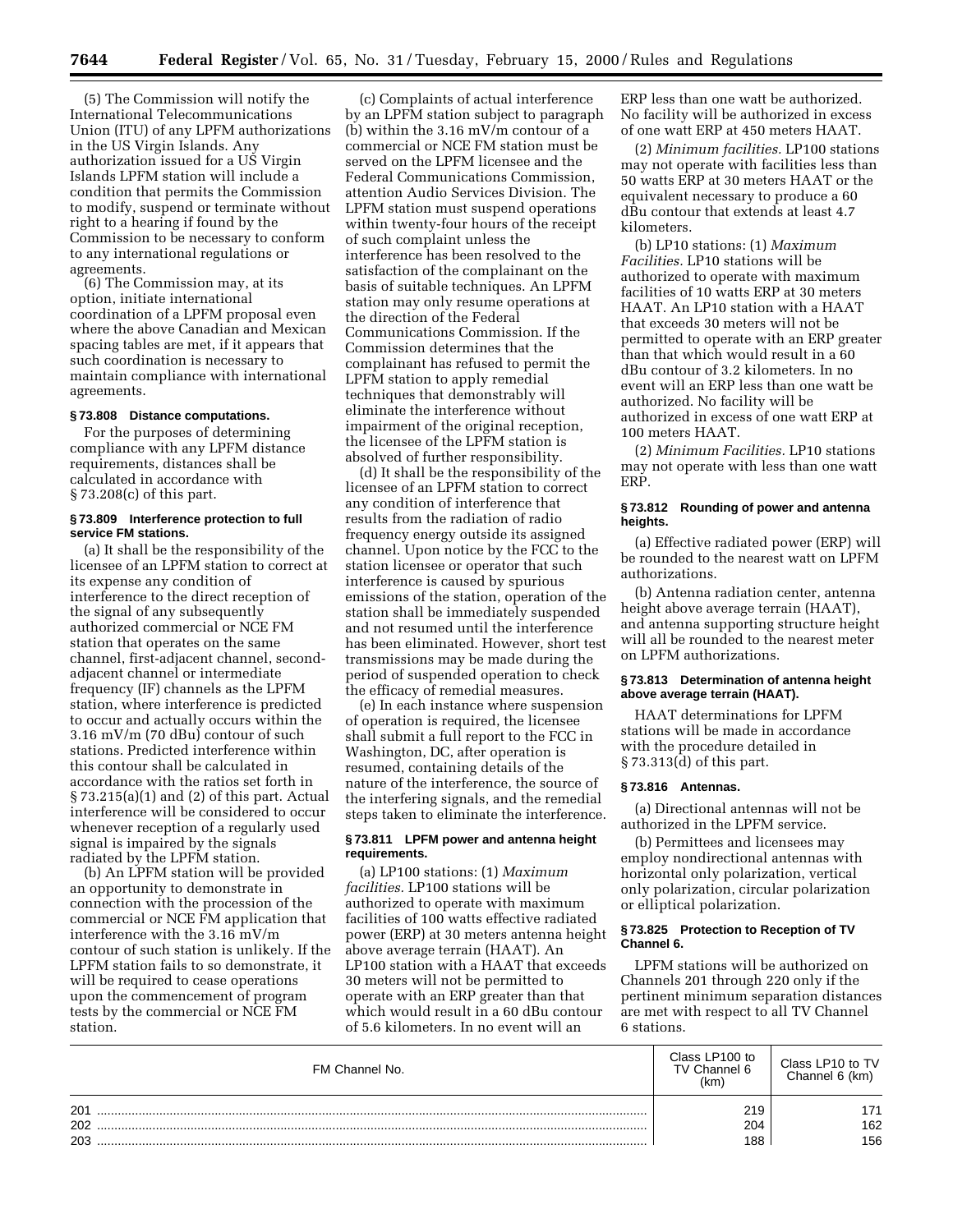|     | FM Channel No. | Class LP100 to<br>TV Channel 6<br>(km) | Class LP10 to TV<br>Channel 6 (km) |
|-----|----------------|----------------------------------------|------------------------------------|
| 204 |                | 179                                    | 153                                |
| 205 |                | 167                                    | 149                                |
| 206 |                | 156                                    | 143                                |
| 207 |                | 151                                    | 141                                |
| 208 |                | 151                                    | 141                                |
| 209 |                | 151                                    | 141                                |
| 210 |                | 151                                    | 141                                |
| 211 |                | 151                                    | 141                                |
|     |                | 149                                    | 140                                |
| 213 |                | 147                                    | 139                                |
| 214 |                | 145                                    | 138                                |
| 215 |                | 143                                    | 137                                |
| 216 |                | 142                                    | 136                                |
| 217 |                | 142                                    | 136                                |
| 218 |                | 139                                    | 134                                |
| 219 |                | 137                                    | 134                                |
| 220 |                | 136                                    | 133                                |

## **§ 73.840 Operating power and mode tolerances.**

The transmitter power output (TPO) of an LPFM station must be determined by the procedures set forth in § 73.267 of this part. The operating TPO of an LPFM station with an authorized TPO of more than ten watts must be maintained as near as practicable to its authorized TPO and may not be less than 90% of the minimum TPO nor greater than 105% of the maximum authorized TPO. An LPFM station with an authorized TPO of ten watts or less may operate with less than the authorized power, but not more than 105% of the authorized power.

#### **§ 73.845 Transmission system operation.**

Each LPFM licensee is responsible for maintaining and operating its broadcast station in a manner that complies with the technical rules set forth elsewhere in this part and in accordance with the terms of the station authorization. In the event that an LPFM station is operating in a manner that is not in compliance with the technical rules set forth elsewhere in this part or the terms of the station authorization, broadcast operation must be terminated within three hours.

## **§ 73.850 Operating schedule.**

(a) All LPFM stations will be licensed for unlimited time operation, except those stations operating under a time sharing agreement pursuant to § 73.872.

(b) All LPFM stations are required to operate at least 36 hours per week, consisting of at least 5 hours of operation per day on at least 6 days of the week; however, stations licensed to educational institutions are not required to operate on Saturday or Sunday or to observe the minimum operating requirements during those days

designated on the official school calendar as vacation or recess periods.

#### **§ 73.853 Licensing requirements and service.**

(a) An LPFM station may be licensed only to:

(1) Nonprofit educational organizations and upon a showing that the proposed station will be used for the advancement of an educational program; and

(2) State and local governments and non-government entities that will provide non-commercial public safety radio services.

(b) Only local applicants will be permitted to submit applications for a period of two years from the date that LP100 and LP10 stations, respectively, are first made available for application. For the purposes of this paragraph, an applicant will be deemed local if it can certify that:

(1) The applicant, its local chapter or branch is physically headquartered or has a campus within 16.1 km (10 miles) of the proposed site for the transmitting antenna;

(2) It has 75% of its board members residing within 16.1 km (10 miles) of the proposed site for the transmitting antenna; or

(3) In the case of any applicant proposing a public safety radio service, the applicant has jurisdiction within the service area of the proposed LPFM station.

## **§ 73.854 Unlicensed operations.**

No application for an LPFM station may be granted unless the applicant certifies, under penalty of perjury, to one of the following statements:

(a) Neither the applicant, nor any party to the application, has engaged in any manner including individually or with persons, groups, organizations or

other entities, in the unlicensed operation of any station in violation of section 301 of the Communications Act of 1934, as amended, 47 U.S.C. 301.

(b) To the extent the applicant or any party to the application has engaged in any manner, individually or with other persons, groups, organizations or other entities, in the unlicensed operation of a station in violation of section 301 of the Communications Act of 1934, as amended, 47 U.S.C. 301, such an engagement:

(1) Ceased voluntarily no later than February 26, 1999, without direction from the FCC to do so; or

(2) Ceased operation within 24 hours of being directed by the FCC to terminate unlicensed operation of any station.

## **§ 73.855 Ownership limits.**

(a) No authorization for an LPFM station shall be granted to any party if the grant of that authorization will result in any such party holding an attributable interest in two LPFM stations separated by less than 12 km (7 miles).

(b) Nationwide ownership limits will be phased in according to the following schedule:

(1) For a period of two years from the date that the LPFM stations are first made available for application, a party may hold an attributable interest in no more than one LPFM station.

(2) For the period between two and three years from the date that the initial filing window opens for LPFM applications, a party may hold an attributable interest in no more than five LPFM stations.

(3) After three years from the date that the initial filing window opens for LPFM stations, a party may hold an attributable interest in no more than ten stations.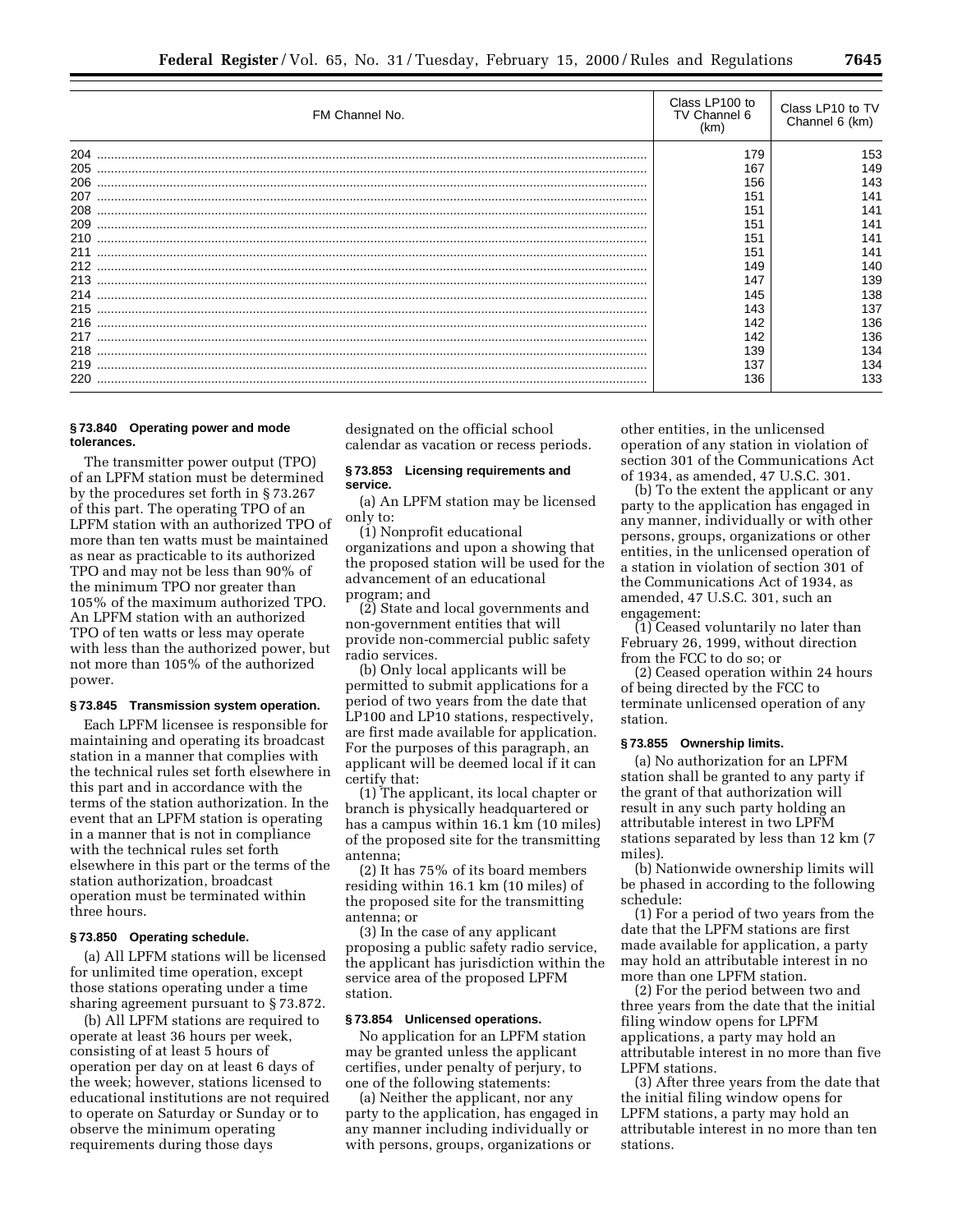## **§ 73.858 Attribution of LPFM station interests.**

Ownership and other interests in LPFM station permittees and licensees will be attributed to their holders and deemed cognizable for the purposes of §§ 73.855 and 73.860, in accordance with the provisions of § 73.3555, subject to the following exceptions:

(a) A director of an entity that holds an LPFM license will not have such interest treated as attributable if such director also holds an attributable interest in a broadcast licensee or other media entity but recuses himself or herself from any matters affecting the LPFM station.

(b) A local chapter of a national or other large organization shall not have the attributable interests of the national organization attributed to it provided that the local chapter is separately incorporated and has a distinct local presence and mission.

(c) A parent or subsidiary of a LPFM licensee or permittee that is a non-stock corporation will be treated as having an attributable interest in such corporation. The officers, directors, and members of a non-stock corporation's governing body and of any parent or subsidiary entity will have such positional interests attributed to them.

## **§ 73.860 Cross-ownership.**

(a) No license for an LPFM station shall be granted to any party if the grant of such authorization will result in the same party holding an attributable interest in any other non-LPFM broadcast station, including any FM translator or low power television station, or any other media subject to broadcast ownership restrictions.

(b) A party with an attributable interest in a broadcast radio station must divest such interest prior to the commencement of operations of an LPFM station in which the party also holds an interest.

(c) No LPFM licensee may enter into an operating agreement of any type, including a time brokerage or management agreement, with either a full power broadcast station or another LPFM station.

## **§ 73.865 Assignment and transfer of LPFM authorizations.**

(a) An LPFM authorization may not be transferred or assigned except for a transfer or assignment that involves:

(1) Less than a substantial change in ownership and control; or

(2) An involuntary assignment of license or transfer of control.

(b) A change in the name of an LPFM licensee where no change in ownership or control is involved may be

accomplished by written notification by the licensee to the Commission.

## **§ 73.870 Processing of LPFM broadcast station applications.**

(a) A minor change for an LP100 station authorized under this subpart is limited to transmitter relocations of less than two kilometers. A minor change for an LP10 station authorized under this subpart cannot is limited to transmitter site relocations of less than one kilometer. Minor changes of LPFM stations may include changes in frequency to adjacent or IF frequencies, or, upon a technical showing of reduced interference, to any frequency.

(b) The Commission will specify by Public Notice a window filing period for applications for new LPFM stations and major modifications in the facilities of authorized LPFM stations. LPFM applications for new facilities and for major modifications in authorized LPFM stations will be accepted only during the appropriate window. Applications submitted prior to the window opening date identified in the Public Notice will be returned as premature. Applications submitted after the deadline will be dismissed with prejudice as untimely.

(c) Applications subject to paragraph (b) of this section that fail to meet the § 73.807 minimum distance separations, other than to LPFM station facilities proposed in applications filed in the same window, will be dismissed without any opportunity to amend such applications.

(d) Following the close of the window, the Commission will issue a Public Notice of acceptance for filing of applications submitted pursuant to paragraph (b) of this section that meet technical and legal requirements and that are not in conflict with any other application filed during the window. Following the close of the window, the Commission also will issue a Public Notice of the acceptance for filing of all applications tentatively selected pursuant to the procedures for mutually exclusive LPFM applications set forth at § 73.872. Petitions to deny such applications may be filed within 30 days of such public notice and in accordance with the procedures set forth at  $\S 73.3584$ . A copy of any petition to deny must be served on the applicant.

(e) Minor change LPFM applications may be filed at any time, unless restricted by the staff, and generally, will be processed in the order in which they are tendered. Such applications must meet all technical and legal requirements applicable to new LPFM station applications.

## **§ 73.872 Selection procedure for mutually exclusive LPFM applications.**

(a) Following the close of each window for new LPFM stations and for modifications in the facilities of authorized LPFM stations, the Commission will issue a public notice identifying all groups of mutually exclusive applications. Such applications will be awarded points to determine the tentative selectee. Unless resolved by settlement pursuant to paragraph (e) of this section, the tentative selectee will be the applicant within each group with the highest point total under the procedure set forth in this section, except as provided in paragraphs (c) and (d) of this section .

(b) Each mutually exclusive application will be awarded one point for each of the following criteria, based on application certification that the qualifying conditions are met:

(1) *Established community presence.* An applicant must, for a period of at least two years prior to application, have been physically headquartered, have had a campus, or have had seventy-five percent of its board members residing within 10 miles of the coordinates of the proposed transmitting antenna. Applicants claiming a point for this criterion must submit the documentation set forth in the application form at the time of filing their applications.

(2) *Proposed operating hours.* The applicant must pledge to operate at least 12 hours per day.

(3) *Local program origination.* The applicant must pledge to originate locally at least eight hours of programming per day. For purposes of this criterion, local origination is the production of programming within 10 miles of the coordinates of the proposed transmitting antenna.

(c) *Voluntary time-sharing.* If mutually exclusive applications have the same point total, any two or more of the tied applicants may propose to share use of the frequency by submitting, within 30 days of the release of a public notice announcing the tie, a time-share proposal. Such proposals shall be treated as amendments to the time-share proponents' applications, and shall become part of the terms of the station license. Where such proposals include all of the tied applications, all of the tied applications will be treated as tentative selectees; otherwise, timeshare proponents' points will be aggregated to determine the tentative selectees.

(1) Time-share proposals shall be in writing and signed by each time-share proponent, and shall satisfy the following requirements: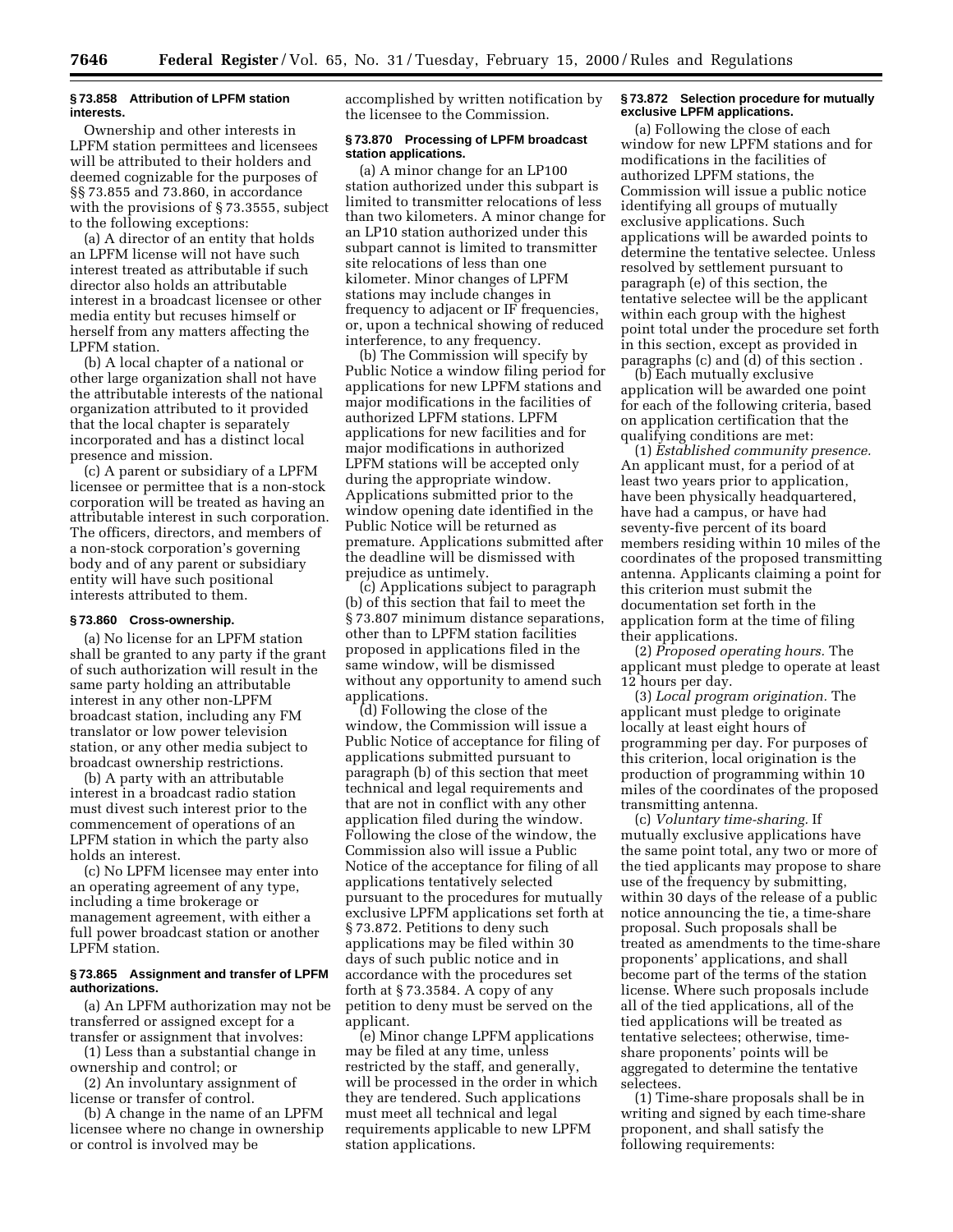(i) The proposal must specify the proposed hours of operation of each time-share proponent;

(ii) The proposal must not include simultaneous operation of the timeshare proponents; and (iii) Each timeshare proponent must propose to operate for at least 10 hours per week.

(2) Where a station is licensed pursuant to a time-sharing proposal, a change of the regular schedule set forth therein will be permitted only where an written agreement signed by each timesharing licensee and complying with requirements (i) through (iii) of paragraph (c)(1) of this section is filed with the Commission, Attention: Audio Services Division, Mass Media Bureau, prior to the date of the change.

(d) *Successive license terms.* (1) If a tie among mutually exclusive applications is not resolved through time-sharing in accordance with paragraph (c) of this section, the tied applications will be reviewed for acceptability and applicants with tied, grantable applications will be eligible for equal, successive, non-renewable license terms of no less than one year each for a total combined term of eight years, in accordance with § 73.873. Eligible applications will be granted simultaneously, and the sequence of the applicants' license terms will be determined by the sequence in which they file applications for licenses to cover their construction permits based on the day of filing, except that eligible applicants proposing same-site facilities will be required, within 30 days of written notification by the Commission staff, to submit a written settlement agreement as to construction and license term sequence. Failure to submit such an agreement will result in the dismissal of the applications proposing same-site facilities and the grant of the remaining, eligible applications.

(2) Groups of more than eight tied, grantable applications will not be eligible for successive license terms under this section. Where such groups exist, the staff will dismiss all but the applications of the eight entities with the longest established community presences, as provided in paragraph (b)(1) of this section. If more than eight tied, grantable applications remain, the applicants must submit, within 30 days of written notification by the Commission staff, a written settlement agreement limiting the group to eight. Failure to do so will result in dismissal of the entire application group.

(e) Mutually exclusive applicants may propose a settlement at any time during the selection process after the release of a public notice announcing the mutually exclusive groups. Settlement

proposals must include all of the applicants in a group and must comply with the Commission's rules and policies regarding settlements, including the requirements of §§ 73.3525, 73.3588, and 73.3589. Settlement proposals may include timeshare agreements that comply with the requirements of paragraph (c) of this section, provided that such agreements may not be filed for the purpose of point aggregation outside of the thirty-day period set forth in paragraph (c) of this section.

#### **§ 73.873 LPFM license period.**

(a) Initial licenses for LPFM stations not subject to successive license terms will be issued for a period running until the date specified in § 73.1020 for full service stations operating in the LPFM station's state or territory, or if issued after such date, determined in accordance with § 73.1020.

(b) The station license period issued under the successive license term tiebreaker procedures will be determined pursuant to § 73.872(d) and shall be for the period specified in the station license.

(c) The license of an LPFM station that fails to transmit broadcast signals for any consecutive 12-month period expires as a matter of law at the end of that period, notwithstanding any provision, term, or condition of the license to the contrary.

## **§ 73.875 Modification of transmission systems.**

The following procedures and restrictions apply to licensee modifications of authorized broadcast transmission system facilities.

(a) The following changes are prohibited:

(1) Those that would result in the emission of signals outside of the authorized channel exceeding limits prescribed for the class of service.

(2) Those that would cause the transmission system to exceed the equipment performance measurements prescribed in § 73.508.

(b) The following changes may be made only after the grant of a construction permit application on FCC Form 318.

(1) Any construction of a new tower structure for broadcast purposes, except for replacement of an existing tower with a new tower of identical height and geographic coordinates.

(2) Any change in station geographic coordinates, including coordinate corrections and any move of the antenna to another tower structure located at the same coordinates.

(3) Any change in antenna height more than 2 meters above or 4 meters below the authorized value.

(4) Any change in channel. (c) The following LPFM modifications may be made without prior authorization from the Commission. A modification of license application (FCC Form 319) must be submitted to the Commission within 10 days of commencing program test operations pursuant to § 73.1620. For applications filed pursuant to paragraph (c)(1) of this section, the modification of license application must contain an exhibit demonstrating compliance with the Commission's radiofrequency radiation guidelines. In addition, applications solely filed pursuant to paragraphs (c)(1) or (c)(2) of this section, where the installation is located within 3.2 km of an AM tower or is located on an AM

compliance with § 73.1692 is also required. (1) Replacement of an antenna with one of the same or different number of antenna bays, provided that the height of the antenna radiation center is not more than 2 meters above or 4 meters below the authorized values. Program test operations at the full authorized ERP may commence immediately upon

tower, an exhibit demonstrating

installation pursuant to § 73.1620(a)(1). (2) Replacement of a transmission line with one of a different type or length which changes the transmitter operating power (TPO) from the authorized value, but not the ERP, must be reported in a license modification application to the Commission.

(3) Changes in the hours of operation of stations authorized pursuant to timeshare agreements in accordance with § 73.872.

## **§ 73.877 Station logs for LPFM stations.**

(a) The licensee of each LPFM station must maintain a station log. Each log entry must include the time and date of observation and the name of the person making the entry. The following information must be entered in the station log:

(1) Any extinguishment or malfunction of the antenna structure obstruction lighting, adjustments, repairs, or replacement to the lighting system, or related notification to the FAA. See sections 17.48 and 73.49 of this chapter.

(2) Brief explanation of station outages due to equipment malfunction, servicing, or replacement;

(3) Operations not in accordance with the station license; and

(4) EAS weekly log requirements set forth in  $\S 11.61(a)(1)(v)$  of this chapter. (b) [Reserved]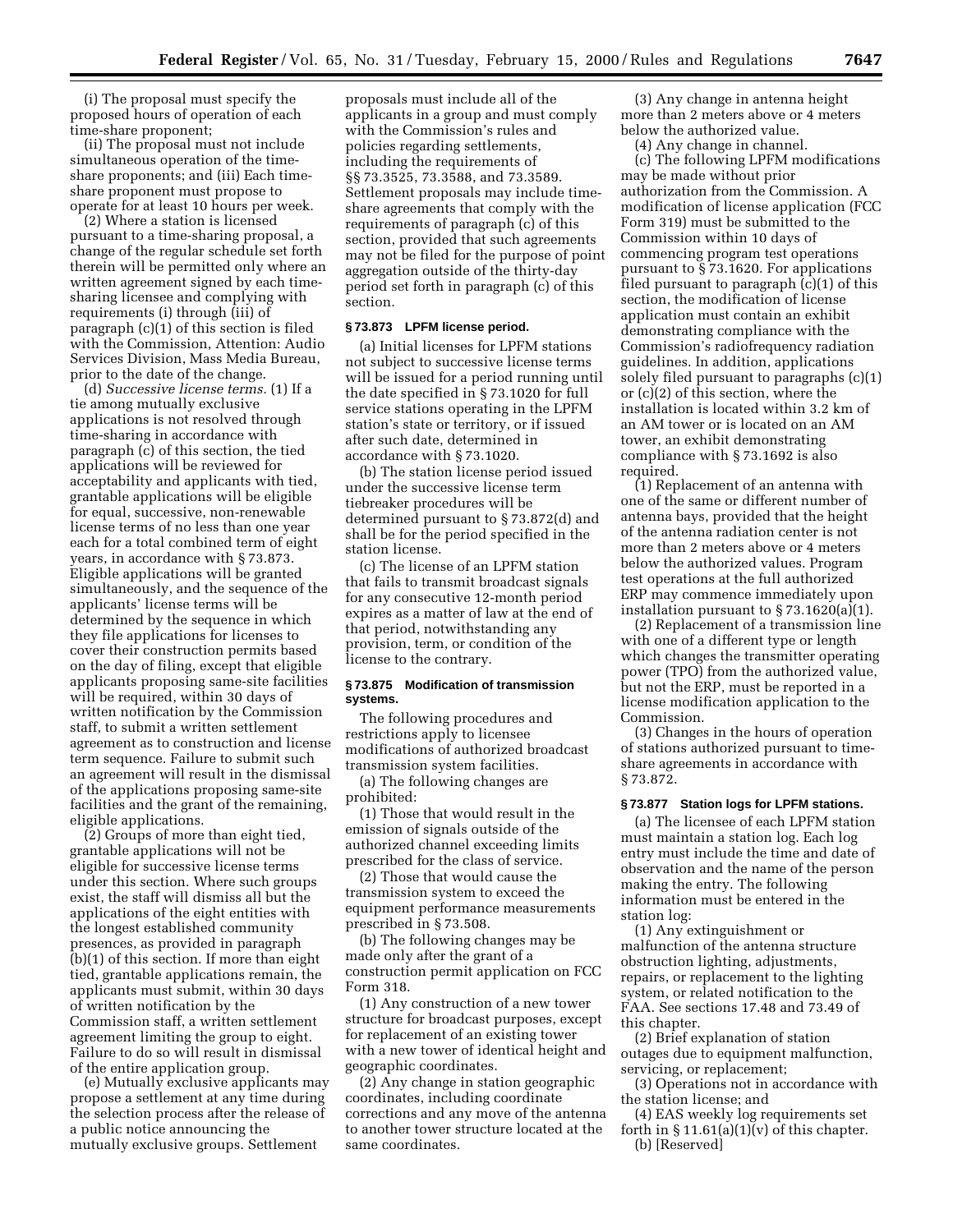## **§ 73.878 Station inspections by FCC; availability to FCC of station logs and records.**

(a) The licensee of a broadcast station shall make the station available for inspection by representatives of the FCC during the station's business hours, and at any time it is in operation. In the course of an inspection or investigation, an FCC representative may require special equipment or program tests.

(b) Station records and logs shall be made available for inspection or duplication at the request of the FCC or its representatives. Such logs or records may be removed from the licensee's possession by an FCC representative or, upon request, shall be mailed by the licensee to the FCC by either registered mail, return receipt requested, or certified mail, return receipt requested. The return receipt shall be retained by the licensee as part of the station records until such records or logs are returned to the licensee. A receipt shall be furnished when the logs or records are removed from the licensee's possession by an FCC representative and this receipt shall be retained by the licensee as part of the station records until such records or logs are returned to the licensee. When the FCC has no further need for such records or logs, they shall be returned to the licensee. The provisions of this rule shall apply solely to those station logs and records that are required to be maintained by the provisions of this part.

(1) Where records or logs are maintained as the official records of a recognized law enforcement agency and the removal of the records from the possession of the law enforcement agency will hinder its law enforcement activities, such records will not be removed pursuant to this section if the chief of the law enforcement agency promptly certifies in writing to the FCC that removal of the logs or records will hinder law enforcement activities of the agency, stating insofar as feasible the basis for his decision and the date when it can reasonably be expected that such records will be released to the FCC.

## **§ 73.879 Signal retransmission.**

An LPFM licensee may not retransmit, either terrestrially or via satellite, the signal of a full-power radio broadcast station.

## **§ 73.881 Equal employment opportunities.**

*General EEO policy.* Equal employment opportunity shall be afforded by all LPFM licensees and permittees to all qualified persons, and no person shall be discriminated against because of race, color , religion, national origin, or sex.

6. Section 73.1001 is amended by revising paragraphs (b) and (c) to read as follows:

## **§ 73.1001 Scope.** \* \* \* \* \*

(b) Rules in part 73 applying exclusively to a particular broadcast service are contained in the following: AM, subpart A; FM, subpart B; Noncommercial Educational FM, subpart C; TV, subpart E; and LPFM, subpart G.

(c) Certain provisions of this subpart apply to International Broadcast Stations (subpart F, part 73), LPFM (subpart G, part 73), and Low Power TV, TV Translator and TV Booster Stations (subpart G, part 74) where the rules for those services so provide.

7. Section 73.1620 is amended by revising paragraph (a) and adding paragraph (a)(5) to read as follows:

#### **§ 73.1620 Program tests.**

\* \* \* \* \*

(a) Upon the completion of construction of an AM, FM, LPFM, or TV station in accordance with the terms of the construction permit, the technical provisions of the application, the rules and regulations and the applicable engineering standards, program tests may be conducted in accordance with the following:

\* \* \* \* \*

(5) Except for permits subject to successive license terms, the permittee of an LPFM station may begin program tests upon notification to the FCC in Washington, DC, provided that within 10 days thereafter, an application for license is filed. Program tests may be conducted by a licensee subject to mandatory license terms only during the term specified on such licensee's authorization.

\* \* \* \* \* 8. Section 73.1660(a) is revised to read as follows:

## **§ 73.1660 Acceptability of broadcast transmitters.**

(a) An AM, FM, LPFM, or TV transmitter shall be verified for compliance with the requirements of this part following the procedures described in part 2 of the FCC rules. \* \* \* \* \*

9. Section 73.3533 is amended by adding paragraph (a)(8) to read as follows:

## **§ 73.3533 Application for construction permit or modification of construction permit.**

\* \* \* \* \*

(a)(8) FCC Form 318, ''Application for Construction Permit for a Low Power FM Broadcast Station.''

\* \* \* \* \* 10. Section 73.3536 is amended by adding paragraph (b)(7) to read as follows:

## **§ 73.3536 Application for license to cover construction permit.**

\* \* \* \* \*

(b)(7) FCC Form 319, ''Application for a Low Power FM Broadcast Station License.''

\* \* \* \* \* 11. Section 73.3550(f) is revised to read as follows:

## **§ 73.3550 Requirements for new or modified call sign assignments.**

\* \* \* \* \* (f) Only four-letter call signs (plus LP, FM, or TV, if used) will be assigned. The four letter call sign for LPFM stations will be followed by the suffix ''–LP''. However, subject to the provisions of this section, a call sign of a station may be conformed to a commonly-owned station holding a three-letter call sign (plus FM, TV, or LP suffixes, if used).

\* \* \* \* \*

12. Section 73.3598(a) is revised to read as follows:

## **§ 73.3598 Period of construction.**

(a) Each original construction permit for the construction of a new TV, AM, FM or International Broadcast; low power TV; TV translator; TV booster; FM translator; FM booster; or broadcast auxiliary station, or to make changes in such existing stations, shall specify a period of three years from the date of issuance of the original construction permit within which construction shall be completed and application for license filed. Each original construction permit for the construction of a new LPFM station shall specify a period of eighteen months from the date of issuance of the construction permit within which construction shall be completed and application for license filed.

\* \* \* \* \*

13. Section 73.3617 is revised to read as follows:

#### **§ 73.3617 Broadcast information available on the Internet.**

The Mass Media Bureau and each of its Divisions provide information on the Internet regarding broadcast rules and policies, pending and completed rulemakings, and pending applications. These sites also include copies of public notices and texts of recent decisions.